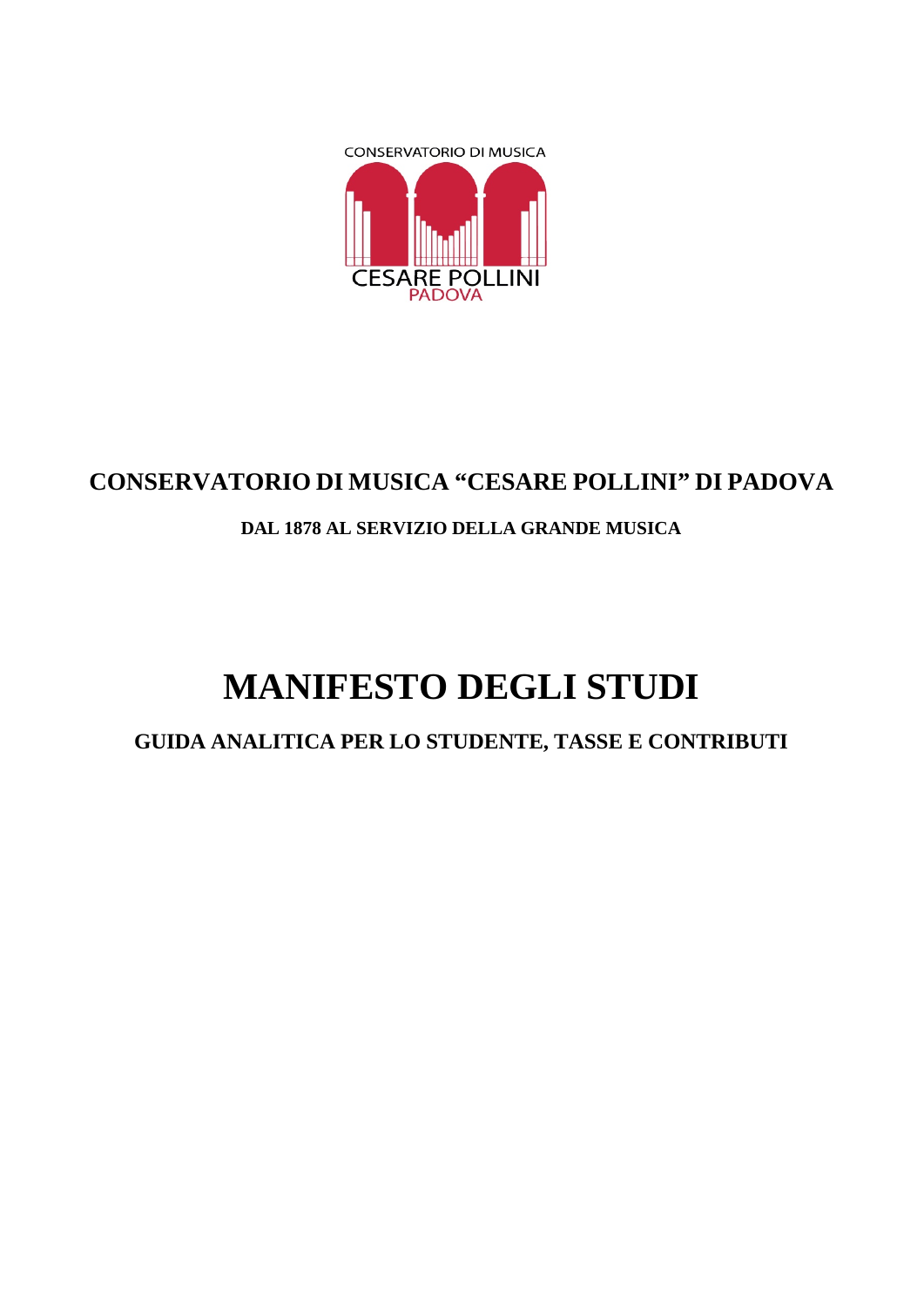

## **INDICE**

<span id="page-1-0"></span>

| Sommario                                                                       |  |
|--------------------------------------------------------------------------------|--|
|                                                                                |  |
|                                                                                |  |
|                                                                                |  |
|                                                                                |  |
|                                                                                |  |
|                                                                                |  |
| Art. 4 AMMISSIONE E IMMATRICOLAZIONE A TRIENNI E BIENNI ACCADEMICI 8           |  |
|                                                                                |  |
| Art. 6 OFA - OBBLIGO FORMATIVO AGGIUNTIVO - BIENNI ACCADEMICI DI SECONDO       |  |
|                                                                                |  |
|                                                                                |  |
| Art. 9 TRIENNI ACCADEMICI DI Iº LIVELLO – PROCEDURE DI IMMATRICOLAZIONE E      |  |
| Art. 10 BIENNI ACCADEMICI DI II <sup>°</sup> LIVELLO - REQUISITI DI AMMISSIONE |  |
|                                                                                |  |
|                                                                                |  |
|                                                                                |  |
| Art. 15 SOSPENSIONE E RINUNCIA AGLI STUDI PER STUDENTI DI CORSI ACCADEMICI  14 |  |
|                                                                                |  |
|                                                                                |  |
| Art. 18 PASSAGGI TRA CONSERVATORI O ALTRE ISTITUZIONI ACCADEMICHE  17          |  |
|                                                                                |  |
| Art. 20 MORE PER RITARDO NELL'ISCRIZIONE O NEI PAGAMENTI (rimando) 18          |  |
| Art. 21 VERIFICA DELLA CONOSCENZA DELLA LINGUA ITALIANA PER STUDENTI STRANIERI |  |
|                                                                                |  |
|                                                                                |  |
|                                                                                |  |
|                                                                                |  |
|                                                                                |  |
| Art. 26 CFA PER ATTIVITA' A SCELTA DELLO STUDENTE (CREDITI LIBERI) 21          |  |
| Art. 27 TABELLA DI RICONOSCIMENTO CFA PER ATTIVITÀ A SCELTA DELLO STUDENTE 21  |  |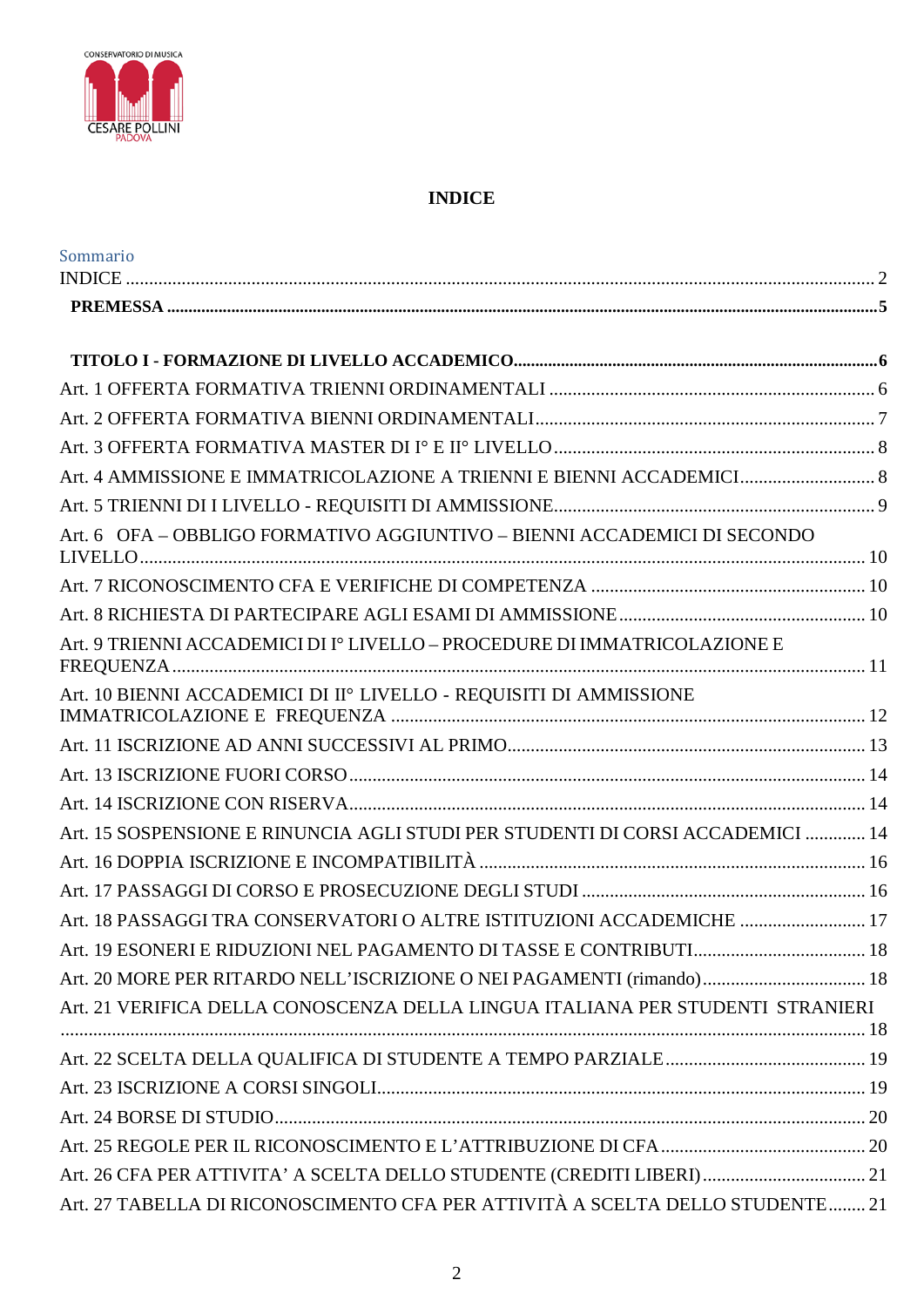

| TITOLO III - REGOLAMENTO DIDATTICO DEI CORSI DI FASCIA PREACCADEMICA 28           |  |
|-----------------------------------------------------------------------------------|--|
|                                                                                   |  |
|                                                                                   |  |
|                                                                                   |  |
|                                                                                   |  |
| Art. 5 SCHEMI DELL'OFFERTA FORMATIVA DEI CORSI DI FORMAZIONE MUSICALE DI BASE. 35 |  |
|                                                                                   |  |
| TITOLO IV - REGOLAMENTO IN MATERIA DI CONTRIBUZIONE STUDENTESCA 38                |  |
|                                                                                   |  |
|                                                                                   |  |
|                                                                                   |  |
|                                                                                   |  |
|                                                                                   |  |
|                                                                                   |  |
|                                                                                   |  |
|                                                                                   |  |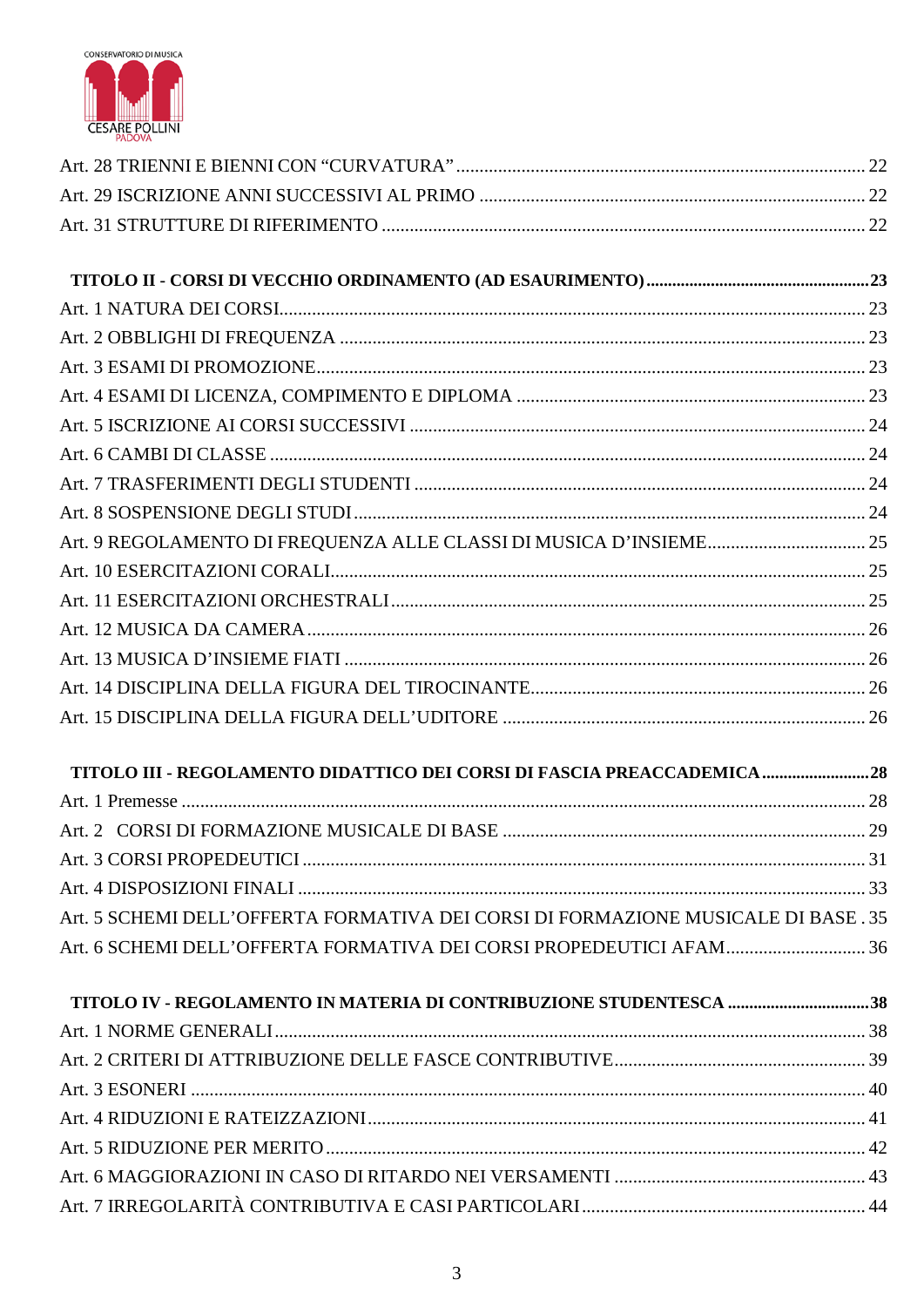

| Art. 8 RINUNCIA AGLI STUDI E TRASFERIMENTI IN ENTRATA ED IN USCITA 44            |  |
|----------------------------------------------------------------------------------|--|
|                                                                                  |  |
|                                                                                  |  |
|                                                                                  |  |
| Art 12 TABELLE TASSE GOVERNATIVE E REGIONALI, BOLLI E ASSICURAZIONE  46          |  |
|                                                                                  |  |
|                                                                                  |  |
| Art.14 b. CONTRIBUTI CORSI PREACCADEMICI (CORSI MUSICALI DI BASE + CORSI         |  |
| Art.15 CONTRIBUTI VARI NON SOGGETTI A RIDUZIONE ISEE (LEGGE 232/2016)  57        |  |
|                                                                                  |  |
|                                                                                  |  |
|                                                                                  |  |
|                                                                                  |  |
|                                                                                  |  |
|                                                                                  |  |
|                                                                                  |  |
|                                                                                  |  |
|                                                                                  |  |
| INFORMATIVA EX ART. 13 G.D.P.R. N.2016/679 PER IL TRATTAMENTO DEI DATI PERSONALI |  |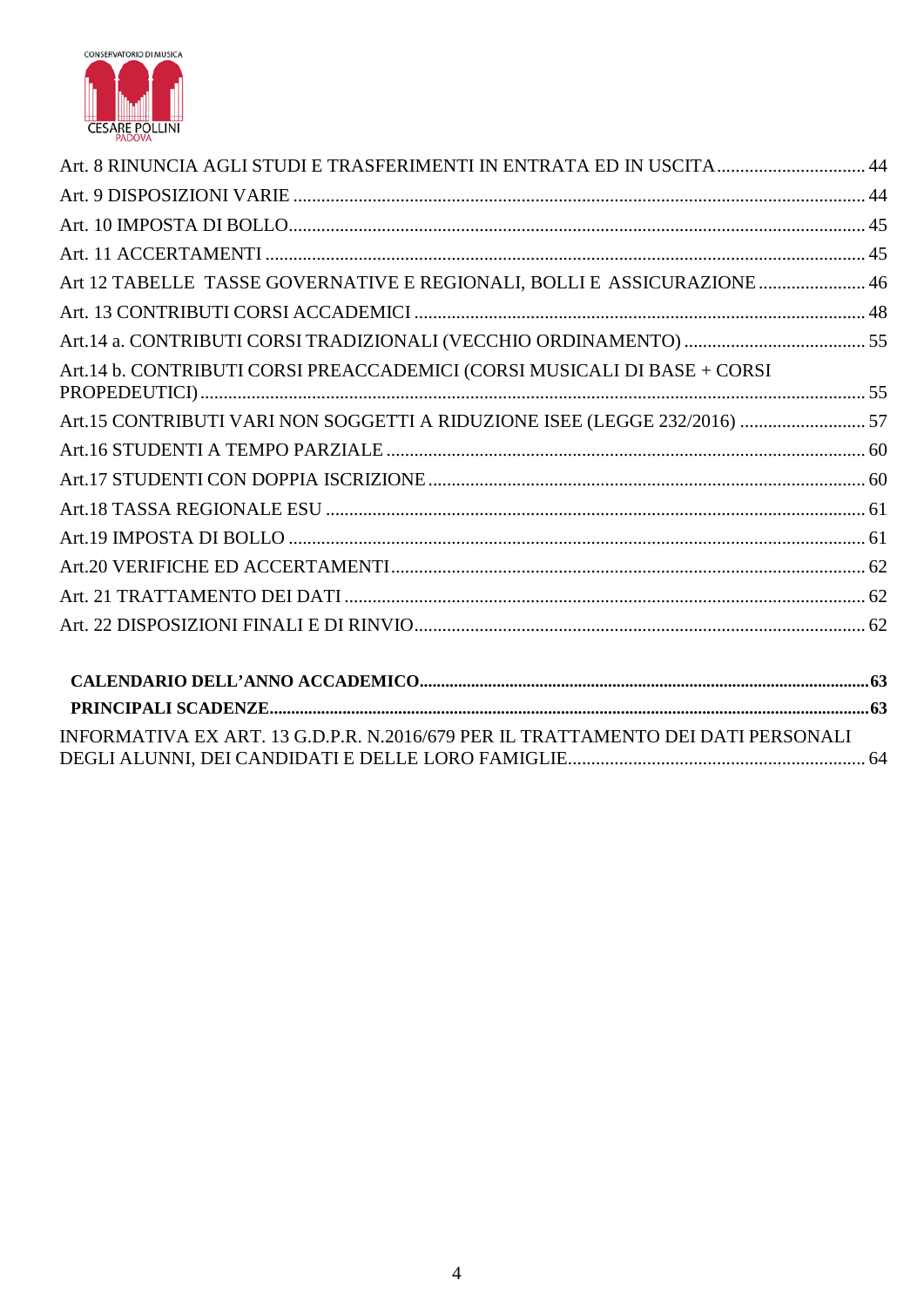

## **PREMESSA**

<span id="page-4-0"></span>A norma dell'art. 9 co. 2 del Regolamento Didattico del Conservatorio, viene pubblicato il presente "Manifesto degli studi", documento esplicativo dei Corsi Accademici di Alta Formazione di Primo e Secondo Livello e dei corsi del Vecchio Ordinamento ad esaurimento (per i quali è previsto un Regolamento dedicato).

L'Offerta formativa del Conservatorio "Cesare Pollini" di Padova è articolata nei seguenti corsi:

- **Trienni accademici di I° livello**;
- **Bienni accademici di II° livello;**
- **Master di I° e II° livello;**
- **Corsi di Vecchio Ordinamento (ad esaurimento);**
- **Corsi di fascia Pre-accademica (Corsi di formazione musicale di base e Corsi Propedeutici);**

Possono essere inoltre attivati Corsi speciali conformemente a specifiche indicazioni da parte del Ministero dell'Istruzione Università e Ricerca, anche ad anno accademico iniziato (come per esempio i **Corsi FIT 24 CFA**).

All'Offerta Formativa istituzionale si aggiungono ulteriori attività didattiche di produzione e di ricerca strutturate, come previsto dallo Statuto, all'interno del Piano di Indirizzo. Il Consiglio Accademico e il Consiglio di Amministrazione preparano, deliberano e pubblicano il Piano di Indirizzo prima dell'inizio di ogni anno accademico.

Dall'a.a. 2015-16, il Consiglio Accademico e il Consiglio di Amministrazione del Conservatorio hanno stabilito di incorporare all'interno del Piano di Indirizzo, i Corsi di fascia pre- accademica sotto forma di **Corsi di formazione musicale di base integrati dal un Biennio Propedeutico a seguito dell'emanazione del D.M. 382/18**.

A compendio dei Corsi dei Trienni e Bienni accademico di primo e secondo livello, il Conservatorio consente l'iscrizione a **CORSI SINGOLI** a carattere individuale, di gruppo e collettivi.

Dall'a.a. 2016-17, sono attivati anche **CORSI PER MUSICISTI AMATORIALI:** I Corsi saranno tenuti da docenti qualificati del Conservatorio. Sono Corsi di durata annuale, ripetibili per più anni, al termine dei quali verrà rilasciato all'interessato un certificato relativo alle competenze raggiunte. Il monte ore annuale sarà di 25 ore. Non è richiesto, ai fini dell'ammissione, né un livello minimo di competenze, né un'età minima o massima: i Corsi sono per tutti. I Musicisti amatoriali in possesso di capacità adeguate potranno avere la possibilità di collaborare con l'Orchestra e gli Ensemble del Conservatorio. Il Corso annuale inizierà ogni anno nel mese di gennaio per concludersi nel successivo mese di dicembre. I Corsi sono aperti per tutte le discipline strumentali e vocali del Conservatorio. E' possibile, su richiesta, frequentare anche altre discipline teoriche come: Teoria e Solfeggio, Armonia e Cultura Musicale Generale, Storia della Musica. **Gli orari delle lezioni saranno organizzati al fine di permettere la frequenza ai musicisti amatoriali che hanno particolari esigenze dovute ai propri impegni di lavoro.**

Il Conservatorio di Padova aderisce al **Consorzio interuniversitario "Almalaurea"**, che ha attivato il servizio per gli studenti delle istituzioni AFAM. La collaborazione è attiva a partire dall'a.a. 2012-13: agli studenti diplomandi dei corsi accademici di I e II livello sarà offerta l'iscrizione ad Almalaurea. In seguito all'accordo sottoscritto i dati e la carriera scolastica degli studenti diplomandi e diplomati saranno inseriti nella banca dati online di Almalaurea, per agevolare l'incontro tra domanda e offerta di lavoro nel mercato nazionale e per favorire la mobilità transnazionale. Per ulteriori informazioni si veda il sito [www.almalaurea.it.](http://www.almalaurea.it/)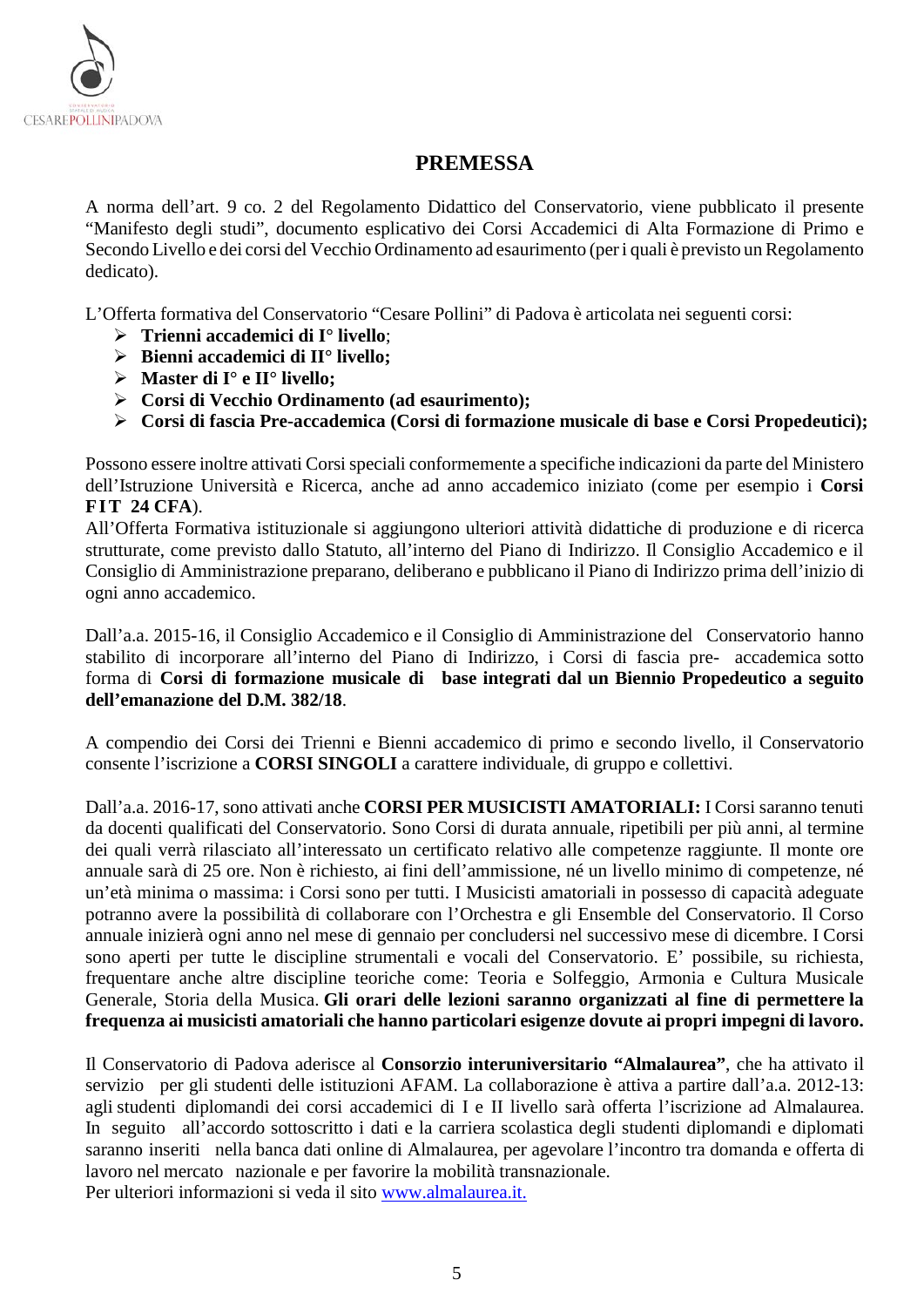

# **TITOLO I - FORMAZIONE DI LIVELLO ACCADEMICO**

#### <span id="page-5-1"></span><span id="page-5-0"></span>**Art. 1 OFFERTA FORMATIVA TRIENNI ORDINAMENTALI**

Corsi di studio validi per il conseguimento del Diploma Accademico di I Livello attivi o attivabili presso il Conservatorio "Cesare Pollini" di Padova:

DCPL01 - Arpa

- DCPL03 Basso elettrico
- DCPL05 Batteria e Percussioni jazz
- DCPL06 Canto
- DCPL07 Canto Jazz
- DCPL09 Chitarra
- DCPL10 Chitarra jazz
- DCPL11 Clarinetto
- DCPL13 Clarinetto storico (Curvatura opzionale in clarinetto moderno)
- DCPL14 Clavicembalo e tastiere storiche
- DCPL15 Composizione
- DCPL16 Contrabbasso
- DCPL17 Contrabbasso jazz
- DCPL19 Corno
- DCPL21 Didattica della Musica
- DCPL21 Didattica della Musica –
- 1) Curvatura opzionale: Metodologie e tecniche musicali per le disabilità;
- 2) Curvatura opzionale: Musicoterapia;
- 3) Curvatura opzionale: Comunicazione.
- DCPL22 Direzione d'Orchestra (da attivarsi su richiesta)
- DCPL24 Fagotto
- DCPL27 Flauto
- DCPL28 Flauto dolce
- DCPL32 Mandolino
- DCPL33 Direzione di coro e composizione corale
- DCPL34 Musica elettronica Indirizzo compositivo
- DCPL34 Musica elettronica Indirizzo: Tecnico di Sala di registrazione DCPL36 Oboe
- DCPL37 Oboe barocco e classico (in attesa di accreditamento)
- DCPL38 Organo
- DCPL39 Pianoforte (Curvatura opzionale: Collaborazione alla tastiera)
- DCPL40 Pianoforte jazz
- DCPL41 Saxofono
- DCPL42 Saxofono jazz
- DCPL44 Strumenti a percussione
- DCPL46 Tromba
- DCPL47 Tromba jazz
- DCPL49 Trombone
- DCPL52 Viola
- DCPL54 Violino
- DCPL57 Violoncello

Gli ordinamenti didattici con la relativa offerta formativa del piano di studio, unitamente al Regolamento didattico, sono disponibili nel sito [www.conservatoriopollini.it.](http://www.conservatoriopollini.it/)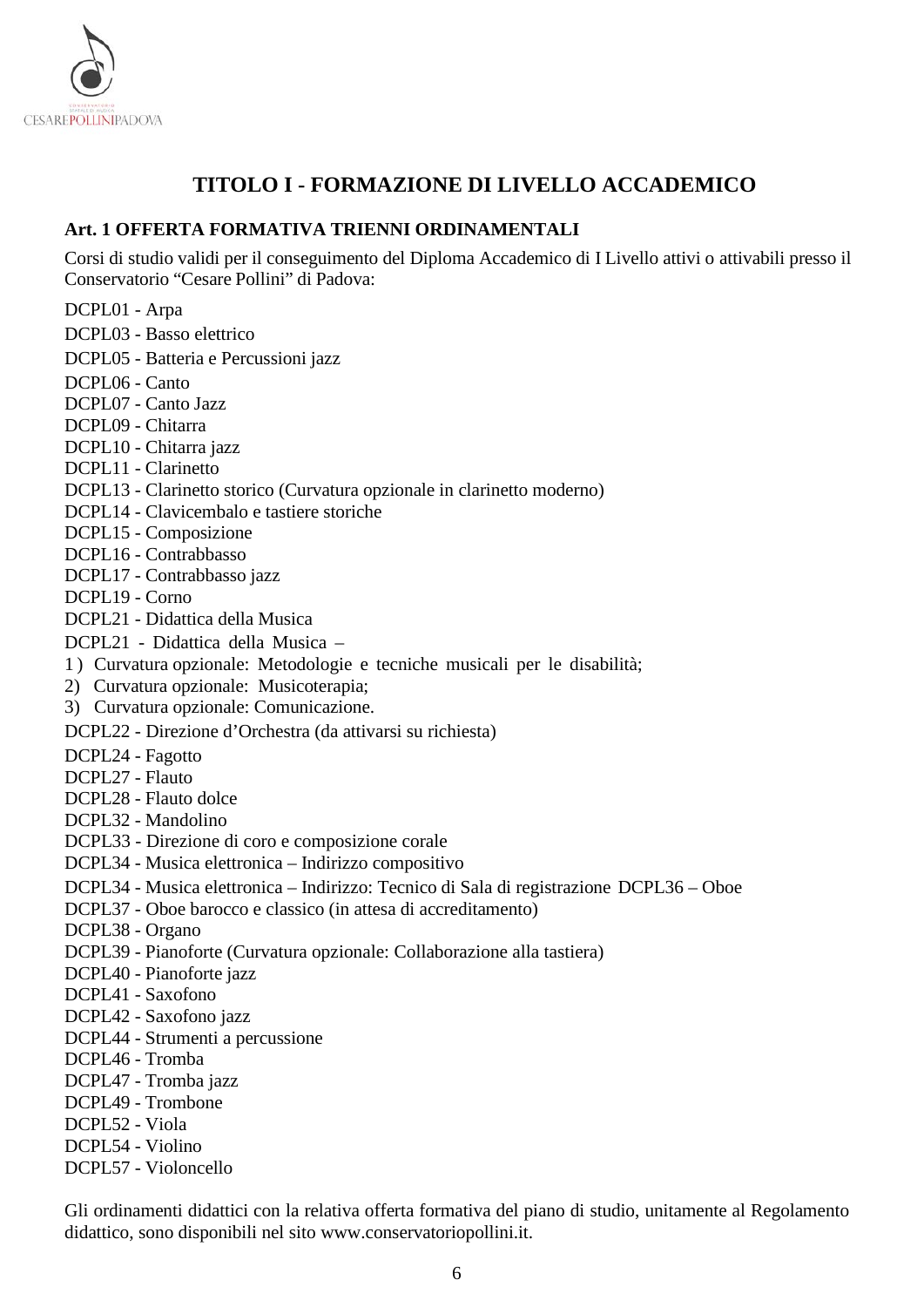

## <span id="page-6-0"></span>**Art. 2 OFFERTA FORMATIVA BIENNI ORDINAMENTALI**

Corsi di studio validi per il conseguimento del Diploma Accademico di II Livello attivi (o attivabili in ragione del numero di iscritti) presso il Conservatorio "Cesare Pollini" di Padova:

| DCSL01 - Arpa                                                                             |
|-------------------------------------------------------------------------------------------|
| DCSL03 - Basso elettrico                                                                  |
| DCSL05 - Batteria e Percussioni jazz                                                      |
| DCSL06 - Canto                                                                            |
| DCSL07 - Canto Jazz                                                                       |
| DCSL09 - Chitarra                                                                         |
| DCSL10 - Chitarra jazz                                                                    |
| DCSL11 - Clarinetto                                                                       |
| DCSL13 - Clarinetto storico                                                               |
| DCSL14 - Clavicembalo curvatura pratica cembalistica e organistica per il basso continuo  |
| DCSL15 - Composizione (curvatura opzionale in Composizione sacra)                         |
| DCSL16 - Contrabbasso                                                                     |
| DCSL17 - Contrabbasso jazz                                                                |
| $DCSL19 - Conv$                                                                           |
| DCSL21 - Didattica della Musica e dello Strumento                                         |
| DCSL21 - Didattica della Musica - Curvature: Musicoterapia o Comunicazione.               |
| DCSL33 - Direzione di coro e composizione corale                                          |
| DCSL24 - Fagotto                                                                          |
| DCSL27 - Flauto                                                                           |
| DCSL28 - Flauto dolce                                                                     |
| DCSL31 - Maestro collaboratore                                                            |
| DCSL32 - Mandolino                                                                        |
| DCSL34 - Musica elettronica - Curvature: Tecnico del suono o Composizione elettroacustica |
| DCSL36 - Oboe                                                                             |
| DCSL38 - Organo                                                                           |
| DCSL39 - Pianoforte                                                                       |
| DCSL40 - Pianoforte jazz                                                                  |
| DCSL41 - Saxofono                                                                         |
| DCSL42 - Saxofono jazz                                                                    |
| DCSL44 - Strumenti a percussione                                                          |
| DCSL46 - Tromba                                                                           |
| DCSL47 - Tromba jazz (su richiesta)                                                       |
| DCSL49 - Trombone                                                                         |
| DCSL52 - Viola                                                                            |
| DCSL54 - Violino                                                                          |
| DCSL57 - Violoncello                                                                      |
| DCSL68 - Musica di Insieme (Musica da camera)                                             |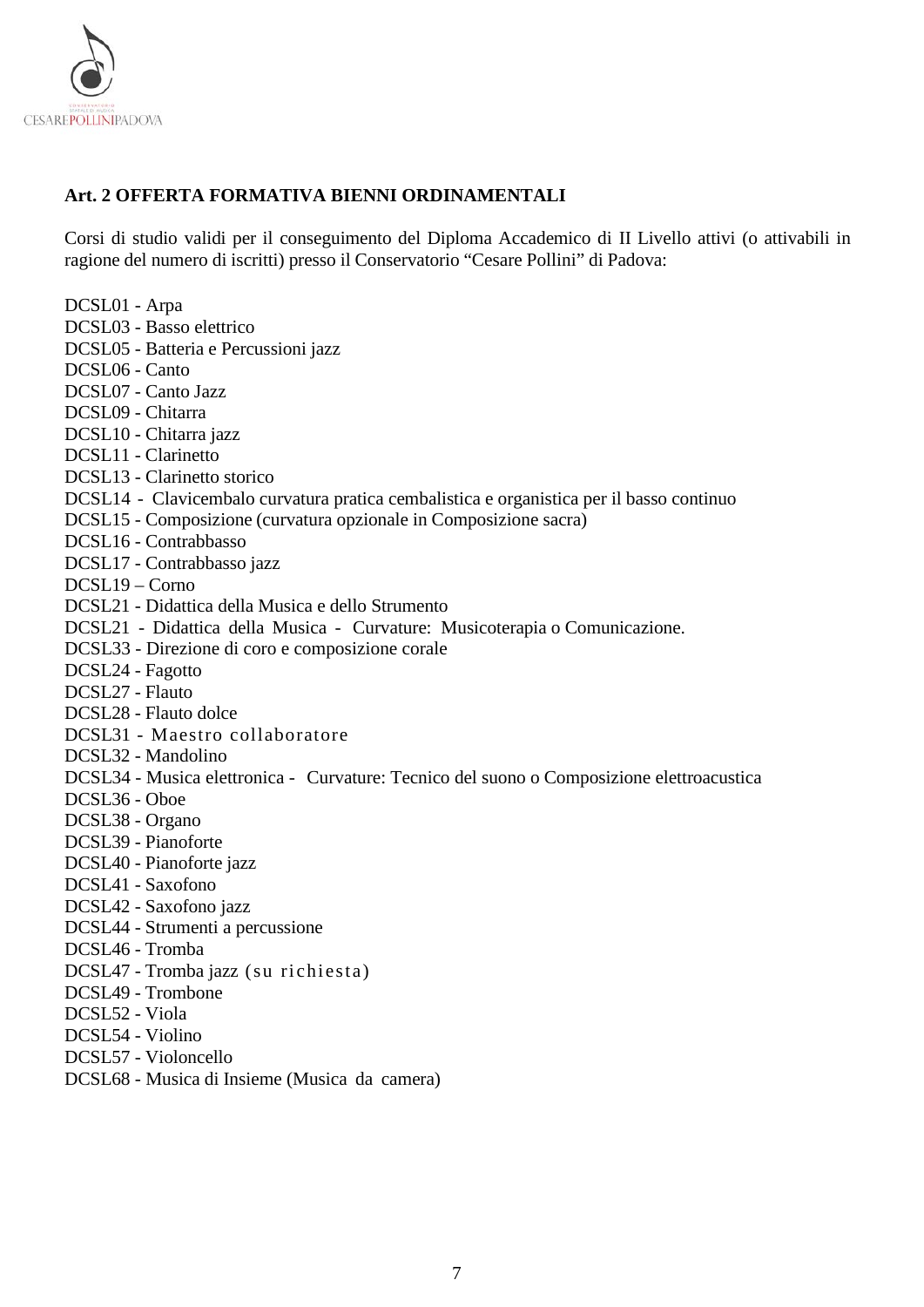

## <span id="page-7-0"></span>**Art. 3 OFFERTA FORMATIVA MASTER DI I° E II° LIVELLO**

Ai Master (nell'UE Post-degree) di primo livello possono accedere gli studenti in possesso del Diploma del Vecchio ordinamento e del Diploma di I° e II° livello. Ai Master di secondo livello possono accedere gli studenti in possesso del Diploma del Vecchio Ordinamento e del Diploma di II° livello. Sono percorsi altamente professionalizzanti, legalmente riconosciuti in tutta l'UE, della durata di uno o due anni. Il Conservatorio di Padova ha attivato i seguenti master:

## **(2015) Primo livello**:

- o Negoziazione culturale;
- o Operatore esperto nell'ambito della disabilità;
- o Percussioni etniche Latino-Americane.

## **(2017) Secondo Livello**:

- o Repertorio concertistico per violino dal Classicismo al '900 storico;
- o Pianoforte e musica da camera con pianoforte.

## **(2019) Secondo Livello:**

- o Canto lirico "Un'Opera Giocosa";
- o Collaborazione al Pianoforte nel repertorio strumentale e vocale.

L'offerta formativa dei Master di primo e secondo livello viene approvata e pubblicata sul sito web del Conservatorio di norma entro il mese di marzo di ogni anno sotto il titolo: Arricchimento dell'Offerta Formativa.

## <span id="page-7-1"></span>**Art. 4 AMMISSIONE E IMMATRICOLAZIONE A TRIENNI E BIENNI ACCADEMICI**

Possono essere ammessi ai corsi di Triennio e Biennio di Alta formazione: i cittadini comunitari; i cittadini non comunitari equiparati ai cittadini comunitari; i cittadini non comunitari residenti all'estero. Ai fini del procedimento di immatricolazione a un corso di diploma di primo livello o di diploma disecondo livello, sono da ritenersi equiparati agli studenti comunitari i cittadini dei Paesi di cui al seguente elenco:

- Città del Vaticano;
- Norvegia;
- Islanda;
- Liechtenstein;
- Svizzera:
- Andorra;
- Repubblica di San Marino.

nonché le seguenti tipologie studenti:

- rifugiati politici;
- personale in servizio nelle Rappresentanze diplomatiche estere e negli Organismi internazionali aventi sede in Italia (accreditato presso lo Stato italiano o la Santa Sede) e relativi familiari a carico, limitatamente a coniugi e figli;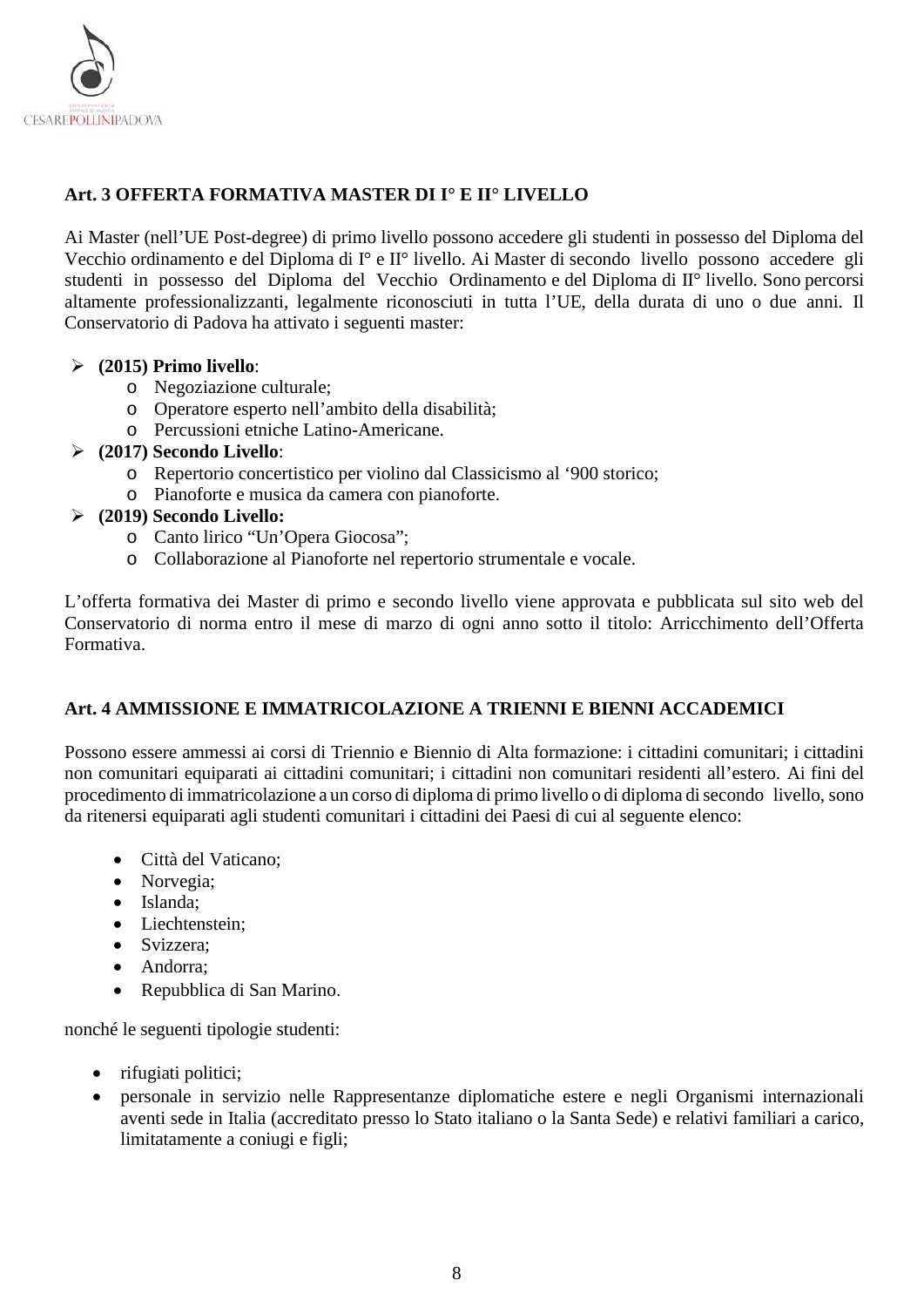

- cittadini non comunitari legalmente soggiornanti in Italia (ai sensi dell'art. 26 della Legge 30.7.2002 n. 189), titolari di permesso di soggiorno o permesso di soggiorno UE per soggiornanti di lungo periodo per:
- lavoro subordinato;
- lavoro autonomo;
- motivi familiari;
- asilo politico;
- asilo umanitario;
- motivi religiosi.

#### Nonché:

- cittadini non comunitari regolarmente soggiornanti in Italia da almeno un anno in possesso di titolo di studio superiore conseguito in Italia;
- cittadini non comunitari regolarmente soggiornanti in Italia da almeno un anno in possesso di titolo di studio superiore conseguito in Italia;
- i cittadini non comunitari, ovunque residenti, titolari dei diplomifinali delle scuole italiane all'estero o delle scuole straniere o internazionali, funzionanti in Italia o all'estero, oggetto di intese bilaterali o di normative speciali per il riconoscimento dei titoli di studio e soddisfino le condizioni generali richieste per l'ingresso per studio.

Per gli studenti stranieri sarà prevista una prova di verifica di conoscenza della lingua italiana.

## <span id="page-8-0"></span>**Art. 5 TRIENNI DI I LIVELLO - REQUISITI DI AMMISSIONE**

Per essere ammessi a un corso di diploma accademico di I livello sono richiesti i seguenti requisiti:

- possesso di un Diploma di Istruzione secondaria superiore o di altro titolo di studio equivalente conseguito all'estero;
- superamento dell'esame di ammissione riguardante la materia caratterizzante che conferisce il nome al corso e dei test di verifica.

In caso di spiccate capacità e attitudini possono essere ammessi ai Trienni di I livello studenti privi del Diploma di istruzione secondaria superiore, da conseguire comunque prima del Diploma accademico (art. 24 comma 1 del Regolamento didattico).

**Per ogni corso è predisposto un programma per l'esame di ammissione** volto ad accertare adeguate competenze teorico-pratiche e dei Test di verifica delle competenze in **TEORIA E SOLFEGGIO** e **ARMONIA**. I candidati all'ammissione che non dovessero superare l'esame e/o i Test predetti, saranno indirizzati alla frequenza dei Corsi Propedeutici (vedi art. 3 Titolo III). Il programma è pubblicato nel sito web del Conservatorio [\(www.conservatoriopollini.it\)](http://www.conservatoriopollini.it/). In assenza del possesso di titoli del vecchio ordinamento (quali Licenze e Compimenti), l'esame di ammissione verterà anche sull'accertamento di adeguate conoscenze di cultura musicale di base.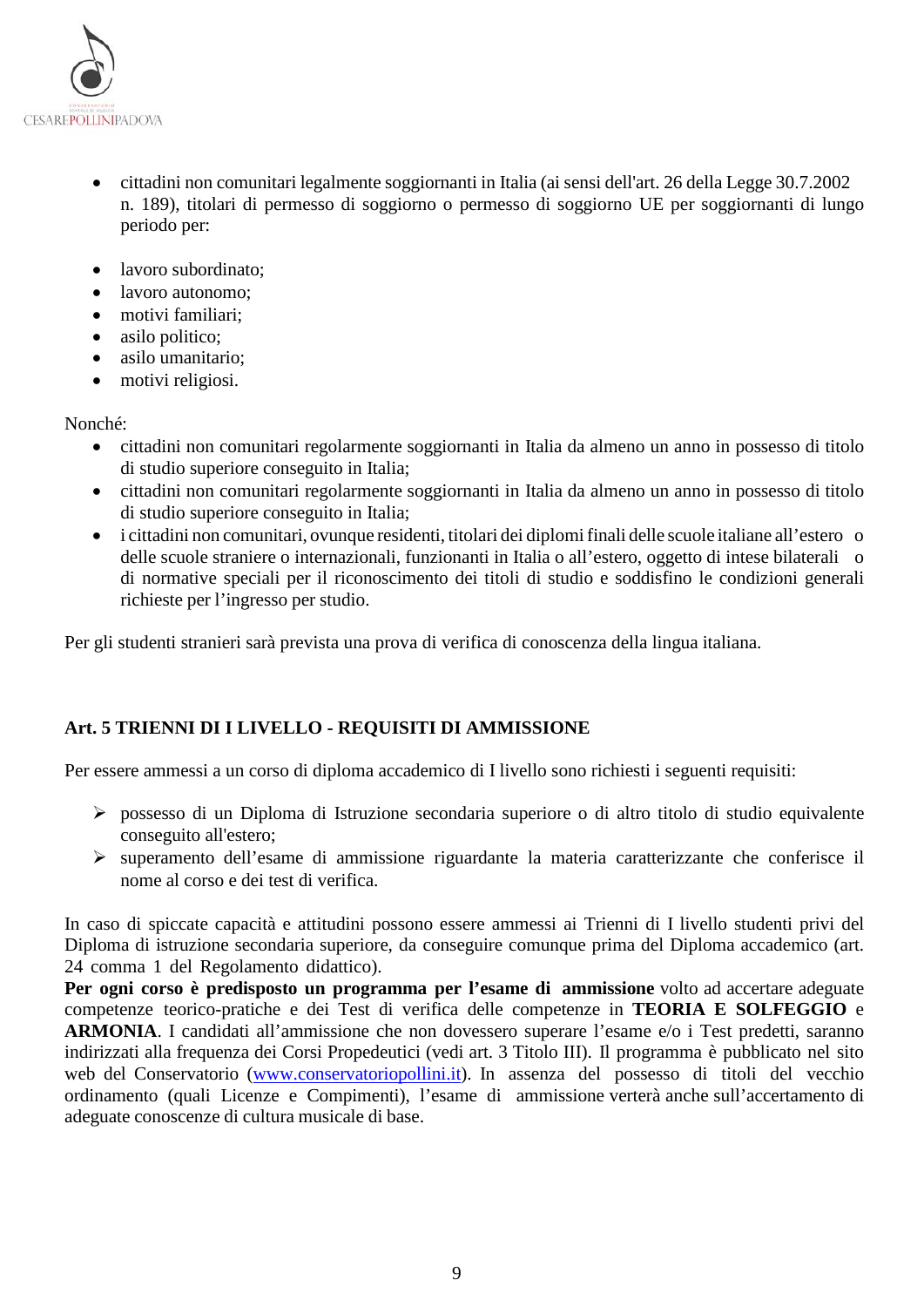

## <span id="page-9-0"></span>**Art. 6 OFA – OBBLIGO FORMATIVO AGGIUNTIVO – BIENNI ACCADEMICI DI SECONDO LIVELLO**

Le Commissioni d'esame per l'accesso al Biennio accademico di secondo livello, hanno facoltà di attribuire **"debiti formativi"** in relazione a conoscenze/capacità di base non possedute dai candidati. In tal caso, i collocati in posizione utile nella graduatoria di ammissione, potranno ugualmente immatricolarsi con l'obbligo di recuperare i debiti frequentando i Corsi OFA secondo tempi e modalità definiti in base al carico di debiti formativi assegnati dalle Commissioni all'atto dell'ammissione.

#### RIEPILOGO

- Gli obblighi formativi aggiuntivi (OFA) sono corsi che lo studente dovrà frequentare per assolvere il Debito Formativo mediante il superamento di un esame finale;
- Nel corso del periodo dell'Obbligo Formativo Aggiuntivo, lo studente non potrà frequentare le
- $\triangleright$  discipline del proprio piano di studi affini alla natura del debito;

NOTA BENE: Quando uno studente si iscrive con debiti formativi con obbligo di OFA (Obbligo Formativo Aggiuntivo), è comunque iscritto al Biennio Accademico. In quanto tale, lo studente può liberamente frequentare tutte le altre materie presenti nella griglia del primo anno escludendo quelle per le quali è previsto un obbligo di propedeuticità.

#### <span id="page-9-1"></span>**Art. 7 RICONOSCIMENTO CFA E VERIFICHE DI COMPETENZA**

Potranno eventualmente essere riconosciuti come CFA, esami sostenuti presso la stessa o altre istituzioni, purché connessi con il Corso richiesto. **Non è possibile richiedere il riconoscimento di attività svolte in un altro livello del Corso di studi.** Per gli studenti stranieri è inoltre prevista, dopo il riconoscimento dell'idoneità all'atto dell'esame di ammissione, una verifica della conoscenza della lingua italiana, secondo modalità descritte del presente Manifesto degli Studi. Non sono previsti limiti d'età per l'accesso ai corsi triennali e biennali accademici.

#### <span id="page-9-2"></span>**Art. 8 RICHIESTA DI PARTECIPARE AGLI ESAMI DI AMMISSIONE**

Le domande di ammissione ai Corsi Accademici di I livello possono essere presentate vedi calendario scadenze link di seguito: [CALENDARIO SCADENZE](https://www.conservatoriopollini.it/site/it/didattica-scadenziario/) corredate della documentazione richiesta. La domanda si intende perfezionata se e solo se si compila il modulo disponibile al link [SIA](https://siapd.conservatoriodimusica.it/users/login) (seleziona dal menù a sinistra Domanda di Ammissione) ed eseguendo la procedura ivi descritta **tassativamente entro e non oltre i termini presenti nello scadenziario**.

Tutte le procedure sono on-line. **ATTENDERE SCHERMATA DI CONFERMA ISCRIZIONE** ossia esito positivo invio dati. **In caso di esito dubbio scrivere a**: [trienni@conservatoriopollini.it](mailto:trienni@conservatoriopollini.it) [bienni@conservatoriopollini.it](mailto:bienni@conservatoriopollini.it)

#### **Si declina ogni responsabilità, se non rispettate le procedure di invio dati specificate nel presente Manifesto e nel modulo.**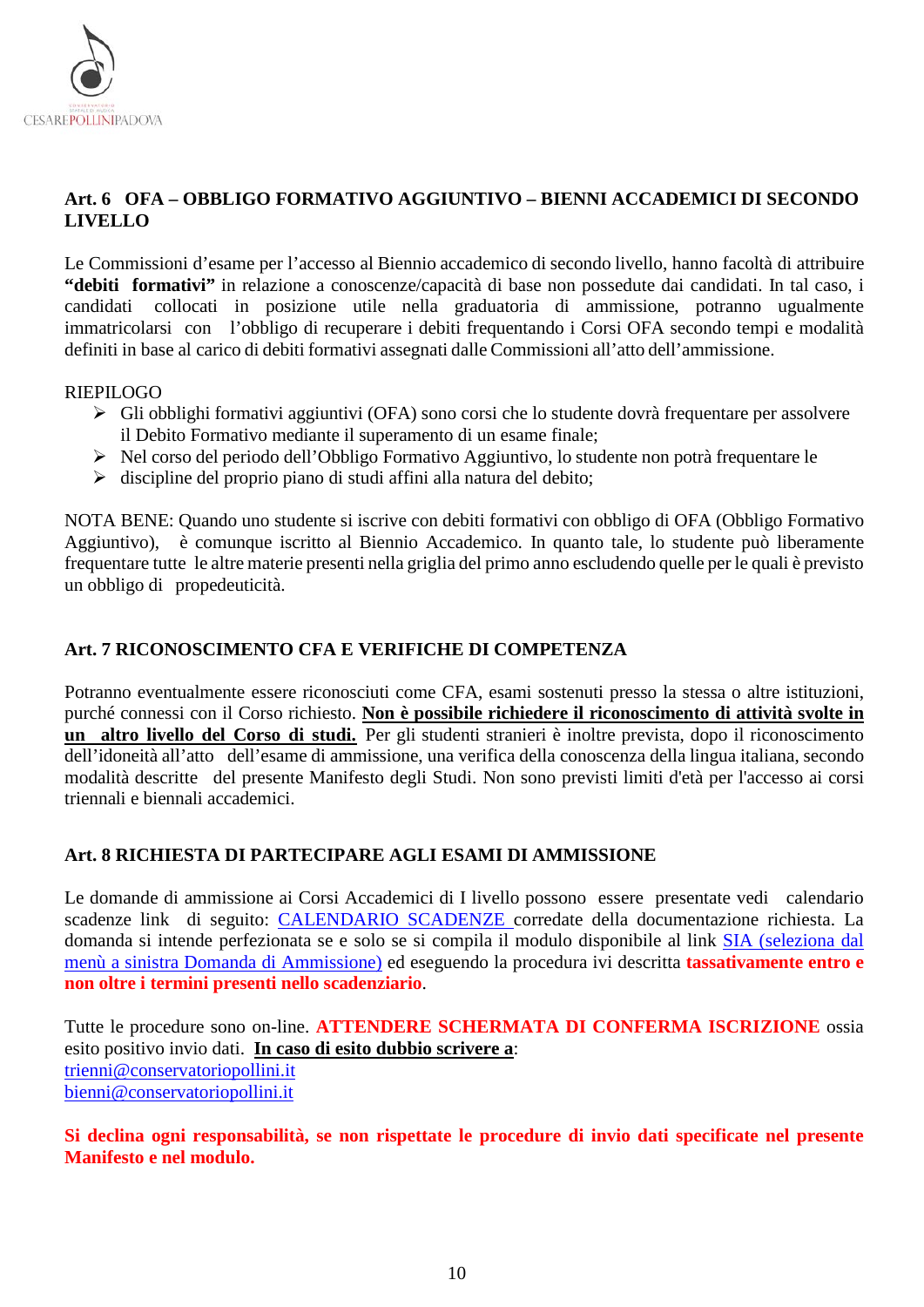

## <span id="page-10-0"></span>**Art. 9 TRIENNI ACCADEMICI DI I° LIVELLO**

## **PROCEDURE DIIMMATRICOLAZIONE E FREQUENZA**

In seguito all'esame di ammissione sarà stilata una graduatoria di merito, tale graduatoria ha valore fino al termine dell'anno accademico entrante. La graduatoria indicherà le idoneità e gli studenti effettivamente ammessi, ovvero quelli aventi diritto all'immatricolazione, a seguito della verifica dei posti disponibili. La graduatoria sarà pubblicata sul sito web: [www.conservatoriopollini.it,](http://www.conservatoriopollini.it/) all'albo on-line e a quello cartaceo.

#### Le **PROCEDURE DI IMMATRICOLAZIONE** avranno luogo vedi calendario scadenze link di seguito: [CALENDARIO SCADENZE](https://www.conservatoriopollini.it/site/it/didattica-scadenziario/)

(nell'eventuale sessione autunnale, entro i 5 giorni successivi dalla pubblicazione della graduatoria). L'immatricolazione prevede, da parte dello studente, il versamento di:

- *Tassa annuale di frequenza*
- *Contributo di iscrizione e frequenza in base al corso al quale lo studente si iscrive*
- *Contributo di segreteria (Bollo virtuale, assicurazione e diritti di Segreteria)*
- *Tassa Regionale per il Diritto allo Studio (ESU Padova). Si fa presente che l'iscrizione all'ESU è obbligatoria in ottemperanza alla vigente normativa che regola il Sistema universitario.*

La domanda di immatricolazione **si intende perfezionata** se e solo se si compila il **Modulo disponibile al link** [SIA\(](https://siapd.conservatoriodimusica.it/preiscriptions/login)seleziona dal menù a sinistra Domanda di Immatricolazione) ed eseguendo la procedura ivi descritta **tassativamente entro e non oltre i termini presenti nello scadenziario o nella sezione comunicazioni della pagina Didattica nel sito web del Conservatorio e se e solo se si riceverà conferma dalla schermata che visualizzerà il rilascio di una ricevuta da poter scaricare come pdf. In caso di esito dubbio scrivere a**:

[trienni@conservatoriopollini.it](mailto:trienni@conservatoriopollini.it)

[bienni@conservatoriopollini.it](mailto:bienni@conservatoriopollini.it)

**Si declina ogni responsabilità, se non rispettate le procedure di invio dati specificate nel presente Manifesto e nel modulo di iscrizione.**

**Si declina ogni responsabilità, se non rispettate le procedure di invio dati specificate nel modulo e le procedure di attesa conferma di cui sopra.** 

N.B. Gli studenti che hanno ottemperato al pagamento entro scadenza, ma non hanno perfezionato l'iscrizione su portale SIA entro la scadenza, sono tenuti al pagamento della mora come da Manifesto degli Studi (Art. 6 Titolo IV).

Gli studenti che non hanno ottemperato al pagamento entro scadenza, e non hanno perfezionato l'iscrizione su portale SIA entro la scadenza, sono tenuti al pagamento della mora come da Manifesto degli Studi (Art. 6 Titolo IV).

In seguito all'immatricolazione e iscrizione saranno consegnate le credenziali per l'accesos alla propria pagina personale del gestionale SIA e costituisce a piano titolo il "**LIBRETTO DELLO STUDENTE**"

E' obbligatorio COMPILARE IL PIANO STUDI entro vedi [CALENDARIO SCADENZE](https://www.conservatoriopollini.it/site/it/didattica-scadenziario/) .Mediante il piano studi si esprimeranno le proprie preferenze di frequenza per l'anno accademico in avvio.

L'iscrizione ai Corsi Singoli e ai Master nonprevedono il pagamento della tassa ESU.

Gli studenti potranno anche partecipare al programma di scambi internazionali europei del progetto ERASMUS+.

Il riconoscimento degli insegnamenti **per chi proviene da altro istituto** va presentato [CALENDARIO](https://www.conservatoriopollini.it/site/it/didattica-scadenziario/)  **[SCADENZE](https://www.conservatoriopollini.it/site/it/didattica-scadenziario/)**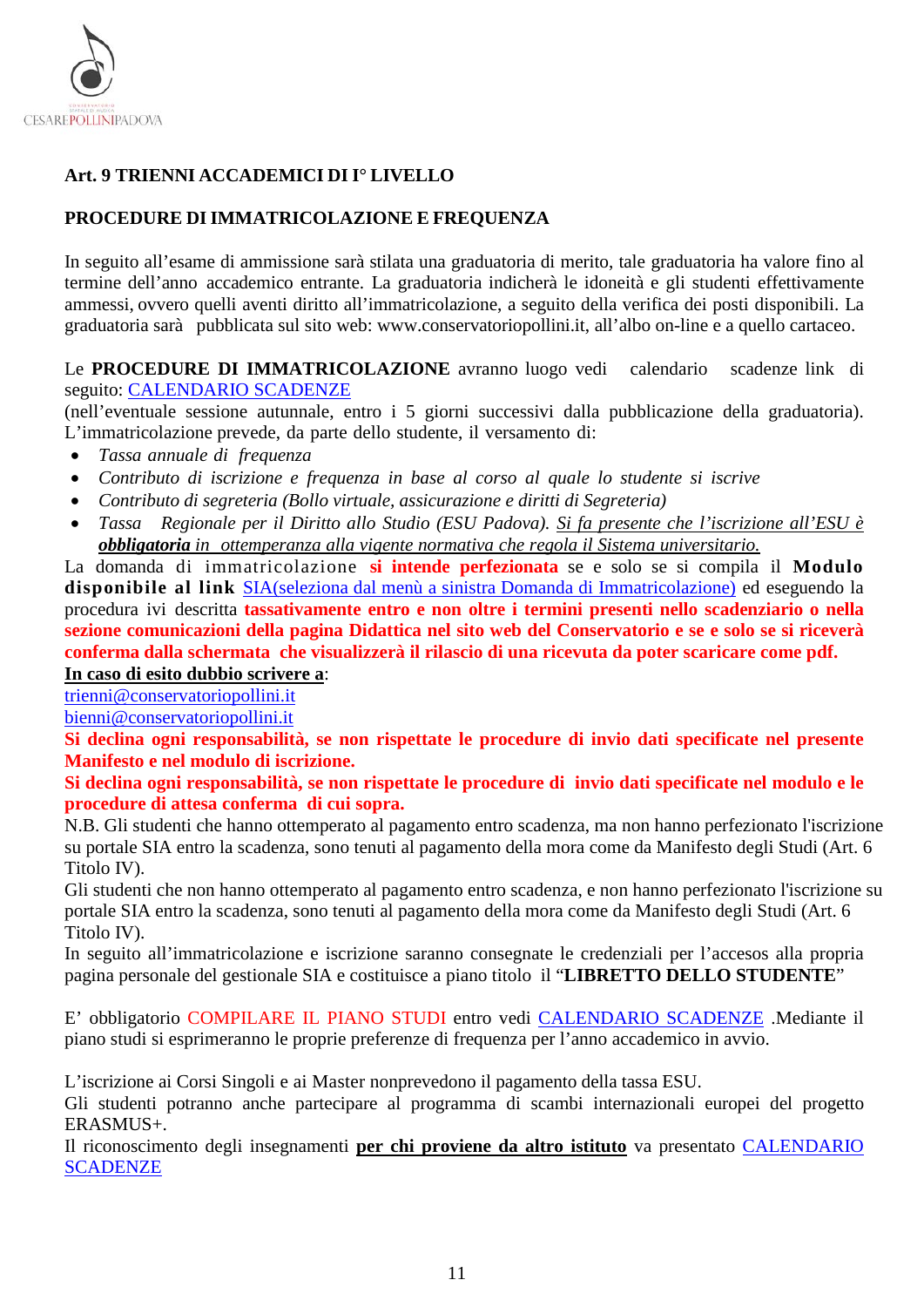

## <span id="page-11-0"></span>**Art. 10 BIENNI ACCADEMICI DI II° LIVELLO**

#### **REQUISITI DI AMMISSIONE IMMATRICOLAZIONE E FREQUENZA**

Per essere ammessi a un corso di diploma accademico di II° livello sono richiesti i seguenti requisiti:

- Diploma di Conservatorio di I livello accademico;
- Diploma di Conservatorio del vecchio ordinamento congiuntamente a un Diploma di Istruzione secondaria superiore o di altro titolo di studio equivalente conseguito all'estero;
- Laurea Triennale di I livello accademico;
- > Laurea di previgente ordinamento;
- Laurea o Diploma conseguito all'estero riconosciuto idoneo;
- Superamento dell'esame di ammissione, volto ad accertare un'adeguata preparazione musicale, in particolare relativamente al corso di diploma prescelto.

Agli studenti che siano in possesso di diplomi di I livello o lauree diverse dallo strumento richiesto saranno verificate all'esame di ammissione, oltre alle capacità tecnico-esecutive, un'adeguata preparazione nelle materie oggetto di studio dei trienni di I livello. Potranno pertanto essere attribuiti debiti formativi. Per sostenere l'esame di ammissione saranno dovuti i versamenti delle tasse e dei contributi previsti nelle "Informazioni per lo studente" del presente Manifesto degli Studi.

Le **DOMANDE DI AMMISSIONE** ai Corsi Accademici di II livello possono essere presentate dal vedi calendario scadenze link di seguito

[CALENDARIO SCADENZE](https://www.conservatoriopollini.it/site/it/didattica-scadenziario/) **La domanda dovrà essere effettuata compilando il format disponibile al link** [SIA\(](https://siapd.conservatoriodimusica.it/preiscriptions/login)seleziona dal menù a sinistra Domanda di Ammissione) ed eseguendo la procedura ivi descritta.

 Le **PROCEDURE DI IMMATRICOLAZIONE** avranno luogo vedi calendario scadenze link di seguito: [CALENDARIO SCADENZE](https://www.conservatoriopollini.it/site/it/didattica-scadenziario/)

(nell'eventuale sessione autunnale, entro i 5 giorni successivi dalla pubblicazione della graduatoria). L'immatricolazione prevede, da parte dello studente, il versamento di:

- *Tassa annuale di frequenza*
- *Contributo di iscrizione e frequenza in base al corso al quale lo studente si iscrive*
- *Contributo di Segreteria (Bollo virtuale, assicurazione e diritti di Segreteria)*
- *Tassa Regionale per il Diritto allo Studio (ESU Padova). Si fa presente che l'iscrizione all'ESU è obbligatoria in ottemperanza alla vigente normativa che regola il Sistema universitario.*

La domanda di immatricolazione **si intende perfezionata** se e solo se si compila il **Modulo disponibile al link** [SIA\(](https://siapd.conservatoriodimusica.it/preiscriptions/login)seleziona dal menù a sinistra Domanda di Immatricolazione) ed eseguendo la procedura ivi descritta **tassativamente entro e non oltre i termini presenti nello scadenziario o nella sezione comunicazioni della Didattica nel sito web del Conservatorio e se e solo se si riceverà conferma dalla schermata che visualizzerà il rilascio di una ricevuta da poter scaricare come pdf.** In caso di dubbio di scrivere **bienni@conservatoriopollini.it**

**Si declina ogni responsabilità, se non rispettate le procedure di invio dati specificate nel modulo e le procedure di attesa conferma di cui sopra.** 

N.B. Gli studenti che hanno ottemperato al pagamento entro scadenza, ma non hanno perfezionato l'iscrizione su portale SIA entro la scadenza, sono tenuti al pagamento della mora come da Manifesto degli Studi (Art. 6 Titolo IV). **Gli studenti che non hanno ottemperato al pagamento entro scadenza, e non hanno perfezionato l'iscrizione su portale SIA entro la scadenza, sono tenuti al pagamento della mora come da Manifesto degli Studi**. In seguito all'immatricolazione e iscrizione saranno consegnate le credenziali per l'accesso alla propria pagina personale del gestionale SIA e costituisce a pieno titolo il "LIBRETTO DELLO STUDENTE" L'iscrizione ai Corsi Singoli e ai Master non prevedono il pagamento della tassa ESU.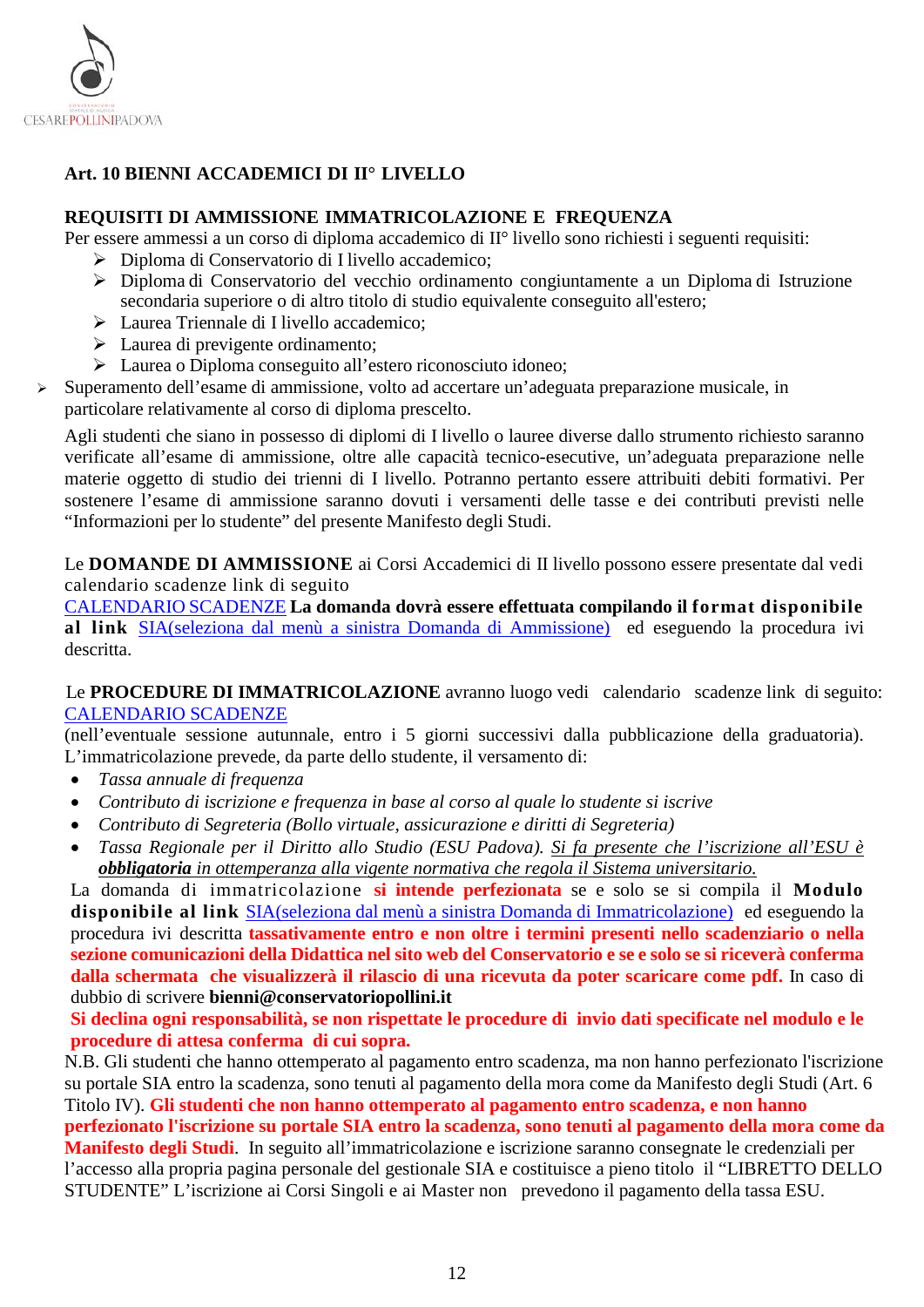

N.B. E' obbligatorio COMPILARE IL PIANO STUDI entro vedi [CALENDARIO SCADENZE](https://www.conservatoriopollini.it/site/it/didattica-scadenziario/) . Mediante il piano studi si esprimeranno le proprie preferenze di frequenza per l'anno accademico in avvio.

Gli studenti potranno anche partecipare al programma di scambi internazionali europei del progetto ERASMUS+.

Il riconoscimento degli insegnamenti per chi proviene da altro istituto va presentato [CALENDARIO](https://www.conservatoriopollini.it/site/it/didattica-scadenziario/)  **[SCADENZE](https://www.conservatoriopollini.it/site/it/didattica-scadenziario/)** 

#### <span id="page-12-0"></span>**Art. 11 ISCRIZIONE AD ANNI SUCCESSIVI AL PRIMO**

Le iscrizioni al II e III corso dei Trienni ordinamentali e sperimentali di I livello accademico, al II corso dei Bienni sperimentali in discipline musicali e al II corso sono aperte vedi calendario scadenze link di seguito: [CALENDARIO SCADENZE](https://www.conservatoriopollini.it/site/it/didattica-scadenziario/)

La domanda di immatricolazione **si intende perfezionata** se e solo se si compila il **Modulo disponibile al link** [SIA\(](https://siapd.conservatoriodimusica.it/preiscriptions/login)seleziona dal menù a sinistra Rinnovo Iscrizione) ed eseguendo la procedura ivi descritta **tassativamente entro e non oltre i termini presenti nello scadenziario o nella sezione comunicazioni della Didattica nel sito web del Conservatorio e se e solo se si riceverà conferma dalla schermata che visualizzerà il rilascio di una ricevuta da poter scaricare come pdf.** In caso di dubbio di scrivere

[trienni@conservatoriopollini.it](mailto:trienni@conservatoriopollini.it)

bienni@conservatoriopollini.it

**Si declina ogni responsabilità, se non rispettate le procedure di invio dati specificate nel modulo e le procedure di attesa conferma di cui sopra.** 

N.B. Gli studenti che hanno ottemperato al pagamento entro scadenza, ma non hanno perfezionato l'iscrizione su portale SIA entro la scadenza, sono tenuti al pagamento della mora come da Manifesto degli Studi (Art. 6 Titolo IV).

Gli studenti che non hanno ottemperato al pagamento entro scadenza, e non hanno perfezionato l'iscrizione su portale SIA entro la scadenza, sono tenuti al pagamento della mora come da Manifesto degli Studi (Art. 6 Titolo IV).

L'iscrizione prevede, da parte dello studente, il versamento di:

• *Tassa annuale di frequenza*

*.*

- *Contributo di iscrizione e frequenza in base al corso al quale lo studente si iscrive*
- *Contributo di Segreteria (Bollo virtuale, assicurazione e diritti di Segreteria)*
- *Tassa Regionale per il Diritto allo Studio (ESU Padova). Si fa presente che l'iscrizione all'ESU è obbligatoria in ottemperanza alla vigente normativa che regola il Sistema universitario.*

N.B. *Allo scopo di farsi riconoscere i benefici ESU, gli studenti devono presentare alla Segreteria Didattica la certificazione dei CFA conseguiti entro i termini indicati dall'ESU sul sito<http://www.esupd.gov.it/it>*

E' obbligatorio COMPILARE IL PIANO STUDI (verrà inviato via mail un modulo da compilare)

**STUDENTI LAUREANDI SESSIONE STRAORDINARIA INVERNALE (RIFERITA ALL'A.A. PRECEDENTE)**: gli studenti laureandi nella sessione straordinaria invernale non sono tenuti a rinnovare l'iscrizione al corrente A.A. se devono solo sostenere esami. Nel caso in cui invece debbano frequentare ancora dei corsi possono iscriversi a dei corsi fino al raggiungimento **massimo di 30 CFA** in regime di tempo parziale.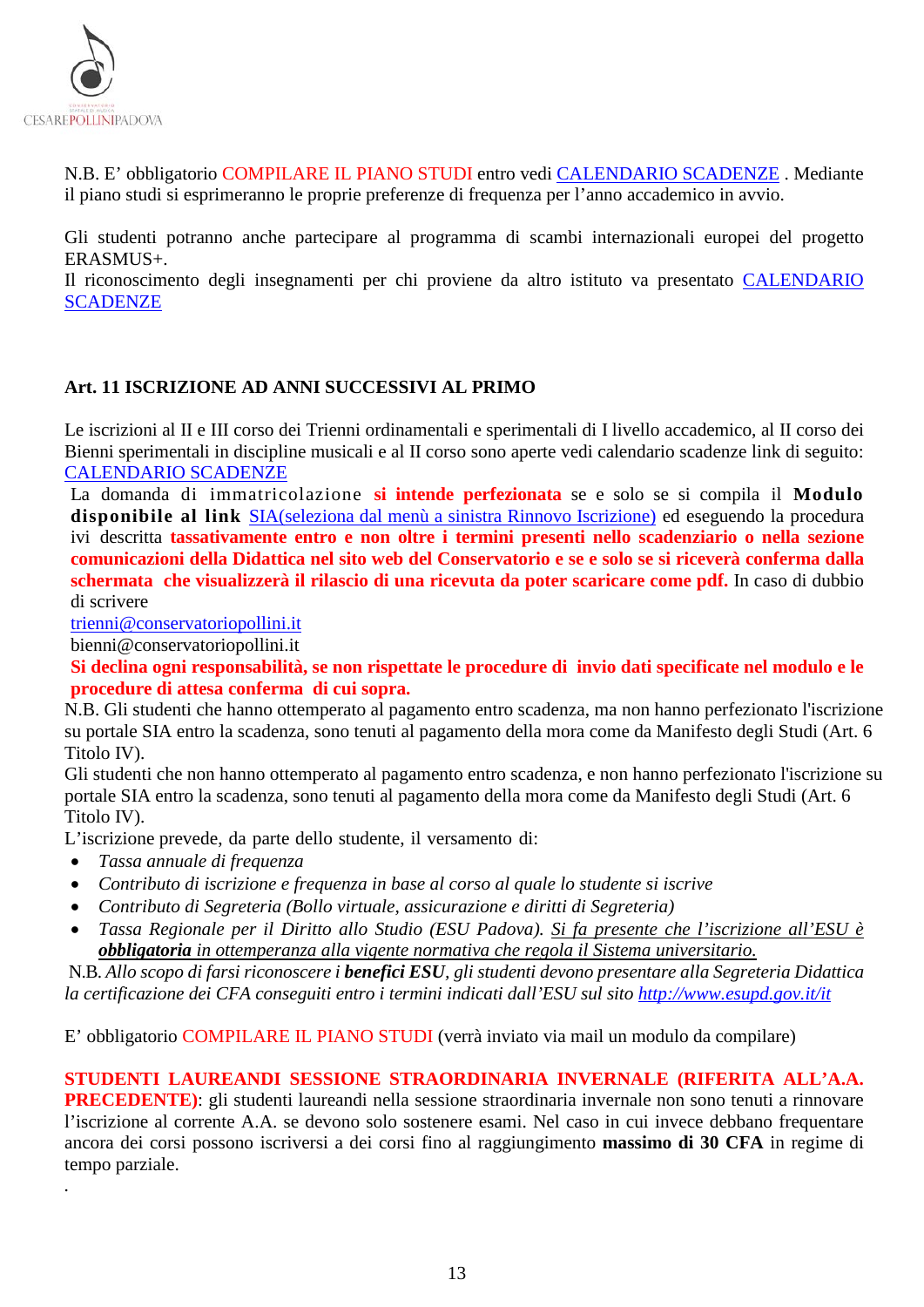

#### <span id="page-13-0"></span>**Art. 13 ISCRIZIONE FUORI CORSO**

Nel caso di mancato conseguimento del diploma nella successiva sessione straordinaria invernale di esami, lo studente sarà tenuto a compilare regolare modulo di iscrizione all'anno accademico in corso nel titolo di studente " fuori corso" e a versare le tasse e i contributi non aumentati del diritto di mora entro 15 giorni dal termine della sessione d'esami prevista dal calendario accademico vedi link di seguito [CALENDARIO SCADENZE](https://www.conservatoriopollini.it/site/it/didattica-scadenziario/)

La domanda di iscrizione fuori corso si intende perfezionata se e solo se si compila il **Modulo disponibile al link** [SIA](https://siapd.conservatoriodimusica.it/preiscriptions/login) ed eseguendo la procedura ivi descritta **tassativamente entro e non oltre i termini presenti nello scadenziario** o **nella sezione comunicazioni della Didattica nel sito web del Conservatorio e se e solo se si riceverà conferma dalla schermata che visualizzerà il rilascio di una ricevuta da poter scaricare come pdf. In caso di dubbio di scrivere o chiamare**. Si declina ogni responsabilità, se non rispettate le procedure di invio dati specificate nel modulo e le procedure di attesa conferma di cui sopra. Glistudenti che, già all'inizio dell'anno accademico per cui chiedono l'iscrizione, non abbiano ottemperato a tutti gli obblighi di frequenza e siano costretti a posticipare la prova finale, dovranno presentare regolare domanda di iscrizione nei termini previsti dal regolamento, allegando ad essa il pagamento della tassa governativa, la tassa ESU, il contributo di frequenza e il Contributo di Segreteria.

**Non sono tenuti a presentare domanda di iscrizione** gli studenti che abbiano ottenuto la sospensione (vedi le norme e gli obblighi relativi alla sospensione) o l'interruzione della carriera.

**Sono comunque tenuti ad ottemperare agli obblighi e ai versamenti di iscrizione** gli studenti diplomandi che intendano usufruire diservizi, quali la mobilità internazionale, o partecipare a bandi per borse di studio. Se uno studente iscritto al primo anno fuori corso, volesse ripetere gli insegnamenti già seguiti negli anni precedenti, potrà chiedere al docente con cui aveva già seguito il corso se ha disponibilità, altrimenti sarà assegnato ad un nuovo docente.

#### <span id="page-13-1"></span>**Art. 14 ISCRIZIONE CON RISERVA**

Gli studenti che prevedono di immatricolarsi al biennio devo preventivamente iscriversi all'esame di ammissione per il biennio, sostenere la prova d'esame, immatricolarsi al biennio ma con la riserva di conseguire la laurea di I livello entro la sessione straordinaria invernale dell'anno successivo (marzo - aprile). Nel caso in cui non fosse conseguita la laurea nella sessione straordinaria di cui sopra dovranno rinnovare l'iscrizione al triennio dovendo sostenere nuovamente l'esame di ammissione al biennio dell'aa in corso per accedere al biennio.

#### <span id="page-13-2"></span>**Art. 15 SOSPENSIONE E RINUNCIA AGLI STUDI PER STUDENTI DI CORSI ACCADEMICI**

L'Art. 15 del Regolamento didattico prevede e norma la Sospensione e la Rinuncia agli studi per gli studenti iscritti a corsi accademici.

**STUDENTI PROVENIENTI DA ALTRE SEDI:** Riguardo la Sospensione e la Rinuncia, sono assoggettati al regime di tasse e contributi previsto per gli studenti di questo Conservatorio, indipendentemente da eventuali quote di tasse e contributi già versati nella Istituzione di provenienza.

Il riconoscimento degli insegnamenti per chi proviene da altro istituto va presentato [CALENDARIO](https://www.conservatoriopollini.it/site/it/didattica-scadenziario/)  [SCADENZE.](https://www.conservatoriopollini.it/site/it/didattica-scadenziario/) Una volta riconosciuti i crediti dal Tutor dei corsi accademici lo studente dovrà versare il contributo di ricognizione (vedi ART. 15)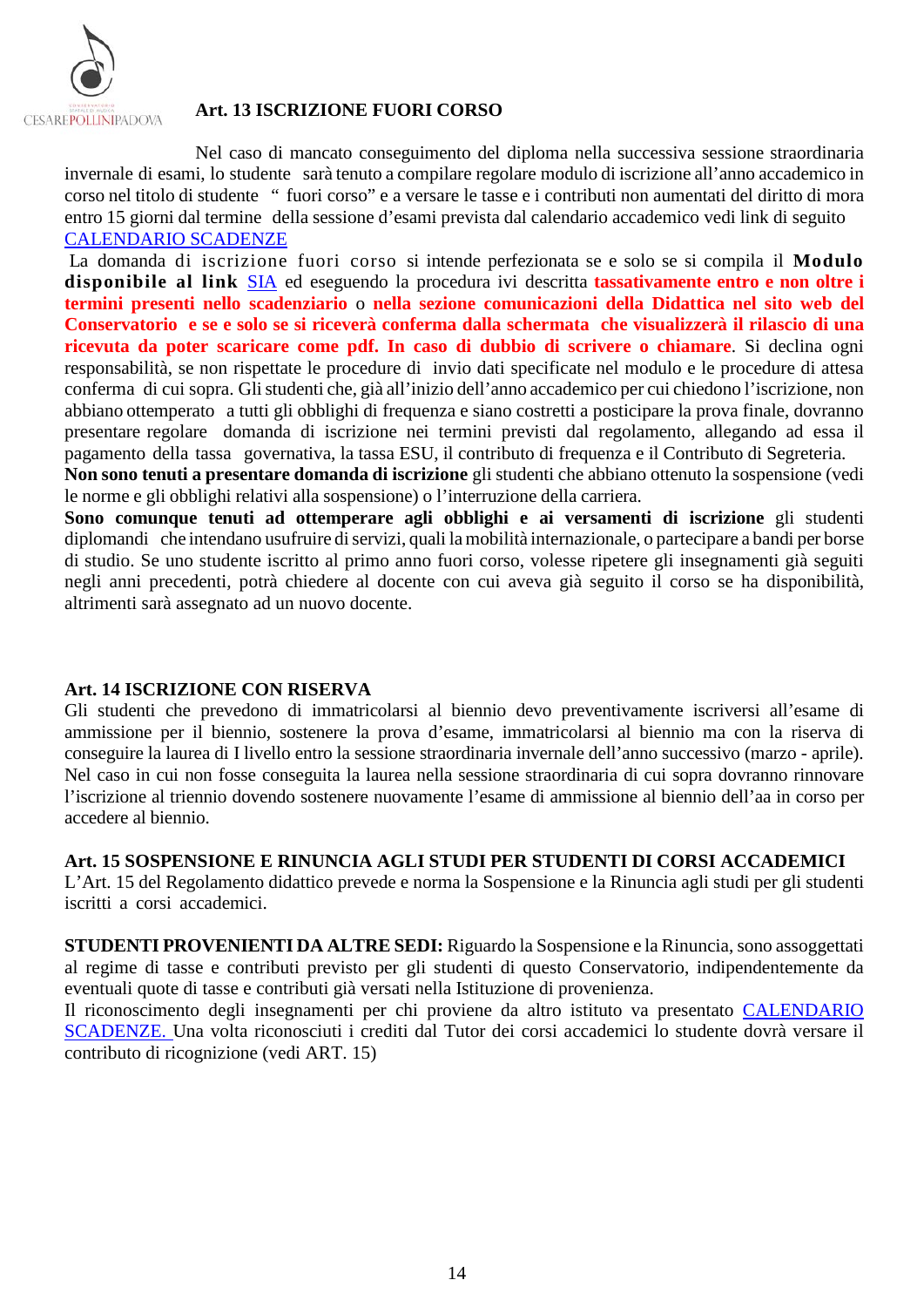

### **DOMANDA DI SOSPENSIONE DEGLI STUDI:**

- Deve essere presentata al Direttore per essere opportunamente vagliata ed eventualmente accolta
- Lo studente che ottiene la sospensione degli studi non può sostenere esami o acquisire progressioni nella carriera scolastica, in caso contrario è tenuto al pagamento dell'intero ammontare delle tasse e contributi previsti per quell'anno accademico**.**
- La domanda di sospensione, come di riattivazione della carriera, d**eve essere presentata al Direttore entro vedi calendario scadenze link di seguito:**

#### [CALENDARIO SCADENZE](https://www.conservatoriopollini.it/site/it/didattica-scadenziario/)

in formato cartaceo in Segreteria (il modulo è presente sul sito alla voce Modulistica Didattica).

Lo studente conserva la possibilità di accedere nuovamente, previa presentazione della domanda di iscrizione, al medesimo corso di studi cui era iscritto, per l'anno di corso successivo all'ultimo frequentato, entro i successivi tre anni accademici nel caso di corso accademico di primo livello o entro i successivi **due anni accademici nel caso di corso accademico di secondo livello**, fatte salve le verifiche dei crediti acquisiti, l'effettiva disponibilità del posto e l'avvenuta regolarizzazione della propria posizione amministrativa (Reg. did., Art. 11 comma 1).

**La regola del numero massimo di anni consecutivi per i quali lo studente può chiedere la sospensione (3 per il Triennio e 2 per il Biennio) può essere interrotta e quindi derogata qualora lo studente si iscriva, a qualsivoglia titolo, al Conservatorio interrompendo così il periodo di sospensione.** La riammissione può essere subordinata da una verifica delle competenze nella "materia caratterizzante che conferisce il nome al Corso". A seguito di tale verifica, possono essere assegnati dei debiti formativi da regolarizzare in un tempo dato.

#### **DOMANDA DI RINUNCIA AGLI STUDI:**

Lo studente può **rinunciare** in qualsiasi momento al proseguimento della propria carriera, manifestando in modo esplicito la propria volontà compilando il relativo modulo presente sul sito alla voce Modulistica Didattica. **La rinuncia è irrevocabile,** tuttavia essa non esclude la possibilità di una nuova immatricolazione anche al medesimo corso di studio. Conseguentemente alla rinuncia dello studente il Conservatorio rilascia la certificazione della carriera svolta e dei crediti conseguiti fino a quel momento. In caso di nuova immatricolazione l'eventuale riconoscimento dei crediti acquisiti è operato dalla competente struttura didattica previa verifica della loro non obsolescenza. **Limitatamente alla prima annualità**, in caso di rinuncia alla frequenza entro il 31 ottobre è prevista la restituzione del contributo versato, ad eccezione di 150,00 euro trattenute a titolo onnicomprensivo di spese di segreteria. Nel caso di rinuncia alla frequenza presentata tra il 1 novembre ed il 31 dicembre l'Amministrazione tratterrà l'importo relativo alla I rata. Successivamente lo studente che rinunci alla frequenza è tenuto al pagamento dell'intero contributo annuale.

**Per gli studenti che intendano avvalersi della sospensione degli studi** è previsto l'esonero totale dalla tassa di iscrizione e dai contributi accademici. Gli studenti che beneficiano di questo esonero, **non possono effettuare, negli anni accademici di sospensione o interruzione degli studi, alcun atto di carriera**. Dopo un periodo di sospensione o interruzione degli studi, gli studenti possono chiedere la riattivazione o la ricongiunzione della carriera (compilando l'appos

ito modulo presente sul sito alla voce Modulistica Didattica), previo pagamento di un diritto fisso per ciascun anno (cosiddetto **"contributo di ricognizione"**), determinato in **200,00 euro per ogni anno di ricognizione**, oltre al pagamento delle tasse e del contributo del Conservatorio stabilito per l'anno accademico di nuova iscrizione.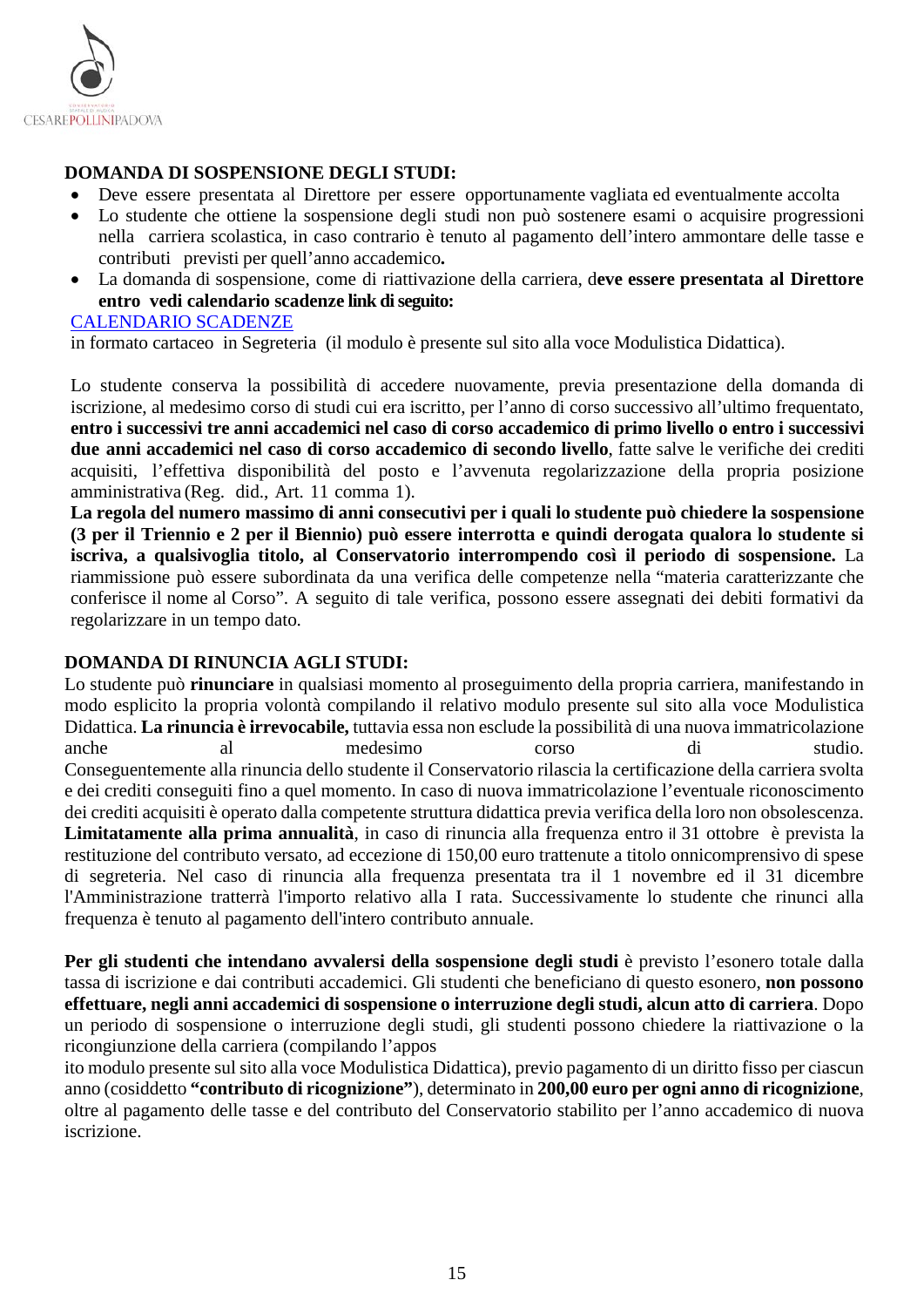

## <span id="page-15-0"></span>**Art. 16 DOPPIA ISCRIZIONE E INCOMPATIBILITÀ**

È consentita la contemporanea iscrizione di uno studente a un Corso accademico del Conservatorio e ad un Corso dell'Università, ai sensi della Legge 240/2010, art. 29, comma 21, regolamentata dal D.M. 28.09.2011 ("Modalità organizzative per consentire agli studenti la contemporanea iscrizione a corsi di studio presso le Università e presso gli Istituti Superiori di Studi Musicali e Coreutici"). In base all'Art. 1 di detto Decreto lo studente deve dichiarare all'atto dell'iscrizione l'intenzione di avvalersi della contemporanea iscrizione presso le due istituzioni e presentare i relativi piani di studio, che dovranno essere approvati da entrambe le Istituzioni. In base all'Art. 2 co. 1 di detto Decreto le attività formative svolte dallo studente per ciascun anno accademico nelle due istituzioni e l'acquisizione dei relativi CFA non possono superare il limite complessivo di 90 crediti per anno, fatti salvi quelli conseguiti per le discipline valutabili in entrambi gli ordinamenti. Lo studente, inoltre, non potrà ottenere più di 36 CFA nell'Istituzione dove ha optato per la frequenza part time I rapporti tra le due Istituzioni (Conservatorio e Università) sono normati da apposita Convenzione. Si consente inoltre la contemporanea iscrizione a corsi di diverso ordinamento all'interno del Conservatorio di Padova: corso di vecchio ordinamento o Corso Musicale di Base con corso accademico, purché di diversa scuola. Non è consentita la contemporanea iscrizione a due Corsi accademici in due Conservatori o nello stesso Conservatorio di Padova. Per le quote di contributi di studenti con doppia iscrizione si veda in "Informazioni per lo studente" nel presente Manifesto degli Studi al Titolo IV artt. 2 e 9.

## <span id="page-15-1"></span>**Art. 17 PASSAGGI DI CORSO E PROSECUZIONE DEGLI STUDI**

Lo studente di un corso accademico di primo o secondo livello può chiedere in qualunque anno di corso, con domanda inoltrata al Direttore, il passaggio ad altro corso di studio di corrispondente livello attivato presso il Conservatorio, con il riconoscimento totale o parziale dei crediti eventualmente già acquisiti ai fini del conseguimento del relativo titolo di studio. L'iter per il cambio di corso è il seguente:

- dopo opportuna presa visione della notifica dell'apertura dei termini per le ammissioni, lo studente deve inoltrare alla segreteria la domanda di ammissione al nuovo corso che si vuole frequentare allegando le ricevute del pagamento delle tasse previste dalla procedura di ammissione;
- se lo studente viene ammesso al nuovo corso, **entro i 5 giorni lavorativi successivi alla pubblicazione all'albo dei nuovi ammessi**, deve presentare domanda di cambio corso e contestuale rinuncia al vecchio corso allegando eventuale richiesta riconoscimento crediti della carriera precedente. Lo studente in questione manterrà il precedente numero di matricola.

La struttura didattica responsabile del corso di studio al quale lo studente intende trasferirsi delibera, entro 30 giorni dalla ricezione della domanda, il riconoscimento dei CFA conseguiti, validi per il nuovo curriculum e indica l'anno di corso al quale lo studente è ammesso. L'entità del contributo relativo alla ricognizione e al riconoscimento dei crediti formativi acquisiti è evidenziata nelle "Informazioni per lo studente" del presente Manifesto. I crediti acquisiti, ma non riconosciuti validi ai fini del conseguimento del titolo di studio, rimangono comunque registrati nella carriera accademica dell'interessato. I passaggi a corsi di studio che prevedano prove di ammissione e numero programmato sono condizionati al superamento delle relative prove di ammissione. Gli studenti che abbiano ottenuto il passaggio di corso di studio o che abbiano ripreso gli studi dopo il periodo di sospensione, ai quali siano stati riconosciuti debiti, sono tenuti ad assolverli in un tempo dato.

**Il termine per la presentazione delle domande di passaggio di corso è il 31 luglio di ogni anno**. È garantita la facoltà per gli studenti iscritti al previgente ordinamento, di optare per il passaggio ai corsi di diploma accademico di primo livello, previa verifica del possesso del titolo distudio previsto dalla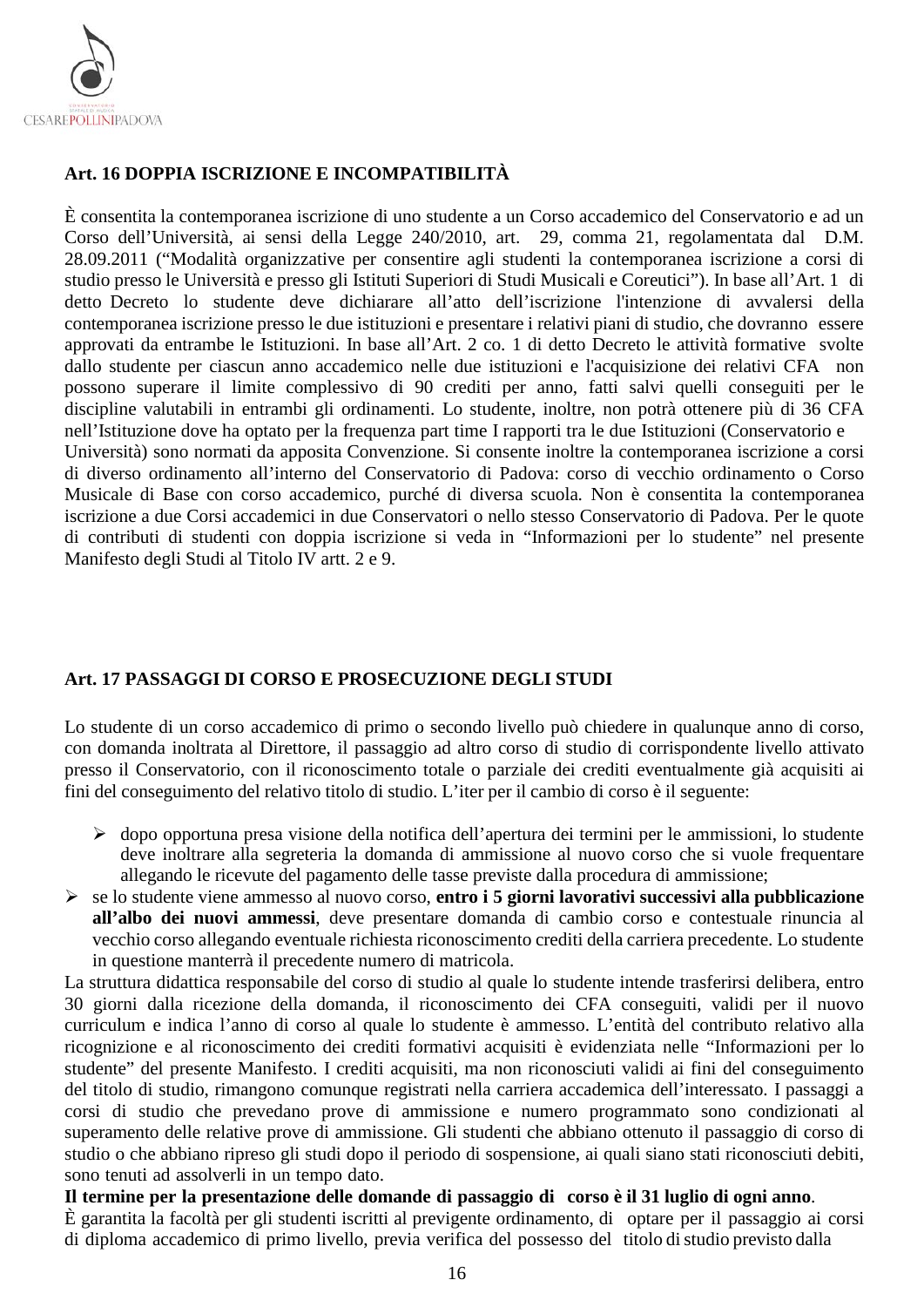

normativa e delle conoscenze e competenze richieste per l'ammissione ai corsi accademici. Qualora lo studente non fosse in possesso del Titolo di Scuola Secondaria Superiore, vale quanto disposto dall'art. 7 co. 3 del DPR 212/2005.

## <span id="page-16-0"></span>**Art. 18 PASSAGGI TRA CONSERVATORI O ALTRE ISTITUZIONI ACCADEMICHE**

#### **Trasferimenti in entrata:**

Gli studenti che intendano trasferirsi da un altro Istituto di Alta Formazione al Conservatorio di Padova devono:

- > presentare domanda di trasferimento di norma entro vedi calendario scadenze link di seguito:<br>
> CALENDARIO SCADENZE di ogni anno utilizzando l'apposito modulo disponibil
- > [CALENDARIO SCADENZE](https://www.conservatoriopollini.it/site/it/didattica-scadenziario/) di ogni anno utilizzando l'apposito modulo disponibile sul sito<br>www.conservatoriopollini.it allegando alla domanda un'autocertificazione della carriera allegando alla domanda un'autocertificazione della carriera accademica pregressa;
- sostenere una prova di accertamento competenze/ammissione a discrezione del docente.

#### **La domanda sarà accolta in base alla disponibilità di posti. In tale caso lo studente dovrà:**

- presentare domanda di immatricolazione nei tempi previsti dal presente Manifesto;
- presentare eventuale domanda di riconoscimento crediti ed esamisostenuti, corredata dalla relativa certificazione dei programmi svolti (per l'entità del contributo vedi le "Informazioni per lo studente" del presente Manifesto). Gli studenti che volessero farsi riconoscere attività accademiche pregresse, devono presentare per il tramite della Segreteria Didattica, istanza documentata (certificazione degli esami svolti e i programmi delle relative discipline) alla Commissione preposta alla valutazione e all'eventuale riconoscimento delle attività accademiche svolte entro e non oltre i 15 giorni successivil'immatricolazione;
- $\triangleright$  ad avvenuta immatricolazione ed emissione del verbale di riconoscimento di esami e crediti, presentare il piano di studi.
- Il riconoscimento degli insegnamenti per chi proviene da altro istituto va presentato [CALENDARIO SCADENZE](https://www.conservatoriopollini.it/site/it/didattica-scadenziario/)

#### **Trasferimenti in uscita:**

- I trasferimenti in uscita verso un altro Conservatorio o Istituto di Formazione Musicale Pareggiato saranno normati, anche come tempistiche, dall'istituto di destinazione;
- Nel caso lo studente iscritto ad un anno successivo al primo voglia ottenere il trasferimento presso altra Istituzione dovrà presentare apposita richiesta di Nulla Osta e/o Comunicazione da parte dell'Amministrazione di appartenenza. Se la richiesta è presentata entro e non oltre il CALENDARIO [SCADENZE](https://www.conservatoriopollini.it/site/it/didattica-scadenziario/) lo studente è esonerato dal pagamento della II rata. Successivamente lo studente che chieda il trasferimento presso altro Istituto è tenuto al pagamento dell'intero contributo annuale.
- <span id="page-16-1"></span>Non si procederà ad alcun rimborso per i trasferimenti effettuati successivamente.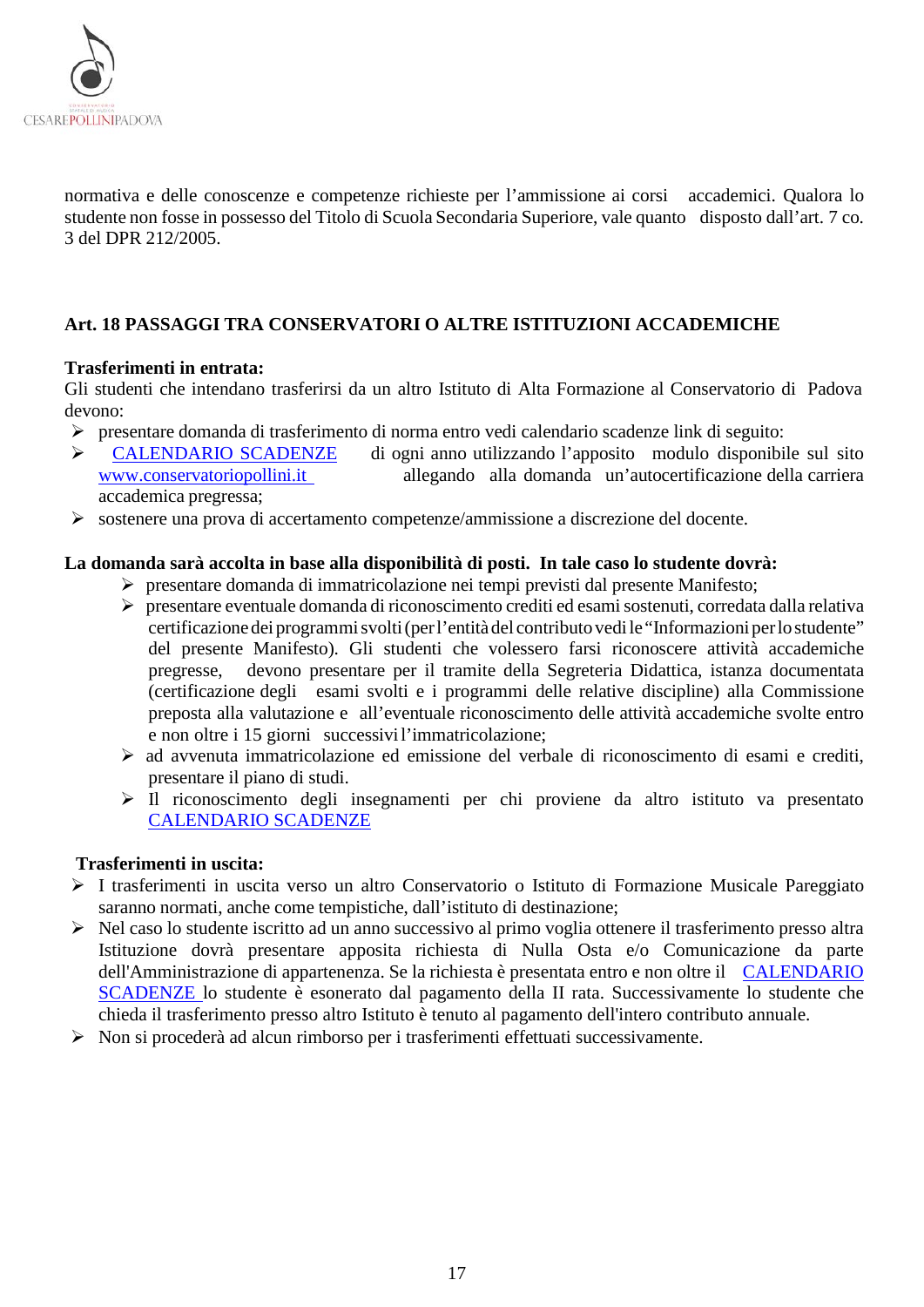

## **Art. 19 ESONERI E RIDUZIONI NEL PAGAMENTO DI TASSE E CONTRIBUTI**

Sono esonerati dal pagamento di tasse e contributi:

- $\triangleright$  Studenti comunitari e non comunitari diversamente abili con invalidità riconosciuta;
- Vincitori e idonei nella graduatoria di borsa di studio o di prestito d'onore dell'Azienda Regionale per il Diritto allo Studio Universitario;
- Studenti stranieri beneficiari di borsa di studio del Governo italiano nell'ambito dei programmi di cooperazione allo sviluppo e degli accordi intergovernativi culturali e scientifici e relativi periodici programmi esecutivi (è comunque dovuta la tassa regionale per il diritto allo studio universitario).

#### **ALTRI ESONERI TOTALI O PARZIALI**

Ogni altro caso deliberato dal Consiglio di Amministrazione in cui lo stesso, sulla base di adeguate e gravi motivazioni debitamente documentate, abbia concesso il riconoscimento di esonero totale o parziale.

## <span id="page-17-0"></span>**Art. 20 MORE PER RITARDO NELL'ISCRIZIONE O NEI PAGAMENTI (rimando)**

Vedi TITOLO IV

#### <span id="page-17-1"></span>**Art. 21 VERIFICA DELLA CONOSCENZA DELLA LINGUA ITALIANA PER STUDENTI STRANIERI**

(In sospeso) Per gli studenti stranieri la conoscenza della Lingua Italiana è requisito necessario per la frequenza al Conservatorio. La verifica della conoscenza della lingua italiana è prevista per gli studenti stranieri che risultino idonei alla frequenza dei corsi del Conservatorio. In caso di non idoneità, sarà quantificato e attribuito un debito formativo in ragione del livello di competenza accertato. Per gli studenti ai quali sia stato attribuito il debito formativo, il Conservatorio potrà attivare un corso di Lingua italiana. Per debiti formativi particolarmente onerosi, il Conservatorio potrà appoggiarsi a strutture di tipo universitario la cui frequenza sarà a carico degli studenti. Il livello di conoscenza della lingua necessario per la frequenza al Conservatorio è B2/C1.

Lo studente dovrà sostenere entro il primo anno accademico di regolare frequenza, una prova di idoneità per il superamento del debito formativo. I candidati devono presentarsi alla verifica muniti di un documento di identità e, se extra-comunitari, di passaporto con lo specifico visto d'ingresso per studio e permesso di soggiorno. La normativa riguardante gli studenti cinesi è contenuta nel Regolamento nazionale di disciplina del Progetto "Turandot".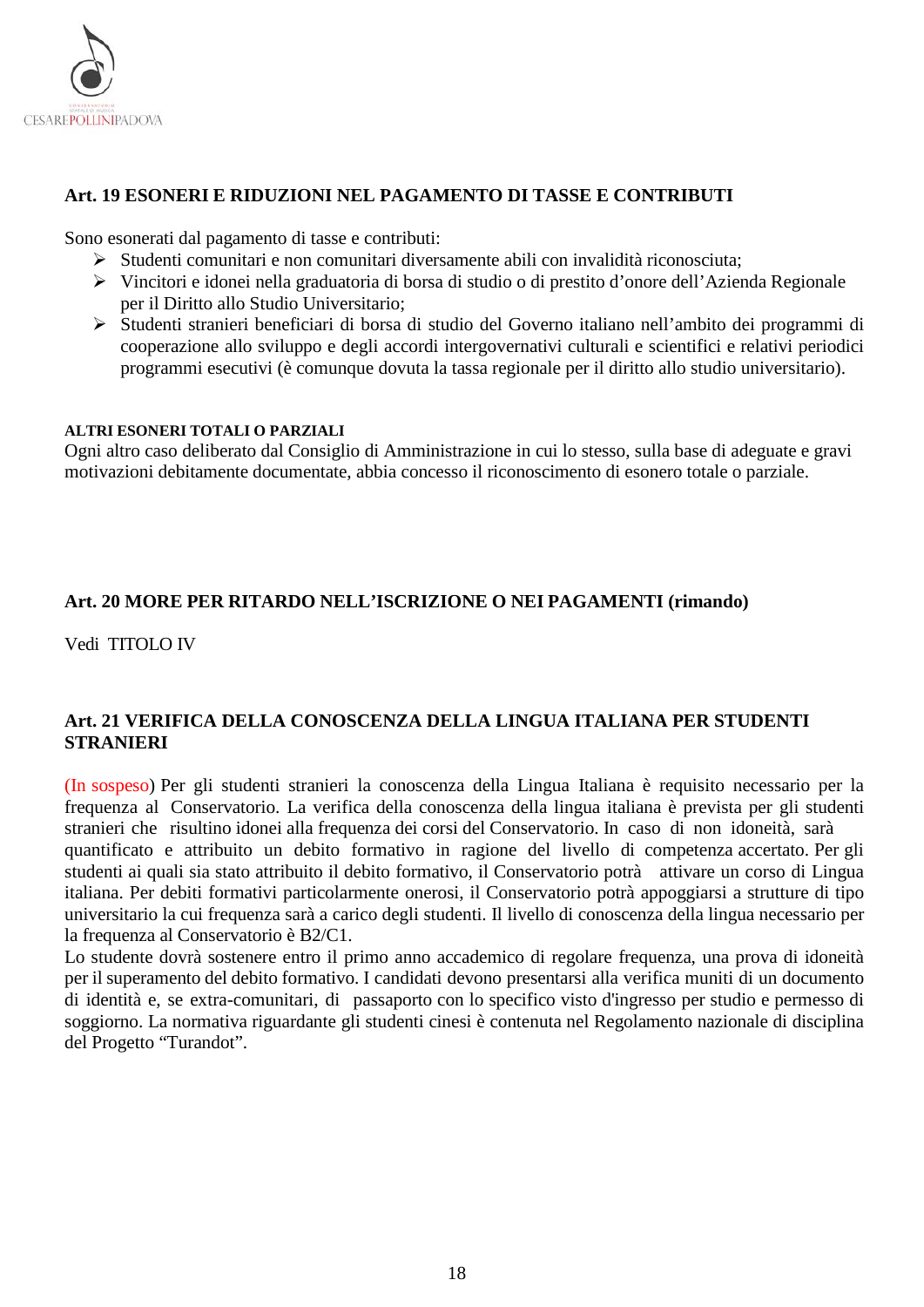

## <span id="page-18-0"></span>**Art. 22 SCELTA DELLA QUALIFICA DI STUDENTE A TEMPO PARZIALE**

L'Art. 15 del Regolamento didattico prevede la possibilità per lo studente di un impegno negli studi a tempo parziale. La scelta del tempo parziale deve essere specificamente espressa dallo studente all'atto dell'iscrizione, e comunque dal vedi calendario scadenze link di seguito. [CALENDARIO SCADENZE](https://www.conservatoriopollini.it/site/it/didattica-scadenziario/)

di ogni anno per l'anno accademico entrante e, in caso di ammissione nella Sessione Autunnale, entro i 5 giorni successivi alla pubblicazione della graduatoria. La durata del corso per gli studenti a tempo parziale non potrà superare il doppio della durata normale. Gli studenti che avessero usufruito del tempo parziale per 6 anni consecutivi e non fossero stati in grado di concludere gli studi per il termine del 6° anno, andranno fuori corso. La qualifica di "studente a tempo parziale" consente di distribuire la frequenza agli insegnamenti annuali in 2 annualità. Lo studente a tempo parziale dovrà frequentare in tale modalità obbligatoriamente per un minimo di due anni accademici consecutivi. Utilizzando la possibilità dello sdoppiamento da uno a tre anni accademici utilizzando la modalità del tempo parziale, tale modalità può declinarsi nella frequenza in 4 anni (un anno su tre si raddoppia), 5 anni (due anni su tre si raddoppiano) e 6 anni (tre anni su tre si raddoppiano). Le quote di iscrizione e frequenza in "Informazioni per lo studente" nel presente Manifesto degli Studi.

#### *NOTA BENE*

**L'esame conclusivo di ogni annualità della disciplina principale dei Corsi Caratterizzanti, può essere svolta solo ed esclusivamente al termine della seconda annualità a tempo parziale.**

Il numero di ore della disciplina caratterizzante che conferisce il nome al corso (per es. "Prassi esecutiva e repertorio") verrà equamente distribuito nell'ambito dei due anni di tempo parziale per lo svolgimento di un anno full time (15 + 15 ore). E' possibile incrementare, al massimo fino al raddoppio, le ore predette. In merito, lo studente dovrà presentare al Direttore istanza motivata, sottoscritta dal Docente. Il Docente, per agevolare la richiesta dello/degli studente/i, utilizzerà a questo fine le 74 (arrotondate a 75) ore concesse

dal CCNL 2006-09 qualificando le ore aggiuntive come ore di Laboratorio. La concessione dell'incremento delle ore sarà assunta dalle Autorità Accademiche a seguito della verifica della disponibilità di risorse nel capitolo di Bilancio "Didattica Aggiuntiva".

**Qualora il secondo anno di tempo parziale coincidesse con la conclusione del corso e successivo esame finale, lo studente può chiedere alla Direzione, per il tramite della Segreteria Didattica, di poter usufruire per la suddetta materia, di 5 ore in più di didattica frontale versando un contributo di 330,00 €.**

#### <span id="page-18-1"></span>**Art. 23 ISCRIZIONE A CORSI SINGOLI**

I cittadini degli stati membri dell'Unione Europea o i cittadini extracomunitari, anche iscritti ad altro corso di studi presso istituti di Alta Formazione o presso Università, possono chiedere di essere iscritti a singoli insegnamenti resi disponibili dal Conservatorio, nonché essere autorizzati a sostenere le relative prove d'esame e ad avere regolare attestazione dei crediti acquisiti.

**Qualora lo studente non sia in possesso del Diploma di Maturità o di titolo equipollente**, **l'assegnazione dei corrispondenti CFA verrà effettuata dopo il conseguimento del titolo di cui sopra o a seguito di immatricolazione al Triennio di primo livello.**

In ogni caso, il limite massimo di corsi frequentabili in ciascun anno accademico è fissato a quattro. Per iscriversi occorre presentare domanda su apposito modulo stampabile dal sito web del Conservatorio alla voce Modulistica Didattica.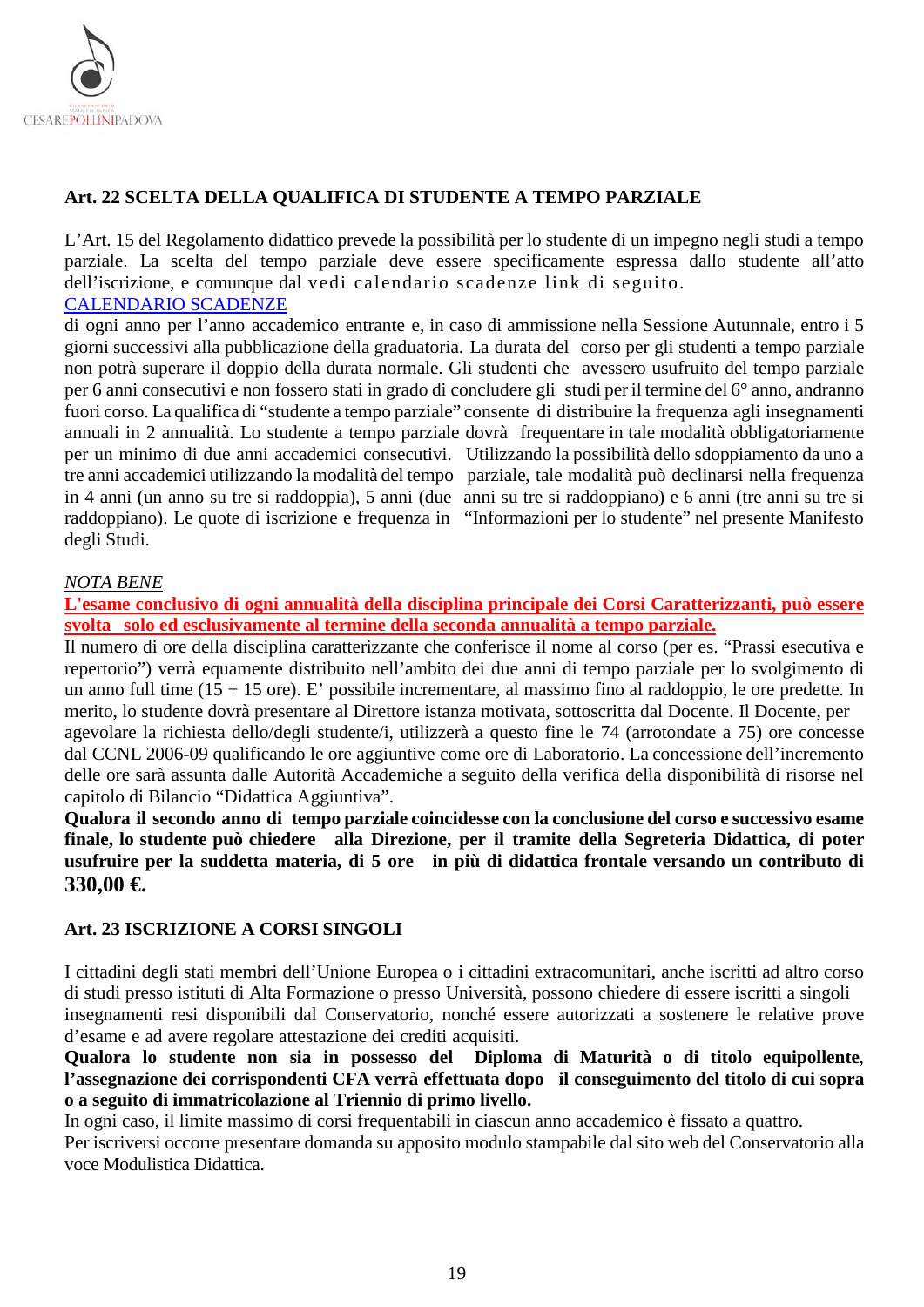

Le domande devono essere presentate permaterie del primo semestre e annuali entro vedi calendario scadenze link di seguito:

[CALENDARIO SCADENZE](https://www.conservatoriopollini.it/site/it/didattica-scadenziario/) e per materie del primo semestre e annuali entro vedi calendario scadenze di cui sopra di ogni anno. Le domande di frequenza a corsi singoli saranno accolte sulla base dell'offerta formativa disponibile previa verifica dei posti disponibili.

**Per gli insegnamenti individuali, in base alla disponibilità dei posti e dei docenti interessati, la domanda sarà accolta, previo il superamento di un esame di ammissione volto all'accertamento delle competenze**. Gli studenti non di lingua italiana devono dimostrare la conoscenza di tale lingua attraverso una prova di accertamento delle competenze che avverrà all'atto dell'ammissione. Sono richiesti i contributi di iscrizione e frequenza previsti nelle "Informazioni perlo studente" del presente Manifesto degli Studi, Titolo V art.3.

## <span id="page-19-0"></span>**Art. 24 BORSE DI STUDIO**

Il Conservatorio di Padova potrà erogare Borse di studio per merito e Borse di studio per collaborazioni lavorative degli studenti (come previste da D.L. 29.03.2012 n. 68, art. 11), conferite con apposito bando di concorso, per lo svolgimento di servizi e di attività previste dalla programmazione del Piano d' Indirizzo di ogni anno accademico. Ciascuna Borsa comporterà un'attività per un massimo di 200 ore lavorative per ciascuno studente, che dovranno essere completate entro l'anno accademico in corso.

Le presenze dei collaboratori saranno articolate nel pieno rispetto dei doveri didattici e degli impegni di studio, che manterranno il carattere di priorità nell'attività dello studente. A tali collaborazioni possono accedere gli studenti iscritti al Conservatorio di Padova ad un corso di diploma accademico di primo o di secondo livello o al corso medio o superiore di un Corso di vecchio ordinamento, purché in possesso del requisito della maggiore età. I bandi di concorso, con modalità e criteri di partecipazione, saranno pubblicati nel sito web del Conservatorio [\(www.conservatoriopollini.it\)](http://www.conservatoriopollini.it/).

#### <span id="page-19-1"></span>**Art. 25 REGOLE PER IL RICONOSCIMENTO E L'ATTRIBUZIONE DI CFA**

**Non possono essere ammesse, al fine del riconoscimento di crediti formativi accademici (CFA), attività svolte in livelli diversi rispetto quello per cui si chiede il riconoscimento**. Per esempio, le attività svolte nei corsi della fascia pre-accademica, non possono essere riconosciute come crediti per chi frequenta il triennio di primo livello. Analogamente, le attività (corsi, laboratori etc.) svolte nel Triennio, non possono essere riconosciute come crediti al Biennio di secondo livello.

La frequenza a discipline previste per il biennio ma disponibili anche come Corsi singoli e quindi aperte alla frequenza di studenti del triennio, non possono produrre una duplice assegnazione di CFA (p. es. "Fondamenti di Storia e Tecnologia dello strumento" è una disciplina che, sebbene prevista nel Biennio, è

aperta alla frequenza di studenti del triennio. Se per tale frequenza viene richiesta, da parte dello studente del triennio l'assegnazione di CFA per attività libere a scelta dello studente, lo studente medesimo non potrà, una volta iscritto al biennio, richiedere il riconoscimento della frequenza svolta. In buona sostanza, la frequenza ad una disciplina non può generare per due volte il riconoscimento di CFA, anche se in livelli diversi)Le richieste di riconoscimento di attività libere al fine dell'ottenimento di crediti per attività a scelta dello studente, di norma possono essere prese in considerazione quando le attività in parola sono state svolte nel medesimo anno accademico per cui si chiede il riconoscimento CFA.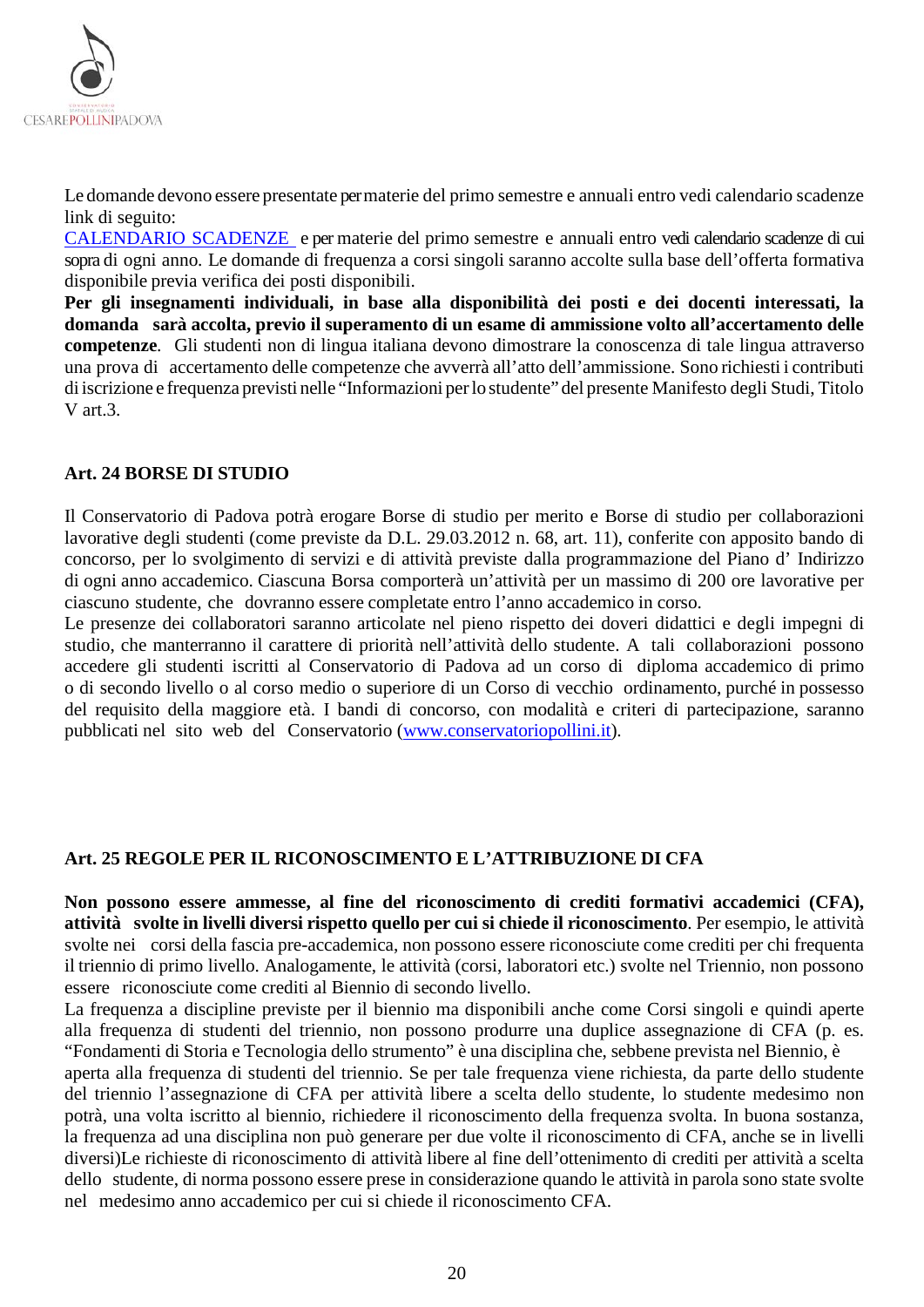

## <span id="page-20-0"></span>**Art. 26 CFA PER ATTIVITA' A SCELTA DELLO STUDENTE (CREDITI LIBERI)**

Ogni corso accademico prevede un numero di CFA per attività a scelta dello studente. I CFA per attività a scelta dello Studente possono essere assegnati svolgendo:

- discipline (anche caratterizzanti) presenti in Offerte Formative di altri corsi di Diploma solo se appartenenti allo stesso ordinamento accademico. **Al riguardo lo studente è tenuto obbligatoriamente a compilare il modulo disponibile alla voce modulistica didattica del sito Web del Conservatorio** *(Riconoscimento Esami come crediti a scelta)* **e a consegnarlo al Docente in sede d'esame. A sua volta il Docente consegnerà il modulo firmato alla Segreteria assieme ai Verbali.**
- ore aggiuntive di una disciplina presente nel proprio piano di studi concordate e certificate dal docente (utilizzare modulo allegato);
- attività di produzione con ensembles riconosciuti dal Conservatorio;
- $\triangleright$  corsi liberi, seminari, laboratori e masterclass presenti nel piano di indirizzo;
- attività di ricerca comprese nell'ambito del Progetto SaMPL o in altri specifici progetti approvati dal Conservatorio;
- attività svolta presso strutture accreditate dal Conservatorio.
- Corsi ONLINE: la partecipazione a questi corsi dev'essere validata e concordata con il docente di materia principale e il tutor per il riconoscimento

Conformemente alla disciplina approvata dal Consiglio Accademico, non sarà più necessario conseguire di anno in anno il numero di crediti liberi indicati sulle tabelle, ma sarà sufficiente raggiungere nei tre anni la quota di 18 crediti liberi (Triennio) e nei due anni la quota di 12 crediti liberi (Biennio).

N.B. Il voto degli esami sostenuti come CFA a scelta non fa media. Vengono riconosciuti solo i crediti

## <span id="page-20-1"></span>**Art. 27 TABELLA DI RICONOSCIMENTO CFA PER ATTIVITÀ A SCELTA DELLO STUDENTE**

Il Consiglio Accademico ha approvato la seguente tabella di riconoscimento di crediti a scelta dello studente sulla base dell'impegno orario complessivo per attività (per quantità di ore si intende le ore di didattica frontale più lo studio individuale):

- $\geq 1$  CFA da 15 a 25 ore
- $\geq 2$  CFA da 26 a 35 ore
- $\geq 3$  CFA da 36 ore

La forbice tra il minimo e il massimo delle ore è stata redatta al fine di distinguere tra loro attività prevalentemente teoriche (che non richiedono molte ore di studio individuale) dalle attività teoricopratiche (che richiedono una maggiore quantità di studio sullo strumento).

#### NOTA BENE

Allo scopo di beneficiare dell'assegnazione dei crediti in parola lo studente dovrà compilare il Modulo per Attribuzione Crediti per attività a scelta dello studente per ogni singola attività. Di seguito il modulo deve essere controfirmato dal docente titolare dell'attività cui lo studente partecipa prima di consegnarlo in Segreteria.

Si rammenta che il modulo esami a scelta dello studente ("Richiesta Riconoscimento Crediti per Esami a scelta dello studente") dove andranno riportate tutto gli esami per i quali sono stati attribuiti crediti a scelta dello studente, dovrà essere compilato e consegnato alla segreteria didattica almeno un mese prima della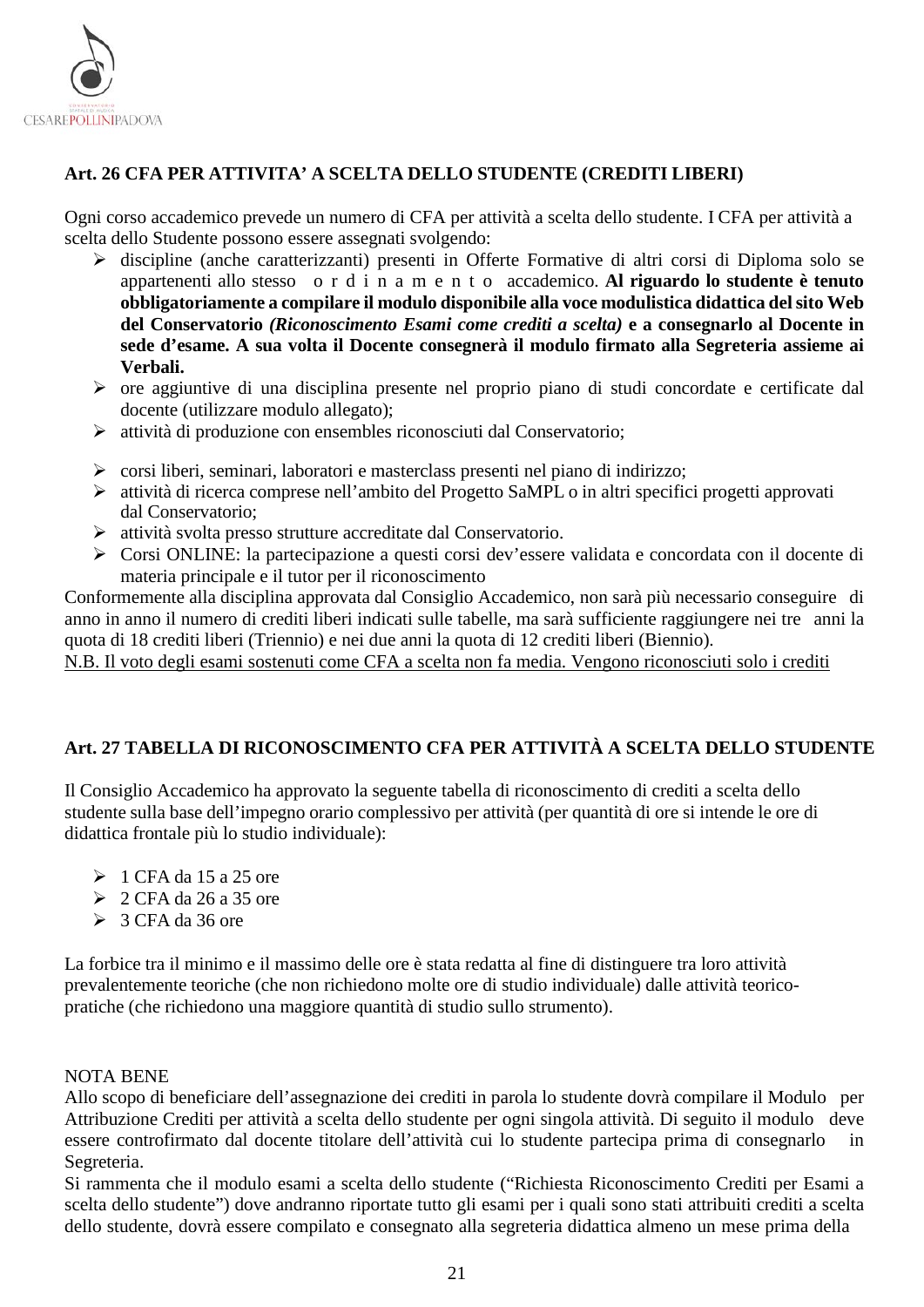

discussione della tesi finale allegato al modulo per Attribuzione Crediti per attività a scelta dello studente.

#### <span id="page-21-0"></span>**Art. 28 TRIENNI E BIENNI CON "CURVATURA"**

I Corsi accademici possono avere un "curvatura" ovvero una particolare caratterizzazione del piano di studi. La "curvatura" viene impressa ad un curricolo triennale o biennale utilizzando in modo funzionale i CFA per attività libere a scelta dello studente. **Lo studente può liberamente scegliere la "curvatura" proposta dal Conservatorio se la medesima risponde alle proprie esigenze formative pagando una maggiorazione del 17% del contributo annuale di frequenza arrotondato per eccesso**. Quando uno studente opta per un percorso con "curvatura" dovrà frequentare il piano di studi implementato con i corsi predisposti dal Conservatorio utilizzando il CFA per attività libere. I corsi di "curvatura" possono dare idoneità o prevedere esami con votazione da registrare in libretto. In quest'ultimo caso, le votazioni sono prese in considerazione per la media pesata e concorrono all'attribuzione del voto finale.

#### <span id="page-21-1"></span>**Art. 29 ISCRIZIONE ANNI SUCCESSIVI AL PRIMO**

<span id="page-21-2"></span>Il Direttore può concedere l'iscrizione ad anni successivi al primo quando il riconoscimento di crediti acquisiti dallo studente, in relazione ad attività di studio e lavorative già svolte, è ritenuto sufficiente da parte delle competenti strutture didattiche sulla base della documentazione presentata.

#### **Art. 31 STRUTTURE DI RIFERIMENTO**

Per il perfezionamento delle pratiche burocratiche e le informazioni didattiche gli studenti possono riferirsi a:

- $\triangleright$  Segreteria Didattica;
- Docenti Tutor delegati dal Direttore;
- $\triangleright$  Tutor degli Studenti;
- Eventuali Tutor per studenti stranieri;
- Segreteria ESU di Padova.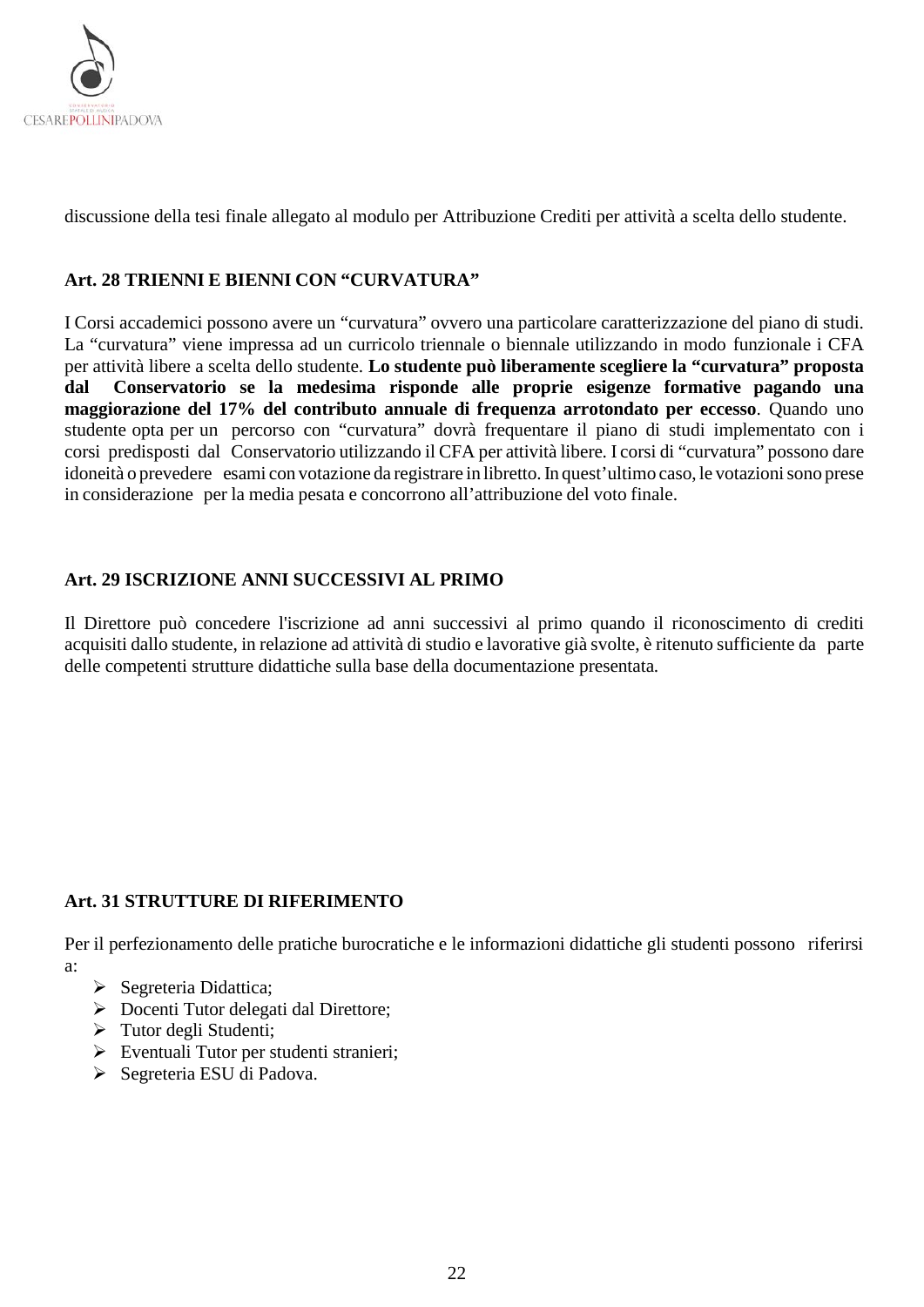

# <span id="page-22-0"></span>**TITOLO II - CORSI DI VECCHIO ORDINAMENTO (AD ESAURIMENTO)**

### <span id="page-22-1"></span>**Art. 1 NATURA DEI CORSI**

Si fa presente che i corsi di vecchio ordinamento, anche denominato "previgente ordinamento" o "vecchio ordinamento", sono ad esaurimento. Non possono pertanto essere accolte domande di ammissione. Eventuali domande di trasferimento da altro Conservatorio saranno valutate singolarmente. Gli studenti iscritti all'vecchio ordinamento possono optare per il passaggio al nuovo ordinamento pre-accademico o a corsi di diploma accademico, previa verifica del possesso del titolo di studio previsto dalla normativa e delle conoscenze e competenze richieste per l'ammissione ai corsi accademici (art. 34 comma 6 del Regolamento didattico). È ancora prevista la frequenza di 1 o 2 anni di Tirocinio post‐diploma, come disciplinato **all'art. 14** del presente Titolo "**Disciplina figura Tirocinante**". Sono richieste le Tasse e i Contributi di iscrizione e frequenza ai corsi inferiori, medi, superiori e al Tirocinio come previsti nelle del presente Manifesto degli Studi, Titolo IV.

## <span id="page-22-2"></span>**Art. 2 OBBLIGHI DI FREQUENZA**

La frequenza alle lezioni di tutte le materie (principali e complementari, individuali e collettive) è obbligatoria. Dopo cinque assenze il docente segnala il caso presso la segreteria, che provvede a chiedere la giustificazione. Dopo quindici assenze non giustificate in qualsiasi materia, lo studente subisce un provvedimento di radiazione dal Conservatorio.

Si veda anche il Regolamento di frequenza alle classi di musica d'insieme all'art. 9.

#### <span id="page-22-3"></span>**Art. 3 ESAMI DI PROMOZIONE**

Lo studente, se non deve sostenere esami di Licenza o Compimento, sostiene ogni anno, e per ogni materia, un esame di promozione al corso successivo nell'ambito della sessione estiva o autunnale. Non possono essere sostenuti esami di promozione in sessione invernale. In caso di esito negativo dell'esame di promozione in sessione autunnale, lo studente ripeterà il corso, qualora questo sia consentito sulla base del suo curriculum di studio. Non è necessario presentare alcuna domanda per sostenere l'esame di promozione.

#### <span id="page-22-4"></span>**Art. 4 ESAMI DI LICENZA, COMPIMENTO E DIPLOMA**

Per sostenere gli esami di Licenza, Compimento inferiore, medio e superiore in qualunque sessione, è obbligatorio presentare domanda dal vedi calendario scadenze link di seguito:

[CALENDARIO SCADENZE](https://www.conservatoriopollini.it/site/it/didattica-scadenziario/) di ogni anno. In caso di ritardi nella presentazione delle domande sarà applicata la tassa di mora, come previsto nel presente Manifesto degli Studi Tasse e Contributi, Art. 6, TITOLO IV.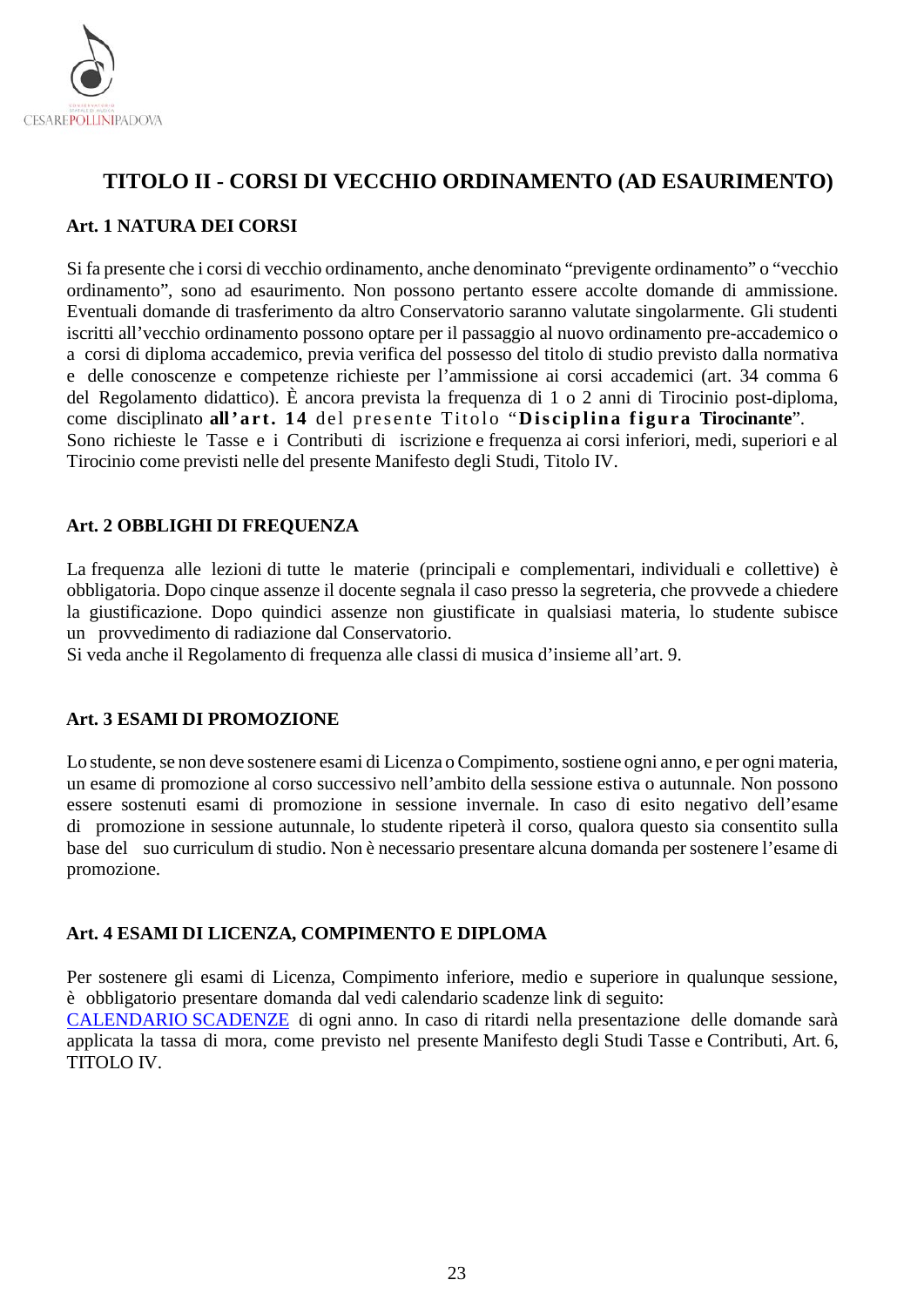

## <span id="page-23-0"></span>**Art. 5 ISCRIZIONE AI CORSI SUCCESSIVI**

Dopo il superamento degli esami di promozione, licenza o compimento nella materia principale in sessione estiva, lo studente deve iscriversi all'anno di corso successivo nel periodo dal vedi calendario scadenze link di seguito: [CALENDARIO SCADENZE](https://www.conservatoriopollini.it/site/it/didattica-scadenziario/)

Oltre questa data le istanze tardive saranno accolte previo pagamento della tassa di mora di cui sopra. Gli studenti che sostengano esami della materia principale in sessione autunnale provvederanno all'iscrizione entro i cinque giorni successivi all'esame. Oltre la scadenza dei cinque giorni le istanze tardive saranno accolte previo pagamento della tassa di mora.

Gli studenti che intendano sostenere esami in sessione invernale si iscriveranno comunque entro vedi calendario scadenze di cui sopra. Essi saranno provvisoriamente registrati nell'anno di corso già frequentato nel precedente anno accademico. L'iscrizione stessa sarà perfezionata entro i cinque giorni successivi all'esame, con eventuali integrazioni dei contributi di frequenza; sarà allora registrata l'attribuzione del nuovo anno di corso.

Oltre la scadenza dei cinque giorni le istanze tardive saranno accolte previo pagamento della tassa di mora.

#### <span id="page-23-1"></span>**Art. 6 CAMBI DI CLASSE**

Gli studenti possono chiedere, motivandolo, un cambio di classe entro il vedi calendario scadenze link di seguito: [CALENDARIO SCADENZE](https://www.conservatoriopollini.it/site/it/didattica-scadenziario/)

di ogni anno; tale istanza potrà essere accolta dalla Direzione, una volta accertata la disponibilità dell'insegnante ad accogliere lo studente nella propria classe e dopo averne dato comunicazione al docente della classe dalla quale proviene lo studente.

#### <span id="page-23-2"></span>**Art. 7 TRASFERIMENTI DEGLI STUDENTI**

Le richieste di trasferimento, sia in entrata sia in uscita, devono essere di norma inoltrate entro il 31 luglio di ogni anno. Ulteriori domande possono essere presentate in ogni momento, purché corredate di valide motivazioni e – se in entrata – saranno valutabili solo in presenza di posti disponibili. È comunque necessario il benestare dei Direttori delle due Istituzioni, che concederanno il nulla‐osta, sentito il parere dei docenti interessati.

#### <span id="page-23-3"></span>**Art. 8 SOSPENSIONE DEGLI STUDI**

Gli studenti dei corsi di vecchio ordinamento possono chiedere la sospensione degli studi per un anno accademico per importanti motivi di studio, di salute o di famiglia. La sospensione potrà essere concessa allo studente una sola volta nel corso degli studi e per un solo anno accademico. Lo studente potrà recedere dalla sospensione entro 3 mesi dall'inizio dell'anno accademico. La richiesta di sospensione degli studi dovrà essere presentata dallo studente al Direttore per iscritto, documentando le motivazioni, entro la scadenza prevista nel Calendario Accademico. Nel periodo di interruzione o di sospensione degli studi, lo studente non è tenuto al versamento delle tasse e dei contributi ordinari, ma ad un contributo fisso annuale (vedi "Informazioni per lo studente" nel presente Manifesto degli Studi).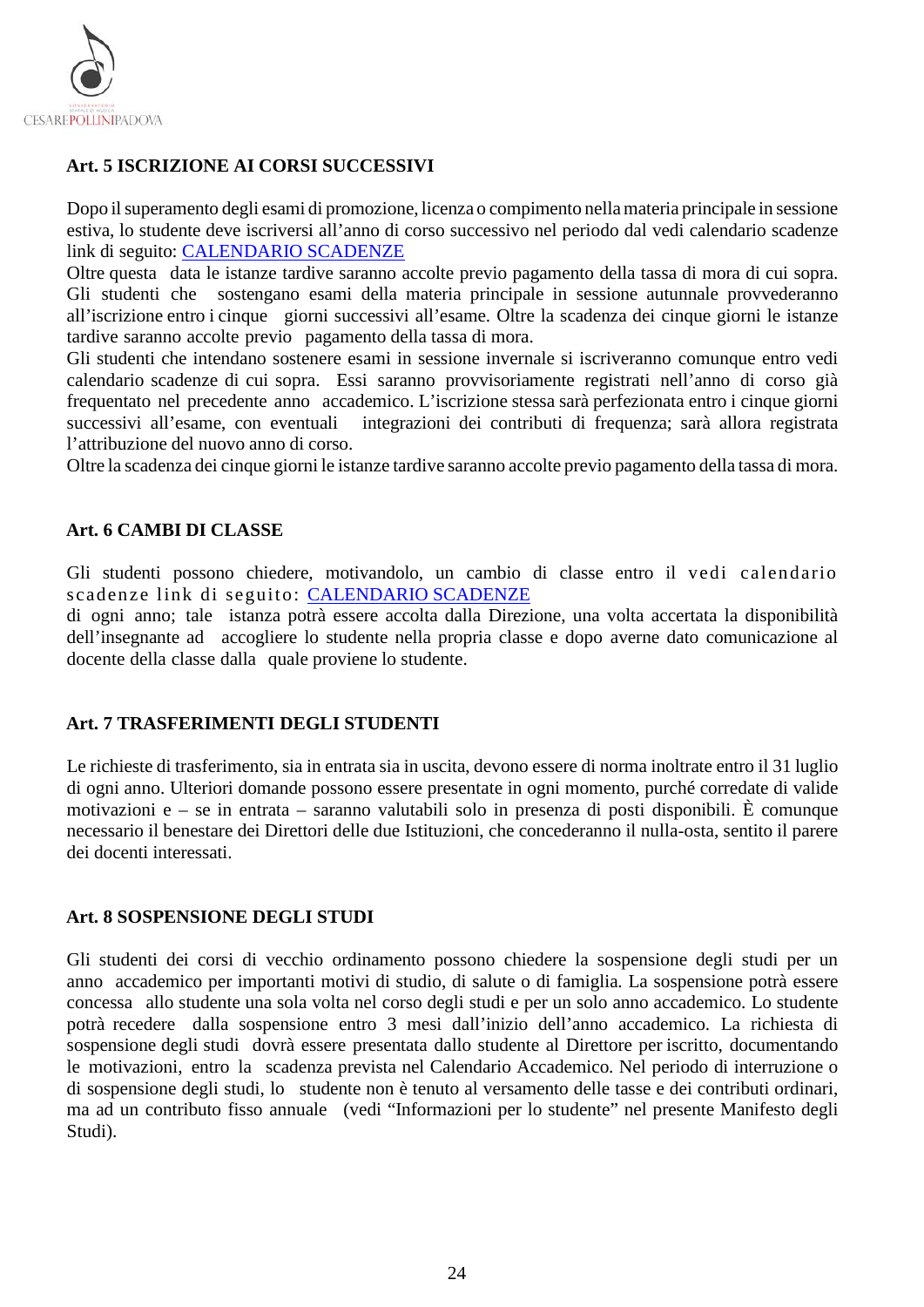

## <span id="page-24-0"></span>**Art. 9 REGOLAMENTO DI FREQUENZA ALLE CLASSI DI MUSICA D'INSIEME**

Le presenti norme riguardano la frequenza alle classi di:

- Esercitazioni corali:
- $\triangleright$  Esercitazioni orchestrali:
- Musica da camera;
- Musica d'insieme per strumenti a fiato.

L'obbligo di frequenza alle lezioni di Esercitazioni corali, Esercitazioni orchestrali, Musica da camera, Musica d'insieme per fiati è determinato nella misura di almeno il 75% delle lezioni impartite o concordate con il docente. Prima del termine di ogni anno accademico il docente rilascerà una "certificazione di frequenza" dello studente alle proprie lezioni. Nel caso lo studente non ottenga la necessaria certificazione dei corsi frequentati nelle suddette discipline non potrà essere ammesso alle sessioni di esami degli insegnamenti obbligatori. Saranno accolte giustificazioni di assenze per malattia (certificate) o per importanti e improrogabili impegni scolastici, familiari o di lavoro. Si fanno inoltre presenti le indicazioni relative ai periodi di frequenza richiesti per le diverse discipline.

## <span id="page-24-1"></span>**Art. 10 ESERCITAZIONI CORALI**

Vanno seguite le seguenti regole generali:

- Gli studenti iscritti ai corsi di vecchio ordinamento devono frequentare le lezioni di Esercitazioni corali per almeno tre anni nell'ambito del proprio curriculum di studi;
- in deroga a quanto previsto al punto precedente, l'obbligo di frequenza è ridotto a due anni per gli studenti che hanno anche l'obbligo di frequentare le lezioni di Esercitazioni orchestrali.

#### <span id="page-24-2"></span>**Art. 11 ESERCITAZIONI ORCHESTRALI**

Gli studenti iscritti ai corsi di vecchio ordinamento devono frequentare le lezioni di Esercitazioni orchestrali nell'ambito del proprio curriculum di studi secondo il seguente schema:

- $\triangleright$  studenti di violino, viola, violoncello per tutti gli anni di frequenza del Corso medio e superiore;
- studenti di contrabbasso, flauto, oboe, clarinetto, fagotto, corno, tromba, trombone, per tutti gli anni del corso superiore;
- $\triangleright$  studenti di percussioni, arpa o altri strumenti, in periodi concordati con il docente, durante il corso superiore.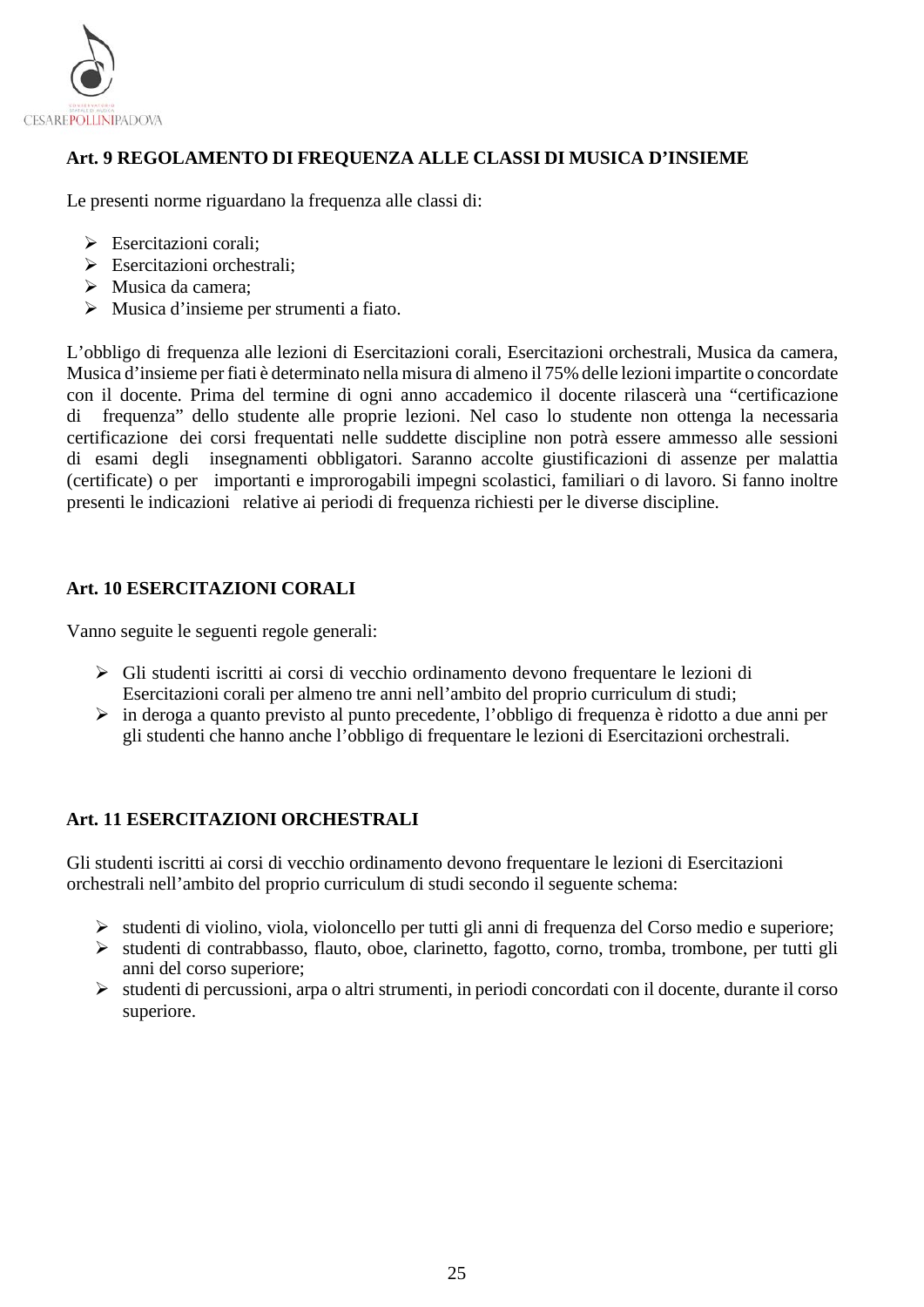

## <span id="page-25-0"></span>**Art. 12 MUSICA DA CAMERA**

Tutti gli studenti delle classi di strumento (ad eccezione di Organo) e delle classi di Canto sono tenuti a frequentare i corsi di Musica da camera per tre anni tra corso medio e superiore dei corsi decennali e per due anni nei corsi di durata inferiore, esprimendo l'opzione a inizio anno. Di tale opzione si terrà conto per l'accettazione nelle classi, in base alla disponibilità di posti. Successivamente lo studente dovrà concordare con uno dei docenti l'orario e le modalità di frequenza.

Gli studenti di pianoforte dei corsi medi e superiori, oltre ai tre anni di musica da camera, sono tenuti a svolgere per due anni attività di accompagnamento per saggi e/o esami.

#### <span id="page-25-1"></span>**Art. 13 MUSICA D'INSIEME FIATI**

Tutti gli studenti delle classi di strumento a fiato sono tenuti a frequentare i corsi di Musica d'insieme per fiati per almeno due anni, durante il corso superiore dello strumento.

La frequenza e l'orario delle lezioni sarà concordato con il docente all'inizio dell'Anno accademico.

#### <span id="page-25-2"></span>**Art. 14 DISCIPLINA DELLA FIGURA DEL TIROCINANTE**

I corsi del vecchio ordinamento prevedono l'iscrizione post‐diploma a 1 o 2 anni di Tirocinio. La relativa normativa (Regio Decreto del 1930) definisce tali allievi "maestrini", ovvero li considera allievi che frequentano le lezioni del docente come tirocinio didattico. Sono pertanto allievi tenuti ad assistere ad almeno alcune delle lezioni del maestro per apprendere un addestramento didattico ed iniziare a praticare insieme al docente l'insegnamento a giovani allievi.

Si precisano di seguito le norme principali relative alla frequenza dei tirocinanti. Il Tirocinante è tenuto a concordare con il docente una frequenza di almeno 30 ore di compresenza alle sue lezioni.

Al termine dell'anno accademico, il docente autorizzerà il Conservatorio a rilasciare un'attestazione di frequenza. I Tirocinanti non sono calcolati nel novero degli studenti inclusi nella classe del docente.

I Tirocinanti possono far parte di formazioni di musica d'insieme e da camera, su richiesta del docente della materia, con ulteriori ore di presenza. I Tirocinanti di Pianoforte possono dare la loro disponibilità ad accompagnare studenti di altre classi strumentali. I Tirocinanti di strumenti in organico orchestrale possono essere richiesti a far parte dell'Orchestra del Conservatorio, concordando le presenze con il docente di Esercitazioni orchestrali.

#### <span id="page-25-3"></span>**Art. 15 DISCIPLINA DELLA FIGURA DELL'UDITORE**

#### **a) Uditore per l'intero anno accademico**

La figura dell'Uditore è disciplinata nelle modalità seguenti:

- E' consentito frequentare l'Istituto in qualità di Uditore. L'Uditore ha diritto a frequentare le classi della materia principale, o di base, prescelta e le classi delle materie relative a quel corso, siano esse complementari, integrative o affini a seconda se il corso è ordinario o sperimentale;
- L'Uditore ha diritto a frequentare anche solo classi di materie complementari o integrative/affini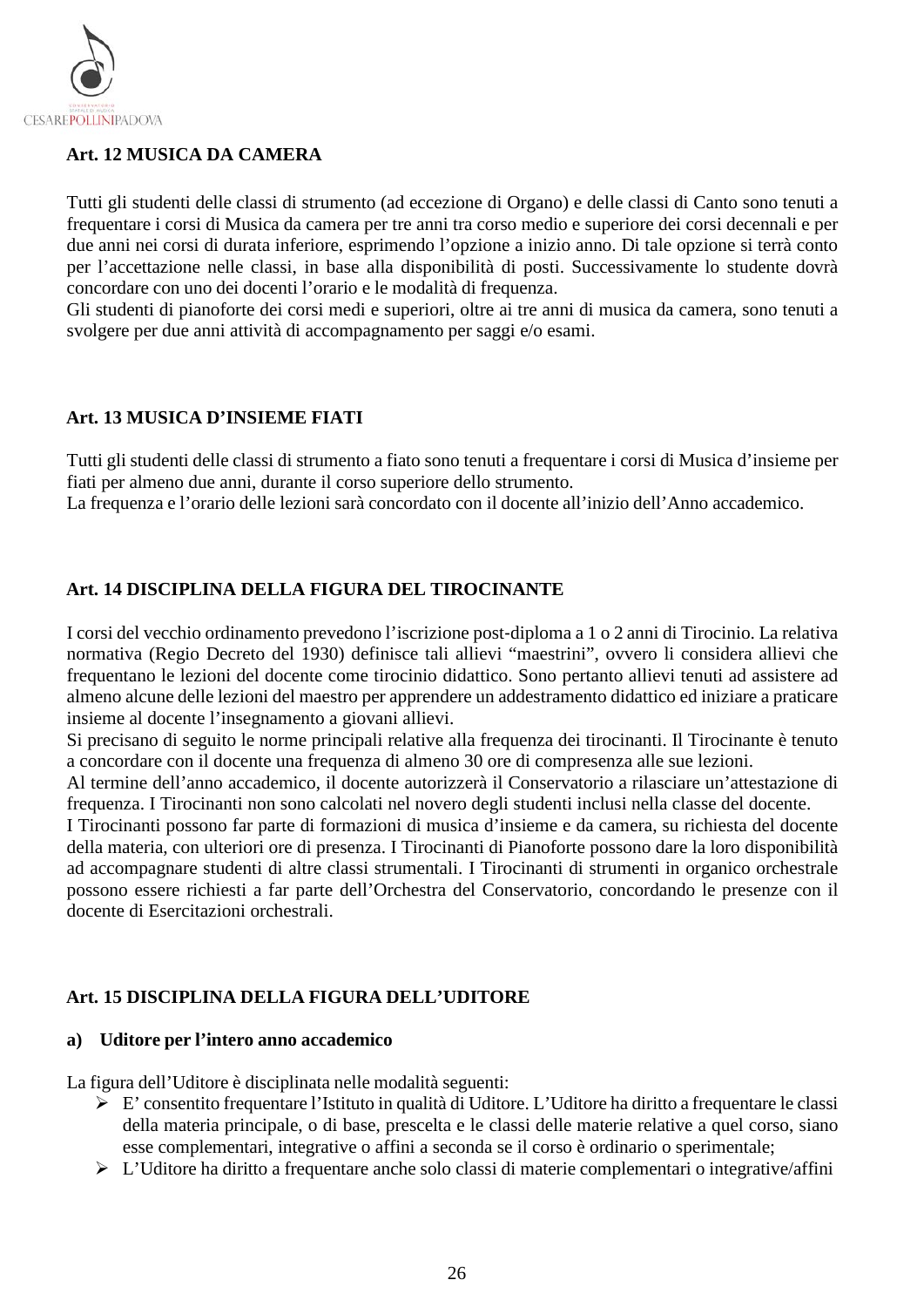

- Ha inoltre diritto a frequentare più classi della stessa materia, previo accordo con i docenti;
- L'Uditore può assistere alle lezioni solo negli orari concordati col docente;
- L'Uditore non ha diritto a ricevere lezioni e non può usufruire delle aule del Conservatorio per studio personale;
- Il docente comunica alla segreteria all'inizio dell'Anno Accademico la disponibilità a ricevere nella propria classe gli uditori
- Il docente non è tenuto ad avvisare gli uditori di eventuali assenze o spostamenti di lezione
- $\triangleright$  Il docente può, a sua discrezione, impartire lezioni all'Uditore che ne faccia richiesta, purché questo non vada a discapito dell'orario spettante agli studenti effettivi
- Al termine dell'Anno Accademico sarà rilasciata a richiesta degli interessati una dichiarazione di frequenza in qualità di Uditore

#### NOTA BENE

- Le domande di iscrizione sono aperte dal vedi calendario scadenze link di seguito [CALENDARIO SCADENZE](https://www.conservatoriopollini.it/site/it/didattica-scadenziario/) previo consenso del docente;
- La domanda, redatta in carta semplice e rivolta al Direttore, dovrà essere consegnata alla Segreteria Didattica;
- Entro il, vedi calendario di cui sopra, i docenti interessati forniscono alla Segreteria Didattica la loro disponibilità ad accogliere gli uditori con la specifica precisa del numero;
- Gli uditori saranno ammessi in base ai posti disponibili nelle classi richieste;
- L'iscrizione dovrà avvenire entro i 7 gg successivi all'accettazione della domanda;
- L'iscrizione in qualità di "Uditore" comporta i Contributi di iscrizione e frequenza previsti nelle "Informazioni per lo studente" allegate al presente Manifesto degli Studi.
- Il candidato inadempiente perde ogni diritto per l'Anno Accademico in corso.

#### **b) Uditore per un breve periodo**

 E' consentito frequentare l'Istituto in qualità di "Uditore per breve periodo" a studenti occasionalmente presenti a Padova e interessati ad assistere alle lezioni di uno o più insegnamenti del Conservatorio. Saranno accolti con modalità analoghe agli uditori per l'intero anno accademico, sentita la disponibilità del docente interessato. Potranno essere accolti in qualsiasi periodo dell'anno e frequentare per un periodo massimo di 3 mesi. L'iscrizione in qualità di "Uditore per breve periodo" comporta il pagamento di un contributo di iscrizione e frequenza, come previsto nel Manifesto degli Studi, TITOLO IV.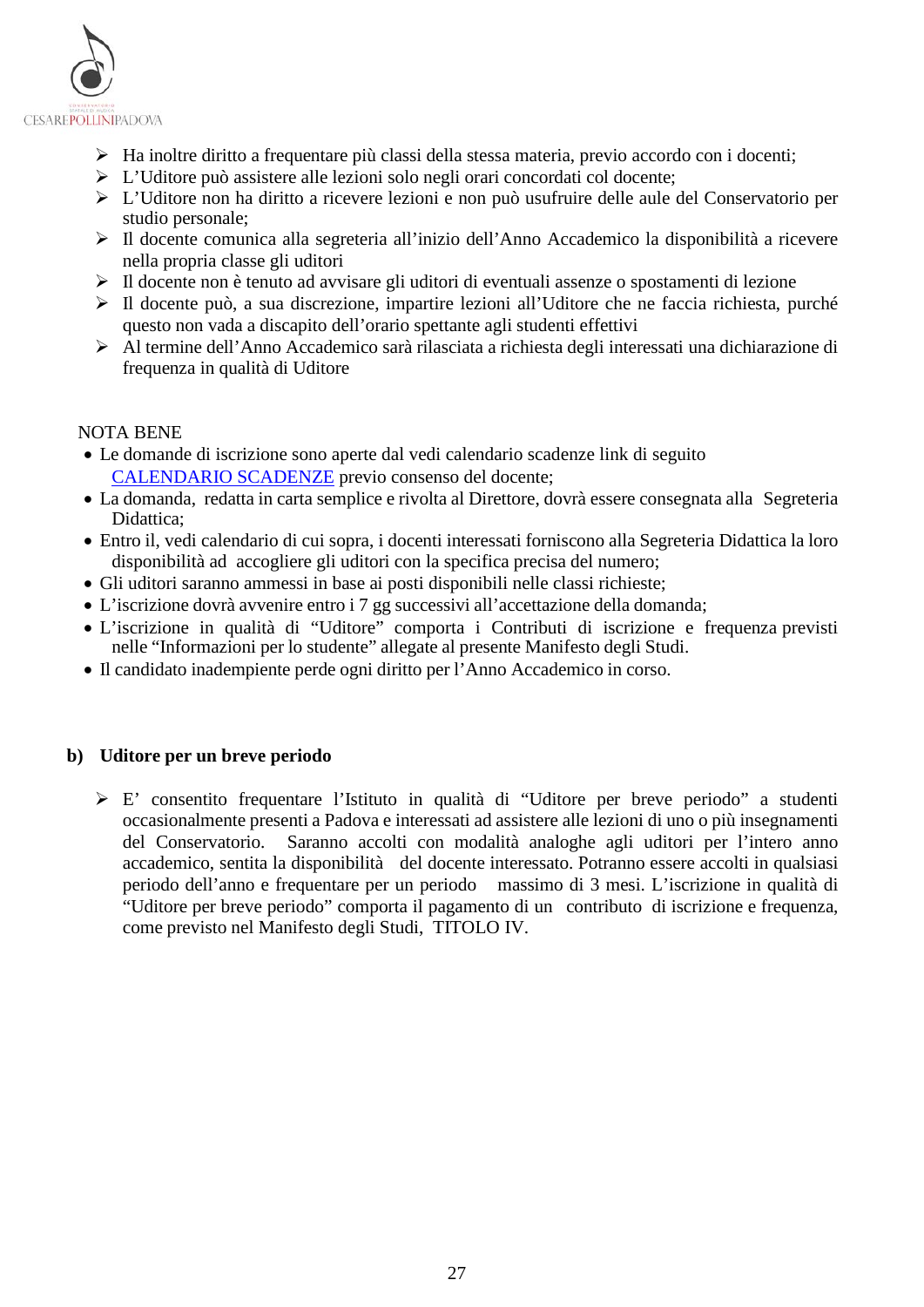

# <span id="page-27-0"></span>**TITOLO III - REGOLAMENTO DIDATTICO DEI CORSI DI FASCIA PREACCADEMICA**

#### <span id="page-27-1"></span>**Art. 1 Premesse**

- 1. L' emanazione del D.M. 382/2018 di "riordino della filiera degli studi musicali e coreutici" ha stabilito di rendere ordinamentale un percorso propedeutico al Triennio Accademico di primo livello, stabilendo inoltre i criteri d'accesso e le competenze richieste per accedere all'Istruzione Terziaria in ambito AFAM.
- 2. Il Consiglio Accademico, per le prerogative ad esso affidate dallo Statuto, e il Consiglio di amministrazione, in sede deliberante, hanno riorganizzato l'intera fascia dei Corsi Preaccademici. Viene mantenuto un percorso di norma triennale, da ricondursi ai Corsi di Formazione Musicale di Base, cui viene aggiunto un biennio Propedeutico ordinamentale Pre-AFAM inteso come passaggio obbligatorio per accedere ai livelli superiori.
- 3. I Corsi di Formazione Musicale di Base (CDB) sono da intendersi alla stregua di Corsi Liberi e in quanto tali, da attivare col Piano di Indirizzo su richiesta del Consiglio Accademico tenendo conto delle risorse disponibili. Essi non si collocano all'interno dell'Offerta Formativa ordinamentale del Conservatorio e vengono attivati all'inizio di ogni anno accademico se ritenuti utili al mantenimento di un flusso costante di iscrizioni ai Corsi Ordinamentali.
- 4. I Docenti dei CDB sono i titolari di cattedra del Conservatorio con obbligo di completamento orario e Docenti esperti esterni selezionati tramite graduatorie selettivocomparative. E' fondamentale sottolineare che tali Corsi sono attivati in deroga alla normativa vigente e solo se strettamente necessario.
- 5. I Corsi Propedeutici (CP) hanno una durata di norma biennale e fanno parte dell'Offerta Formativa ordinaria del Conservatorio. Essi integrano l'Offerta Formativa Accademica e sono Ordinamentali perché disciplinati da un'apposita normativa ministeriale.
- 6. Le attività svolte nei CDB e nei CP non prevedono l'assegnazione di Crediti Formativi Accademici (CFA) e non possono in alcun modo essere riconosciute come attività libere a scelta dello studente nel successivo percorso accademico.
- 7. Le lezioni hanno luogo di norma all'interno delle Sedi del Conservatorio, ossia Sede Centrale di Via Eremitani, 18 – Padova e Sede Succursale di Via Bertacchi, 15 – Padova.
- 8. Sia per i Corsi di Formazione Musicale di Base che per i Corsi Propedeutici AFAM (eccetto Musica Elettronica): sono previste 30 ore annuali (lezioni individuali) di strumento/materia caratterizzante del corso;
- 9. Per gli studenti iscritti ai Corsi di Formazione Musicale di Base: solo gli allievi che hanno sostenuto l'esame di strumento/materia caratterizzante del corso e l'esame di Teoria e Solfeggio di 3° anno possono iscriversi al 1° anno del Corso Propedeutico AFAM;
- 10.Gli allievi che hanno sostenuto con esito positivo l'esame finale di Teoria e Solfeggio dei Corsi di Formazione Musicale di Base oppure posseggono la Licenza Triennale di Vecchio Ordinamento, non devono frequentare la materia nell'ambito dei Corsi Propedeutici AFAM e sono esonerati dall'accertamento in sede di esame di ammissione al Triennio Accademico di I Livello;
- 11. Gli allievi che hanno sostenuto con esito positivo l'esame finale di Armonia dei Corsi di Formazione Musicale di Base oppure posseggono la Licenza Biennale di Vecchio Ordinamento: non devono frequentare la materia nell'ambito dei Corsi Propedeutici AFAM e sono esonerati dall'accertamento in sede di esame di ammissione al Triennio Accademico di I Livello;
- 12. Gli allievi che hanno sostenuto con esito positivo l'esame finale di Pianoforte Complementare dei Corsi di Formazione Musicale di Base oppure posseggono la Licenza Triennale di Vecchio Ordinamento: non devono frequentare la materia nell'ambito dei Corsi Propedeutici AFAM;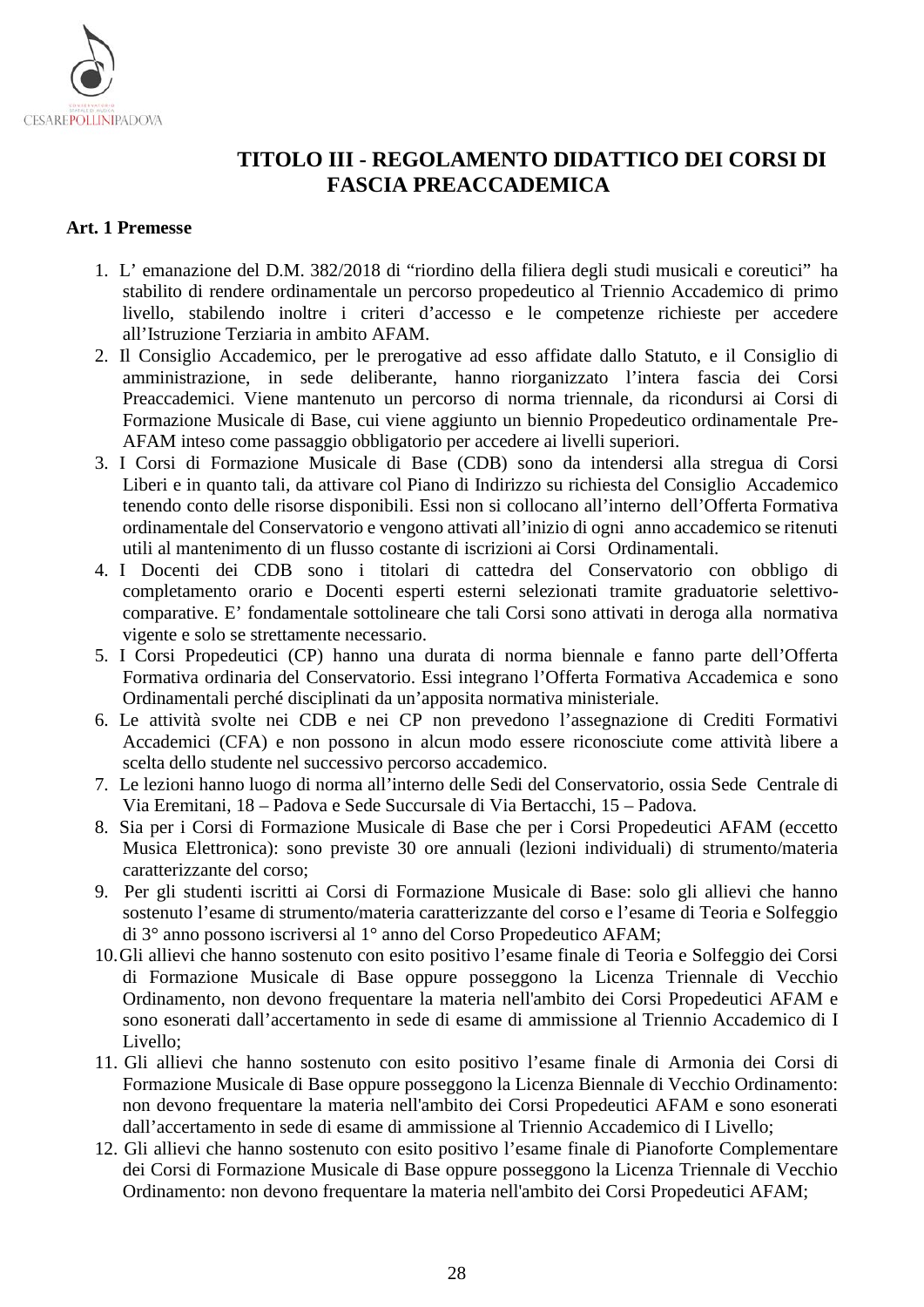

- 13. Gli studenti dei Licei Musicali convenzionati: sono esentati dalla frequenza a Teoria e Solfeggio, Armonia e Pianoforte Complementare nei Corsi Propedeutici AFAM, solo se frequentanti il 4° anno del Liceo (1°anno Propedeutico AFAM) o il 5° anno del Liceo (2° anno Propedeutico AFAM);
- 14.- l'insegnamento di Pianoforte Complementare non è più previsto per i Corsi di Formazione Musicale di Base, ma solo per i Corsi Propedeutici AFAM di Arpa, Canto, Clarinetto, Contrabbasso, Corno, Fagotto, Flauto Dolce, Flauto Traverso, Mandolino, Oboe, Sassofono, Strumenti a Percussione, Tromba, Trombone, Viola, Violino, Violoncello (tale decisione è stata assunta per non gravare eccessivamente sui nostri giovani studenti con un cursus studiorum eccessivamente denso permettendo loro di concentrarsi maggiormente sullo studio e la pratica della materia principale);
- 15. L'insegnamento di Esercitazioni Corali non è più previsto per i Corsi di Formazione Musicale di Base, ma solo per i Corsi Propedeutici AFAM di Pianoforte, Organo, Chitarra Classica, Composizione e Musica Elettronica (tale decisione è stata assunta per non gravare eccessivamente sui nostri giovani studenti con un cursus studiorum eccessivamente denso permettendo loro di concentrarsi maggiormente sullo studio e la pratica della materia principale); inoltre, gli allievi che hanno già frequentato almeno 2 annualità della materia sono esentati dalle lezioni anche nei Corsi Propedeutici AFAM

#### <span id="page-28-0"></span>**Art. 2 CORSI DI FORMAZIONE MUSICALE DI BASE**

- 1. I CDB rappresentano i primi tre anni di studio del quinquennio preaccademico. Gli insegnamenti impartiti in tali Corsi si distribuiscono in più insegnamenti/aree formative che si differenziano a seconda della Materia Principale scelta dallo studente. L'obiettivo dei CDB è quello di permettere allo studente di creare le fondamenta della tecnica strumentale, vocale o tecnico/teorica che si riferisce all'insegnamento che conferisce il nome del Corso.
- 2. Per accedere ai Corsi di Formazione Musicale di Base di norma non c'è limite di età, tranne per Organo, Composizione e Canto. Tuttavia la Commissione, all'atto dell'ammissione, deve verificare con oggettività il grado di sviluppo psico-fisico del giovane studente per determinare se lo stesso sia effettivamente pronto e disponibile ad affrontare un percorso di studi musicali con fini professionalizzanti.
- 3. Ai Corsi di Formazione Musicale di Base si accede tramite un Esame attitudinale e motivazionale con programma libero. Le tempistiche per presentare istanza di ammissione al CDB sono riportate nel sito web del Conservatorio.
- 4. Il Calendario degli Esami di ammissione è pubblicato almeno 20 giorni prima l'inizio della sessione di Esami. Alla prove verranno assegnati dalla Commissione punteggi in decimi.
- 5. **Per essere ammessi ai CDB è necessario COMPILARE LA DOMANDA di ISCRIZIONE ALLE PROVE DI AMMISSIONE ONLINE al presente link** [SIP\(selezionare dal menù a](https://sippd.conservatoriodimusica.it/users/login)  [sinistra Domanda di Amissione\)](https://sippd.conservatoriodimusica.it/users/login) al Conservatorio ogni anno entro il vedi calendario accademico link di seguito [CALENDARIO SCADENZE](https://www.conservatoriopollini.it/site/it/didattica-scadenziario/) . L'Esame di ammissione ha luogo, di norma, nel mese di Maggio. Dopo l'Esame di ammissione viene stilata una graduatoria degli idonei che sarà pubblicata nel sito sezione Didattica-> NEWS e, successivamente, sulla base dei posti disponibili, quella degli immatricolabili. Quest'ultima graduatoria costituisce l'unico riferimento per l'iscrizione. Solo in caso di disponibilità di posti ulteriori rispetto alle richieste può essere prevista una riapertura dei termini di presentazione delle domande (di norma nel mese di Luglio) e un'ulteriore Sessione d'Esame (di norma nel mese di Settembre). I candidati dovranno corrispondere al Conservatorio una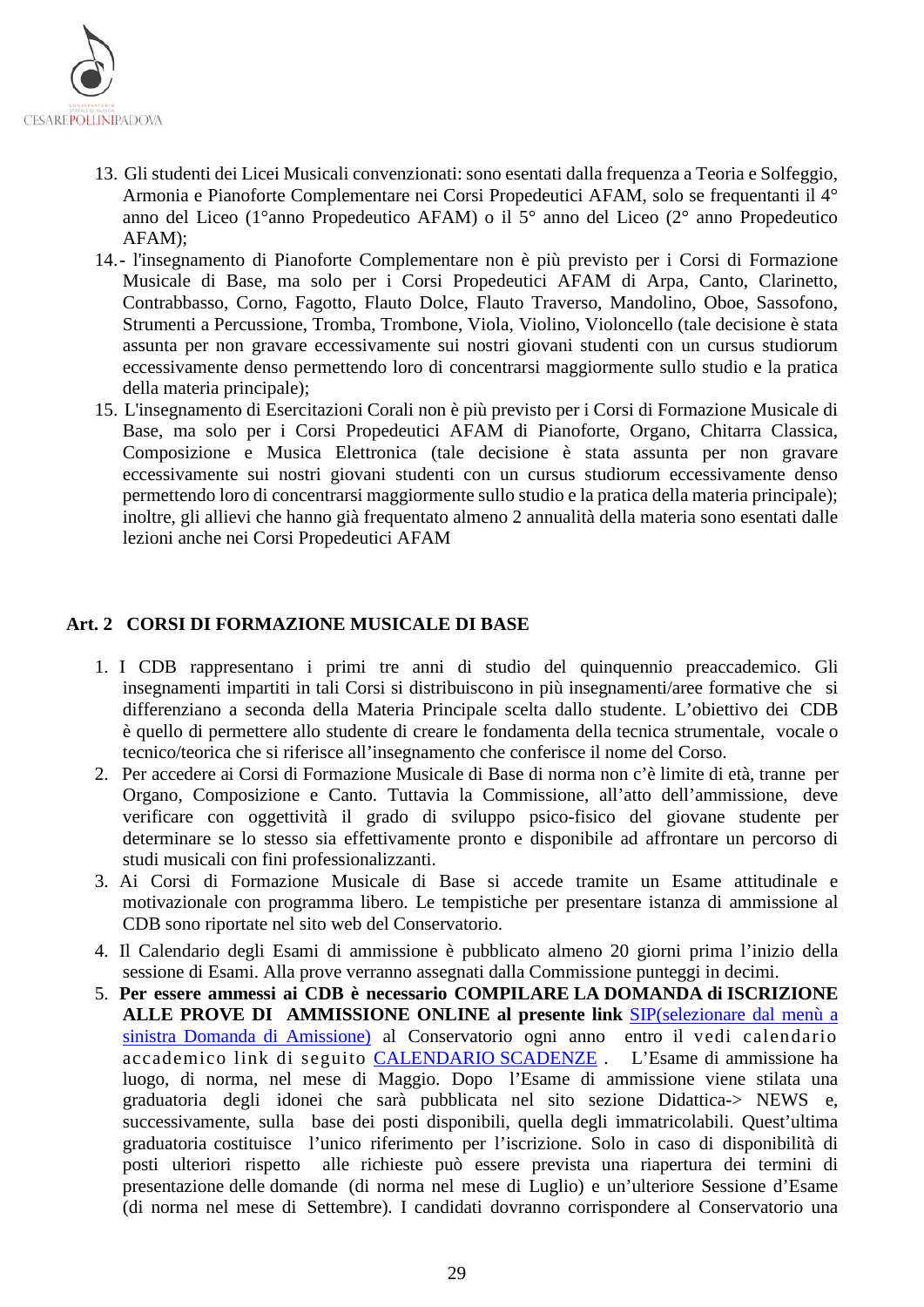

- 6. tassa di iscrizione all'Esame definita dal Consiglio di Amministrazione, ed indicata nel modulo d'iscrizione.
- 7. A seguito dell'immatricolazione, lo studente viene immesso "In Prova". Il periodo "In Prova", analogamente all'Ordinamento Previgente, dura al massimo 2 anni entro il quale lo studente deve dare l'Esame di "Conferma". Qualora l'Esame di conferma avesse esito negativo, lo studente non potrà continuare a frequentare gli studi in Conservatorio.
- 8. L'Esame di "Conferma" può tenersi tra il secondo mese ed il secondo anno di frequenza dello studente e quindi, in questo arco temporale, in qualsiasi momento ritenuto necessario dal Docente di materia principale. Qualora l'Esame avesse esito positivo, lo studente può essere destinato come allievo effettivo, al 1°, al 2° o al 3° anno del CDB in conformità alle competenze dimostrate, acquisiti i pareri dei Docenti delle materie complementari. Nel caso il risultato dell'Esame di Conferma fosse negativo, lo studente esce dai Corsi di Formazione Musicale di Base del Conservatorio.
- 9. E' necessario presentare la richiesta di iscrizione all'Esame di Conferma in Segreteria Didattica, attraverso la compilazione dell'apposito modulo disponibile sul sito.
- 10.Al termine di ogni anno di frequenza (escluso il periodo di prova e l'ultimo anno di frequenza al relativo CDB), i Docenti di tutte le materie inviano entro il vedi calendario scadenze di cui sopra, alla segreteria, una valutazione di idoneità o non idoneità al passaggio all'anno successivo.
- 11. Al termine del CDB, lo studente deve svolgere un Esame di Passaggio per potersi iscrivere al Corso Propedeutico. A tale scopo, lo studente deve presentare domanda in Segreteria entro il vedi calendario scadenze di cui sopra. L'Esame è previsto per la Materia Principale come per le Materie complementari. L'Esame di Materia Principale di norma è nullo se gli Esami nelle Materie Complementari non saranno tutti andati a buon fine. Nel caso il risultato dell'Esame del 3° anno fosse negativo, lo studente potrà riscriversi allo stesso anno di frequenza solo se non ha in precedenza già ripetuto un anno nel medesimo Periodo.
- 12. Il programma d'Esame è definito nel rispetto degli obiettivi finali del CDB e delle prove previste ed è disponibile sul sito web del Conservatorio. Le Commissioni degli Esami sono composte da due Docenti di cui almeno uno titolare di cattedra. Gli Esami di Passaggio al CP devono aver luogo entro il vedi calendario scadenze di cui sopra.
- 13. Ciascun candidato è valutato dalla Commissione con un voto unico espresso in decimi. L'Esame si intende superato se il candidato raggiunge una valutazione di almeno 6 decimi per ognuna delle Materie del curriculum di studi. L'Esame di Teoria e Solfeggio verterà su una prova unica cumulativa delle diverse specificità dell'insegnamento.
- 14.Il superamento dell'Esame di Teoria e Solfeggio previsto al termine del 3° anno del CDB. Consente l'esenzione dalla frequenza della materia nell'ambito dei Corsi Propedeutici AFAM e dalla partecipazione dei relativi test di verifica per l'ammissione al Triennio Accademico di primo livello. Il mancato superamento dell'Esame di Teoria e Solfeggio obbliga lo studente alla ripetizione dell'anno. Al termine del triennio dei CDB può essere rilasciato un attestato di fine livello su richiesta dello studente o di chi ne fa le veci.
- 15.Lo studente che ottiene una valutazione negativa per due annualità successive in una qualunque delle Materie/Insegnamenti, non può proseguire la carriera e, in caso intenda continuare gli studi, deve sottoporsi ad un nuovo Esame di ammissione.
- 16.Lo studente deve iscriversi all'anno di frequenza successivo entro e non oltre il, vedi calendario scadenze di cui sopra, di ogni anno. Chi svolgesse la Sessione di Esame nella Sessione Autunnale, dovrà iscriversi al Conservatorio entro i 5 giorni lavorativi successivi dalla data dell'Esame finale del CDB. Nel caso il risultato dell'Esame di Conferma fosse negativo, lo studente esce dai Corsi di formazione Musicale di Base del Conservatorio.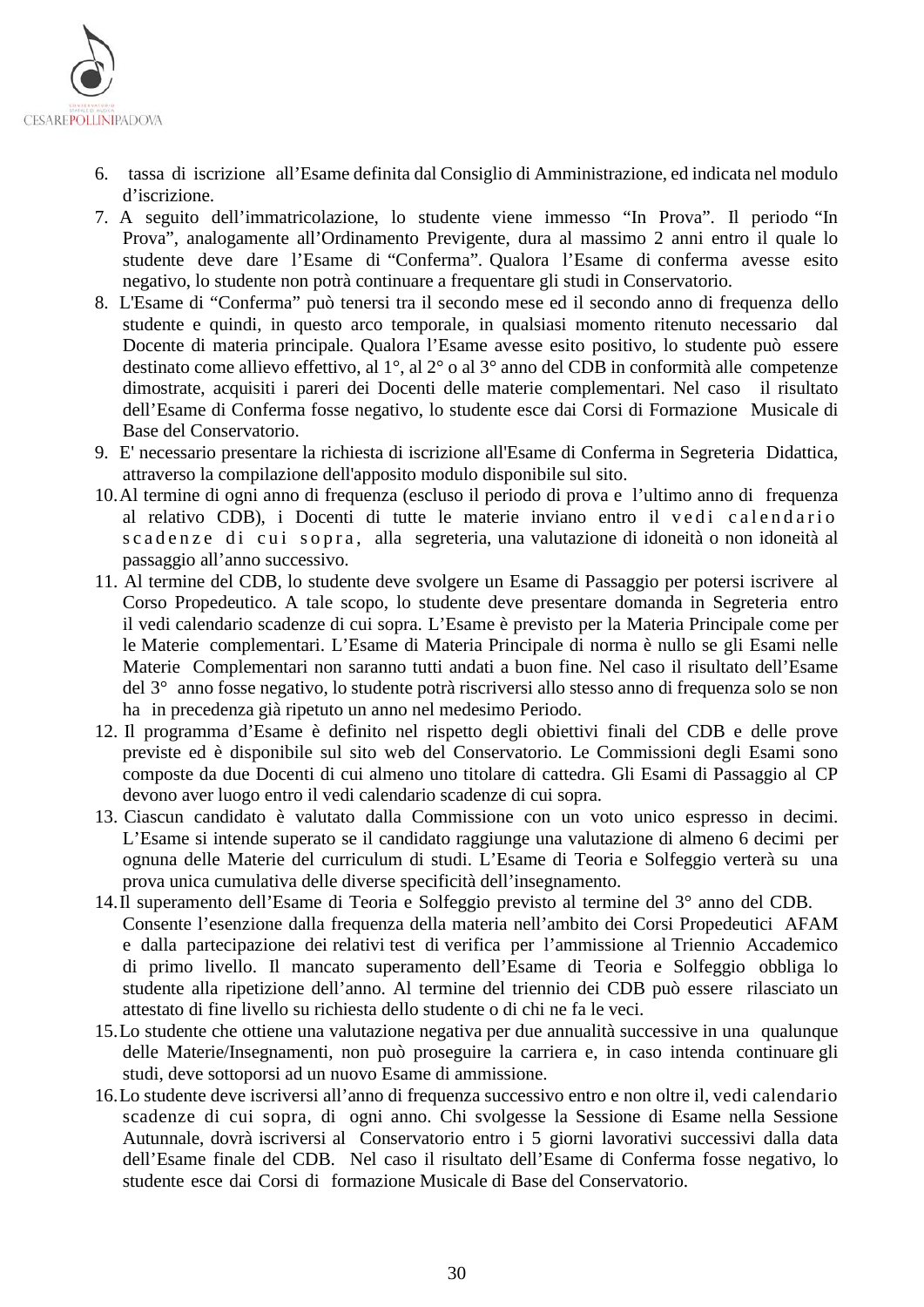

La **DOMANDA DI IMMATRICOLAZIONE E RINNOVO AGLI ANNI SUCCESSIVI si** 

**intende perfezionata** solo se si compila il **Modulo disponibile al link** [SIP\(](https://sippd.conservatoriodimusica.it/users/login)selezionare dal menù a sinistra Domanda di Immatricolazione o Domanda di Rinnovo) ed eseguendo la procedura ivi descritta **tassativamente entro e non oltre i termini presenti nello scadenziario o nella sezione comunicazioni della Didattica nel sito web del Conservatorio, e se e solo se si riceverà conferma dalla schermata che visualizzerà il rilascio di una ricevuta da poter scaricare come pdf.** In caso di dubbio di scrivere o chiamare. **Si declina ogni responsabilità, se non rispettate le procedure di invio dati specificate nel modulo e le procedure di attesa conferma di cui sopra.** 

N.B. Gli studenti che hanno ottemperato al pagamento entro scadenza, ma non hanno perfezionato l'iscrizione su portale SIP entro la scadenza, sono tenuti al pagamento della mora come da Manifesto degli Studi (Art. 6 Titolo IV).

Gli studenti che non hanno ottemperato al pagamento entro scadenza, e non hanno perfezionato l'iscrizione su portale SIP entro la scadenza, sono tenuti al pagamento della mora come da Manifesto degli Studi (Art. 6 Titolo IV).

#### <span id="page-30-0"></span>**Art. 3 CORSI PROPEDEUTICI**

#### **Durata dei Corsi**

- 1. I Corsi Propedeutici (CP) hanno la durata di due anni, eventualmente estensibili a tre in caso di gravi e documentate esigenze di carattere extra-didattico.
- 2. La domanda di estensione della durata da due a tre anni va presentata al Consiglio Accademico corredata da tutta la documentazione necessaria per una valutazione puntuale ed esaustiva. Il Consiglio di Amministrazione si riserva di determinare un contributo di Frequenza maggiorato per gli studenti richiedenti i tre anni di frequenza ai Corsi Propedeutici.

#### **Requisiti e programma dell'Esame di ammissione**

- **Per essere ammessi ai Corsi Propedeutici è necessario COMPILARE LA DOMANDA di ISCRIZIONE ALLE PROVE DI AMMISSIONE ONLINE al presente link** [SIP\(selezionare](https://sippd.conservatoriodimusica.it/users/login)  [dal menù a sinistra Domanda di Amissione\)](https://sippd.conservatoriodimusica.it/users/login) al Conservatorio ogni anno entro il vedi calendario accademico link di seguito [CALENDARIO SCADENZE.](https://www.conservatoriopollini.it/site/it/didattica-scadenziario/)
- I requisiti ed Esami di ammissione al CP sono stabiliti dal D.M. 382/2018, che verranno accertati dalla Commissione nel corso del test valutativo di ammissione
- La Commissione Esaminatrice, presieduta da un delegato del Direttore, è composta da tre Docenti di cui almeno uno titolare di cattedra, designati e nominati dal Direttore per congruità e affinità rispetto le discipline oggetto dell'Esame di ammissione, sentiti i Dipartimenti di afferenza. In particolare un membro della Commissione è Docente di Teoria della Musica, al fine di valutare la preparazione teorica musicale dei candidati.
- Il Calendario degli Esami di ammissione è pubblicato almeno 20 giorni prima l'inizio della sessione di Esami. Alla prova verrà assegnato dalla Commissione un punteggio in trentesimi.
- I programmi di studio e degli Esami di ammissione al CP, nonché le tempistiche per presentare istanza di ammissione, sono riportati nel sito web del Conservatorio.
- Per essere ammessi ai CP è necessario presentare domanda al Conservatorio ogni anno entro il 15 aprile. L'Esame di ammissione ha luogo, di norma, nel mese di Maggio. Dopo l'Esame di ammissione viene stilata una graduatoria degli idonei e, successivamente, sulla base dei posti disponibili, quella degli immatricolabili. Quest'ultima graduatoria costituisce l'unico riferimento per l'iscrizione. Solo in caso di disponibilità di posti ulteriori rispetto alle richieste può essere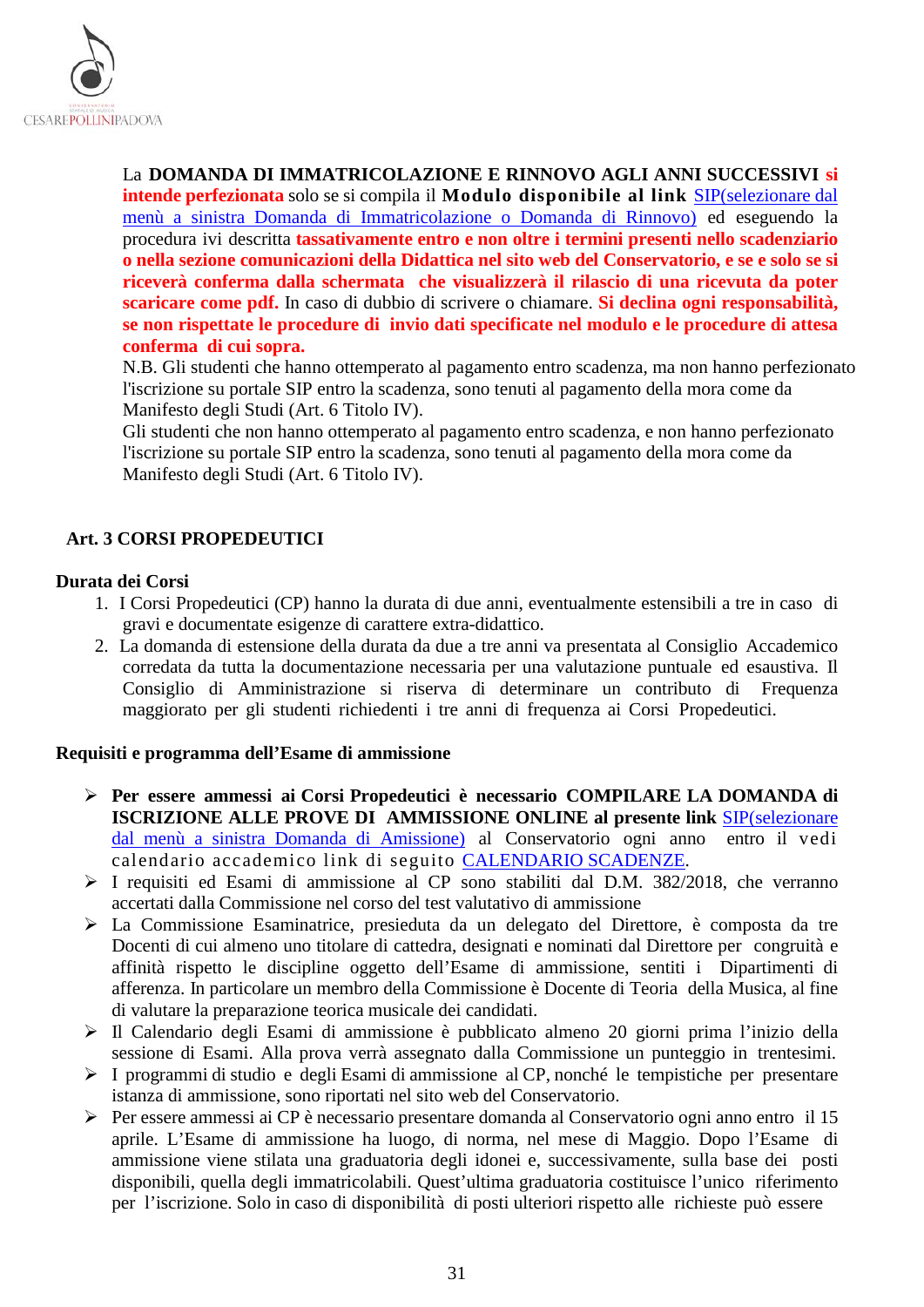

prevista una riapertura dei termini di presentazione delle domande, vedi calendario scadenze link di seguito; [CALENDARIO SCADENZE](https://www.conservatoriopollini.it/site/it/didattica-scadenziario/) e un'ulteriore Sessione d'Esame (vedi calendario scadenze di cui sopra). I candidati dovranno corrispondere al Conservatorio una tassa di iscrizione all'Esame definita dal Consiglio di Amministrazione, ed indicata nel modulo d'iscrizione.

La **DOMANDA DI IMMATRICOLAZIONE E RINNOVO AGLI ANNI SUCCESSIVI si intende perfezionata** solo se si compila il **Modulo disponibile al link** [SIP\(](https://sippd.conservatoriodimusica.it/users/login)selezionare dal menù a sinistra Domanda di Immatricolazione o Domanda Rinnovo) ed eseguendo la procedura ivi descritta **tassativamente entro e non oltre i termini presenti nello scadenziario o nella sezione comunicazioni della Didattica nel sito web del Conservatorio, e se e solo se si riceverà conferma dalla schermata che visualizzerà il rilascio di una ricevuta da poter scaricare come pdf.** In caso di dubbio di scrivere o chiamare. **Si declina ogni responsabilità, se non rispettate le procedure di invio dati specificate nel modulo e le procedure di attesa conferma di cui sopra.** 

N.B. Gli studenti che hanno ottemperato al pagamento entro scadenza, ma non hanno perfezionato l'iscrizione su portale SIP entro la scadenza, sono tenuti al pagamento della mora come da Manifesto degli Studi (Art. 6 Titolo IV).

Gli studenti che non hanno ottemperato al pagamento entro scadenza, e non hanno perfezionato l'iscrizione su portale SIP entro la scadenza, sono tenuti al pagamento della mora come da Manifesto degli Studi (Art. 6 Titolo IV).

**N.B. La richiesta di esonero da Teoria e Solfeggio e Pianoforte Complementare deve essere presentata all'atto dell'iscrizione ovvero immatricolazione allegando documentazione certificata.**

#### **Esame di passaggio al Triennio accademico di Primo Livello**

- 1. Al termine del Biennio, lo studente deve affrontare un Esame di passaggio al Triennio Accademico di Primo Livello. I programmi di esecuzione musicale per la prova tecnico/pratica sono stabiliti dal D.M. 382/18 e sono disponibili sul sito del Conservatorio.
- 2. Il programma d' Esame di ammissione al Triennio accademico di primo livello per gli studenti INTERNI coincide con il programma di fine corso Propedeutico. Pertanto, gli studenti INTERNI, se intenzionati a proseguire con il Triennio accademico, dovranno sostenere solo l'esame di ammissione al Triennio.
- 3. L' Esame di ammissione al Triennio accademico di primo livello per gli studenti ESTERNI invece si articola in 2 fasi distinte:
- 4. Una prima prova tecnico/pratica con colloquio conoscitivo di carattere motivazionale;
- 5. Una prova di accertamento in Teoria e Solfeggio e una prova di accertamento di Armonia. I programmi sono disponibili sul sito web del Conservatorio.
- 6. La Commissione Esaminatrice è composta da tre Docenti, di cui almeno uno titolare di cattedra, designati e nominati dal Direttore per congruità e affinità rispetto le discipline oggetto dell'Esame di ammissione, sentiti i Dipartimenti di afferenza. La Commissione è presieduta da un delegato del Direttore;
- 7. Il Calendario degli Esami di ammissione è pubblicato almeno 20 giorni prima l'inizio della sessione di Esami. Alla prove verranno assegnati dalla Commissione punteggi in trentesimi.
- 8. I programmi di studio e degli Esami di ammissione, nonché le tempistiche per presentare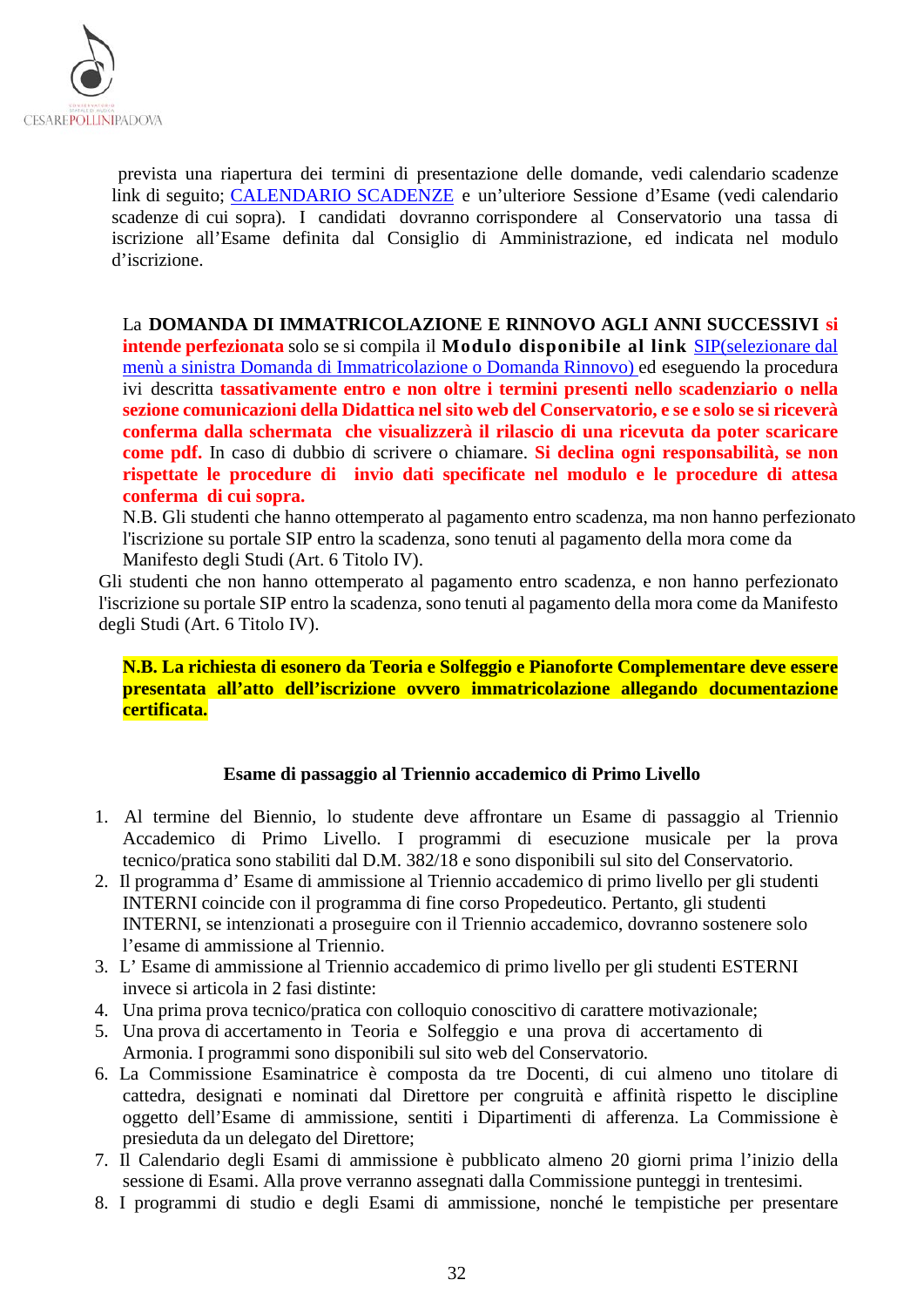

istanza di ammissione al Triennio Accademico di primo livello, sono riportati nel sito web del Conservatorio.

- 9. Per essere ammessi al Triennio Accademico di primo livello è necessario presentare domanda al Conservatorio ogni anno entro il vedi calendario scadenze link di seguito [CALENDARIO SCADENZE.](https://www.conservatoriopollini.it/site/it/didattica-scadenziario/) L'Esame di ammissione ha luogo, di norma, nel mese di Maggio.
- 10.**Dopo l' Esame di ammissione viene stilata una graduatoria degli idonei e, successivamente, sulla base dei posti disponibili, quella degli immatricolabili.** Quest'ultima graduatoria costituisce l'unico riferimento per l'iscrizione. Solo in caso di disponibilità di posti ulteriori rispetto alle richieste può essere prevista una riapertura dei termini di presentazione delle domande (vedi calendario scadenze di cui sopra) e un'ulteriore Sessione d'Esame (vedi calendario scadenze di cui sopra). I candidati dovranno corrispondere al Conservatorio una tassa di iscrizione all'Esame definita dal Consiglio di Amministrazione, ed indicata nel modulo d'iscrizione
- 11.Si può accedere al CP corrispondente quando non si siano superati gli Esami di ammissione dei rispettivi Trienni Accademici di Primo Livello. In questo caso le Commissioni (di ammissione alla Materia principale e/o dei Test di Verifica di Teoria e Solfeggio/Armonia) indicheranno a quale anno del CP devono essere rinviati i candidati.

#### <span id="page-32-0"></span>**Art. 4 DISPOSIZIONI FINALI**

#### **Studenti privatisti**

 Possono presentare domanda per sostenere Esami relativi ai Corsi di Fascia Preaccademica anche candidati esterni, cioè candidati iscritti a scuole convenzionate o preparati privatamente. Le istanze, complete di allegati e programma d'Esame, andranno consegnate in Segreteria entro veedi calendario scadenze link di seguito [CALENDARIO SCADENZE,](https://www.conservatoriopollini.it/site/it/didattica-scadenziario/) a prescindere dalla sessione d'Esame di preferenza. I candidati privatisti dovranno corrispondere al Conservatorio una tassa di iscrizione all'Esame definita dal Consiglio di Amministrazione, ed indicata nel modulo d'iscrizione.

#### **Possibilità di transito da ordinamento previgente ai Corsi di Formazione Musicale di Base**

- Gli studenti iscritti ai corsi del Vecchio Ordinamento ad esaurimento non possono transitare ai Corsi di Fascia Preaccademica, di cui al presente Regolamento.
- Non è consentito il transito dai Corsi di Fascia Preaccademica verso i Corsi Tradizionali dell'Ordinamento Previgente.

#### **Trasferimenti, Sospensioni e Rinuncia**

 Per gli studenti di Fascia Preaccademica non esiste la possibilità di usufruire di periodi di sospensione oppure di trasferimento da/a altri Conservatori (in ingresso o in uscita). Si può presentare istanza di rinuncia al proseguimento degli studi in qualsiasi periodo dell'anno.

#### **Valorizzazione dei "giovani talenti"**

- Il Conservatorio di Padova ha una lunga tradizione di valorizzazione dei "giovani talenti" che non deve essere dispersa. Per quanto riguarda requisiti di ingresso, programmi d'Esame e articolazione didattica, il presente Regolamento vale anche per i giovani talenti.
- Fatto salvo quanto affermato dal precedente comma, il Conservatorio pone particolare attenzione nell'organizzazione delle lezioni dei "giovani talenti" in modo da non gravare eccessivamente sulle loro capacità e attitudini ancora in una fase evolutiva. Nei limiti del possibile, il Conservatorio organizza le attività didattiche in modo da non creare a questa platea studentesca eccessive difficoltà nella doppia frequenza con la Scuola dell'Obbligo.
- Il Conservatorio, altresì, mette a disposizione dei "giovani talenti" attività aggiuntive a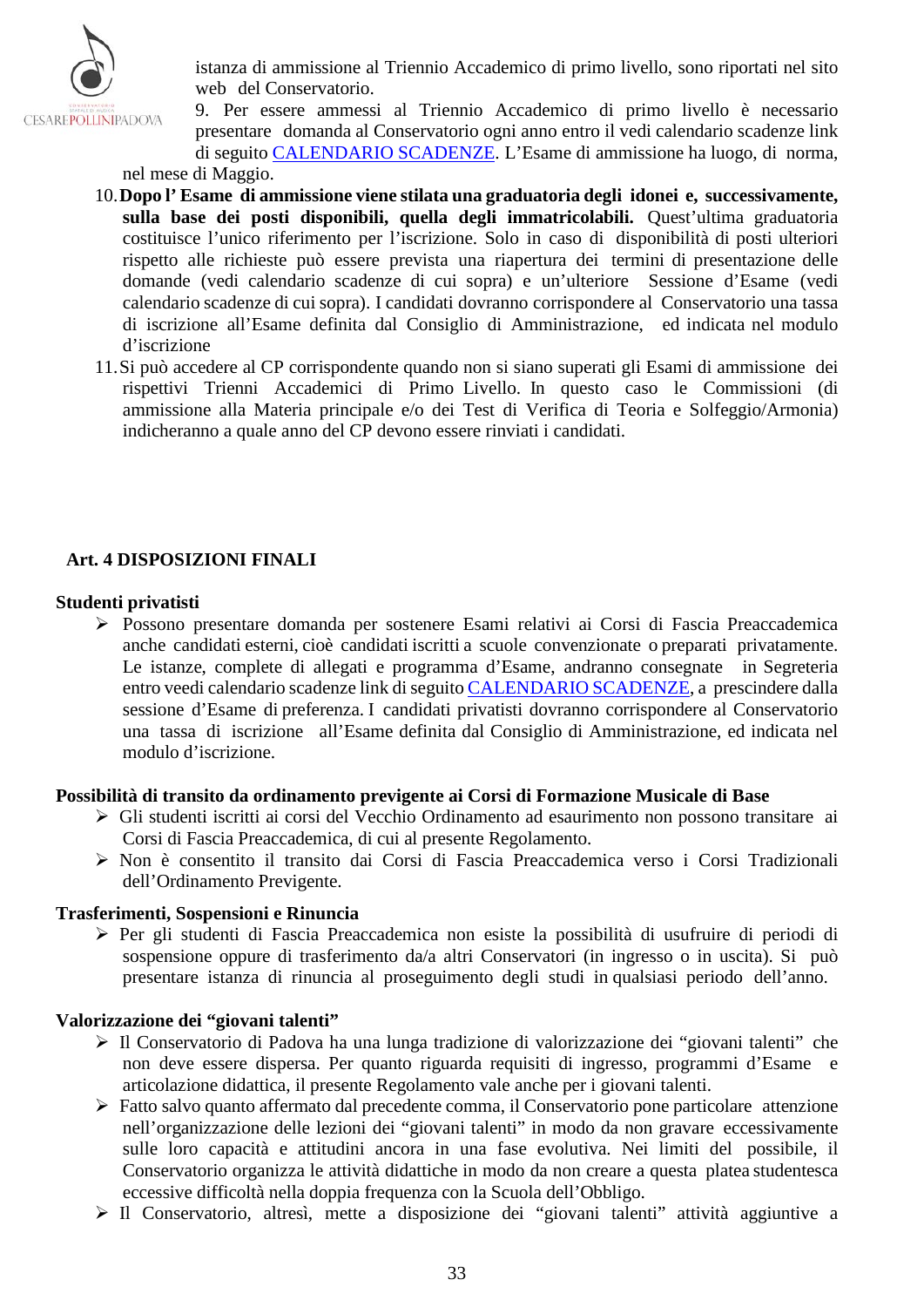

- La partecipazione all'orchestra giovanile del Conservatorio "I Pollicini" è da considerarsi come opportuna.
- Gli studenti dotati di talento e capacità del tutto fuori dalla norma rispetto l'età, possono richiedere al Direttore l'approntamento di corsi ad hoc predisposti dal Conservatorio allo scopo di valorizzare in senso professionalizzante le particolari attitudini manifestate. Il direttore affiderà l'organizzazione dei corsi in parola, tenendo conto dei co. 7, 8, 9, 10 del presente articolo, a una Commissione da lui nominata e preposta all'uopo.
- Può essere fatta richiesta di riconoscimento di attività pregresse svolte sia all'interno di questo Conservatorio come di altri Conservatori, Licei musicali, Scuole Medie ad indirizzo musicale previa l'esibizione di una documentazione dettagliata attestante l'attività svolta e i tempi di svolgimento della medesima. Il riconoscimento è effettuato dal Direttore, il Tutor e un Docente nominato dal Direttore medesimo. Il riconoscimento può prevedere l'esenzione dalla frequenza e/o dal sostenimento dell'Esame solo di materie complementari.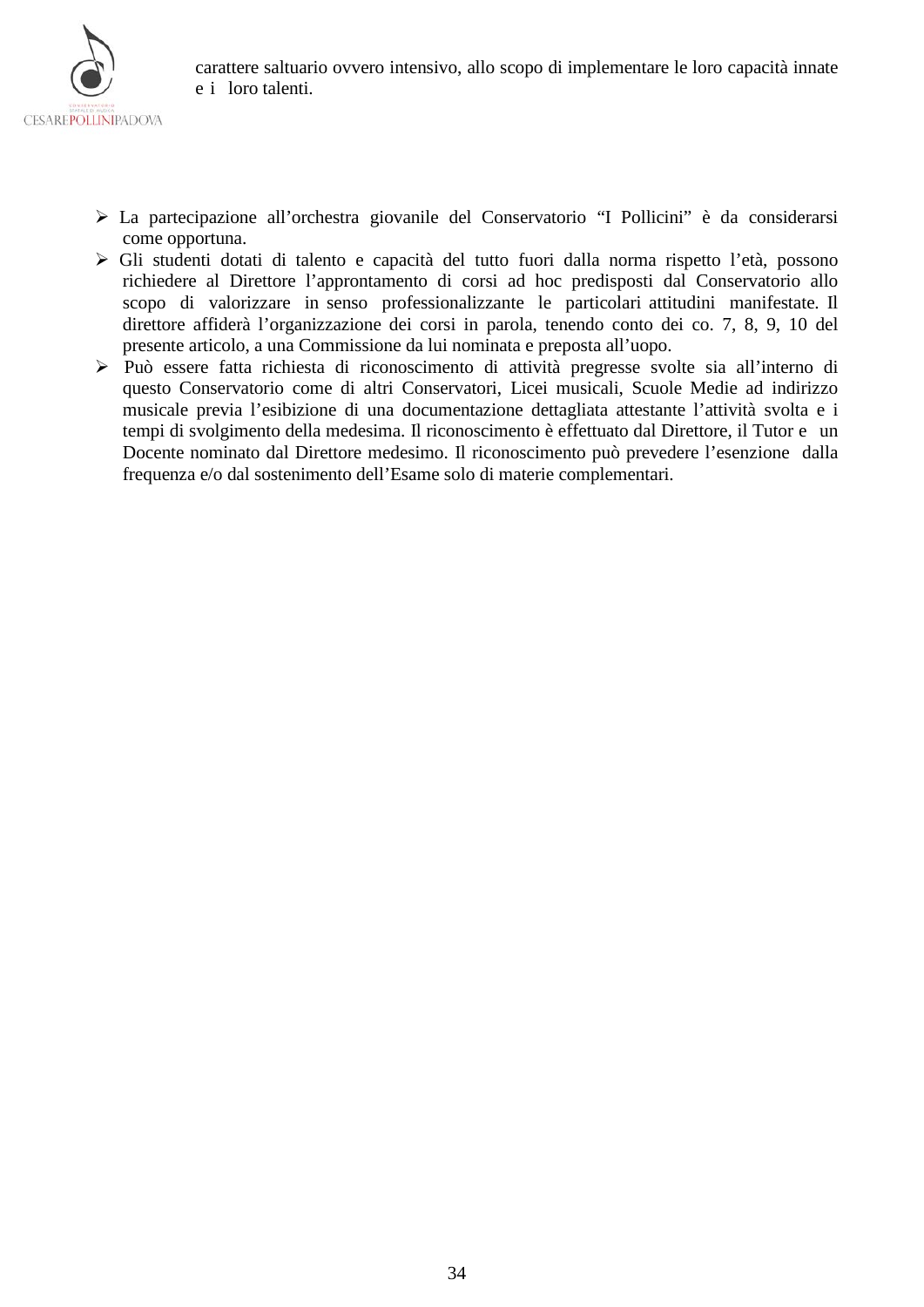

## <span id="page-34-0"></span>**Art. 5 SCHEMI DELL'OFFERTA FORMATIVA DEI CORSI DI FORMAZIONE MUSICALE DI BASE**

Per Canto e Canto Jazz: età minima 15 anni per ammissione –

Arpa, basso elettrico, Batteria e percussioni jazz, Chitarra, Clarinetto, Clavicembalo, Contrabbasso, Corno, Didattica della musica, Fagotto, Flauto, Flauto dolce, Mandolino, Musica elettronica, Direzione di coro, Oboe, Saxofono, Saxofono jazz, Strumenti a percussione, Tromba, Tromba jazz, Trombone, Viola, Violino, Violoncello

| Tipologia delle<br><b>Attività Formative</b> | <b>Disciplina</b>         | Tip. | I ANNO           | <b>II ANNO</b>                               | <b>III ANNO</b>           | <b>ORE</b> |
|----------------------------------------------|---------------------------|------|------------------|----------------------------------------------|---------------------------|------------|
| <b>CARATTERIZZANTE</b>                       | <b>MATERIA PRINCIPALE</b> |      | <b>IDONEITA'</b> | <b>ESAME DI CONFERMA</b><br><b>IDONEITA'</b> |                           | 30         |
| <b>FORMAZIONE DI</b><br><b>BASE</b>          | Teoria e Solfeggio        |      | <b>IDONEITA'</b> | <b>IDONEITA'</b>                             | <b>ESAME FINE LIVELLO</b> | 25         |

**I** lezione individuale

**C** lezione collettiva teorica o pratica

#### Corsi di Formazione Musicale di Base di Composizione: età minima 14 anni per ammissione

| Tipologia delle<br><b>Attività Formative</b>  | <b>Disciplina</b>       | Tip. | <b>I ANNO</b>            | <b>II ANNO</b>   | <b>III ANNO</b>           | <b>ORE</b> |
|-----------------------------------------------|-------------------------|------|--------------------------|------------------|---------------------------|------------|
| <b>COMPOSIZIONE</b><br><b>CARATTERIZZANTE</b> |                         |      | <b>ESAME DI CONFERMA</b> |                  | <b>ESAME FINE LIVELLO</b> | 30         |
|                                               |                         |      | <b>IDONEITA'</b>         | <b>IDONEITA'</b> |                           |            |
| <b>FORMAZIONE DI</b>                          | Teoria e Solfeggio      |      | <b>IDONEITA'</b>         | <b>IDONEITA'</b> | <b>ESAME FINE LIVELLO</b> | 25         |
| <b>BASE</b>                                   | Lettura della Partitura | G    | <b>IDONEITA'</b>         | <b>IDONEITA'</b> | <b>ESAME FINE LIVELLO</b> | 25         |

**I** lezione individuale

**C** lezione collettiva teorica o pratica

**G** lezione di gruppo o compartecipata

#### Corsi di Formazione Musicale di Base di Organo e Pianoforte: età minima 10 anni per ammissione

| Tipologia delle<br><b>Attività Formative</b> | <b>Disciplina</b>  | Tip. | I ANNO           | <b>II ANNO</b>                               | <b>III ANNO</b>           | <b>ORE</b> |
|----------------------------------------------|--------------------|------|------------------|----------------------------------------------|---------------------------|------------|
| <b>CARATTERIZZANTE</b>                       | <b>PIANOFORTE</b>  |      | <b>IDONEITA'</b> | <b>ESAME DI CONFERMA</b><br><b>IDONEITA'</b> |                           | 30         |
| <b>FORMAZIONE DI</b><br><b>BASE</b>          | Teoria e Solfeggio |      | <b>IDONEITA'</b> | <b>IDONEITA'</b>                             | <b>ESAME FINE LIVELLO</b> | 25         |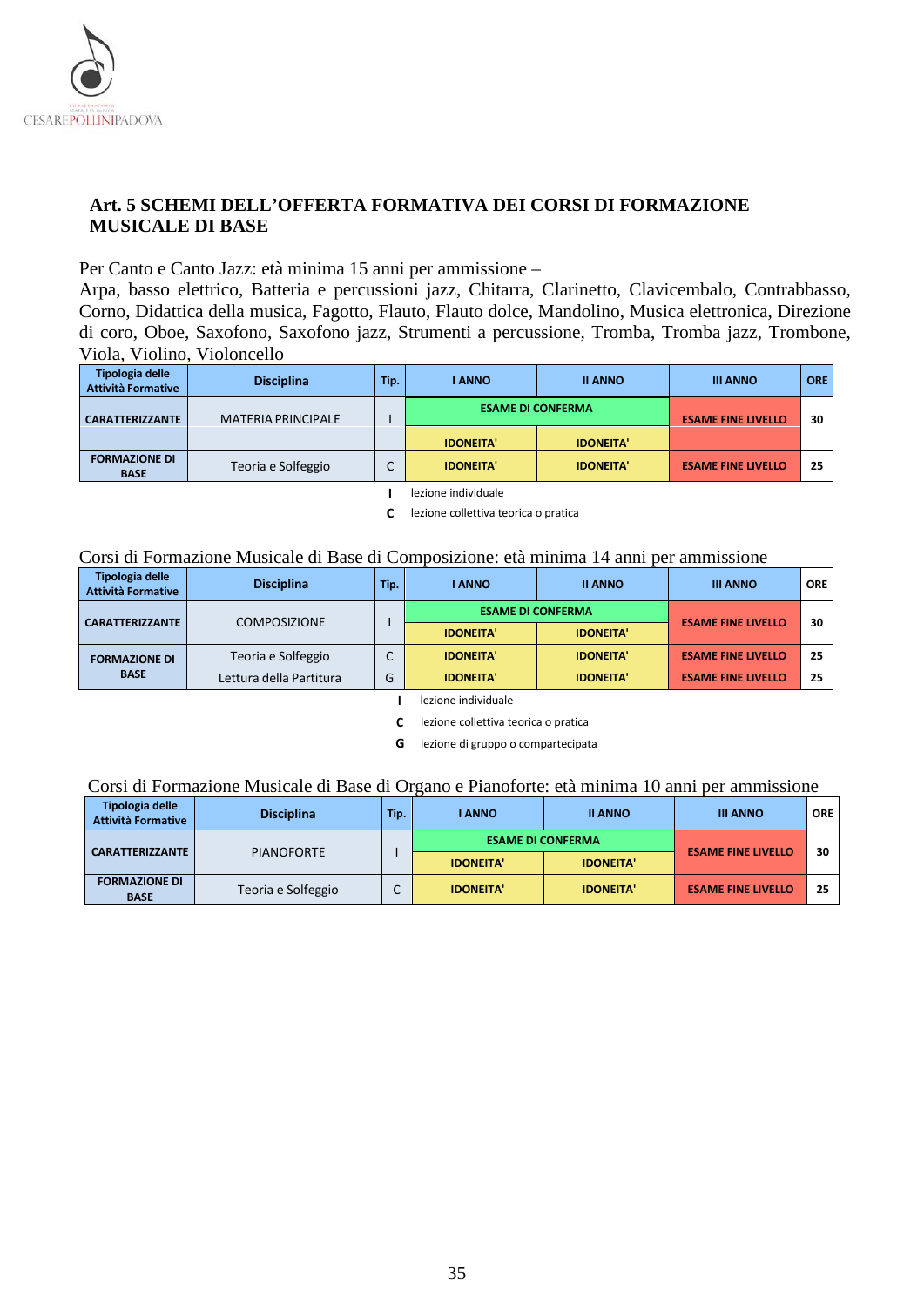

## <span id="page-35-0"></span>**Art. 6 SCHEMI DELL'OFFERTA FORMATIVA DEI CORSI PROPEDEUTICI AFAM**

Corsi Propedeutici AFAM di strumento (Arpa, basso elettrico, Batteria e percussioni jazz, Clarinetto, Contrabbasso, Corno, Didattica della musica, Fagotto, Flauto, Flauto dolce, Mandolino, Direzione di coro, Oboe, Saxofono, Saxofono jazz, Strumenti a percussione, Tromba, Tromba jazz, Trombone, Viola, Violino, Violoncello) Canto e Canto Jazz. Per Canto e Canto Jazz: età minima 15 anni per ammissione

| Tipologia delle<br><b>Attività Formative</b> | <b>Disciplina</b>         | Tip. | <b>I ANNO</b>    | <b>ORE</b><br><b>ANNUALI</b> | <b>II ANNO</b>     | <b>ORE</b><br><b>ANNUALI</b> |
|----------------------------------------------|---------------------------|------|------------------|------------------------------|--------------------|------------------------------|
| <b>CARATTERIZZANTE</b>                       | <b>MATERIA PRINCIPALE</b> |      | <b>IDONEITA'</b> | 30h                          | <b>VALUTAZIONE</b> | 30h                          |
|                                              | Teoria e Solfeggio        |      | <b>IDONEITA'</b> | 25h                          | <b>VALUTAZIONE</b> | 25h                          |
| <b>FORMAZIONE DI</b><br><b>BASE</b>          | Armonia                   | ◡    | <b>IDONEITA'</b> | 25h                          | <b>VALUTAZIONE</b> | 25h                          |
|                                              | Pianoforte Complementare  | G    | <b>IDONEITA'</b> | 15h                          | <b>VALUTAZIONE</b> | 15h                          |

## Corsi Propedeutici AFAM di Pianoforte, Pianoforte Jazz, Organo, Clavicembalo e Chitarra Classica e Chitarra Jazz. Per Organo: età minima 10 anni per ammissione

| Tipologia delle<br><b>Attività Formative</b> | <b>Disciplina</b>         | Tip. | I ANNO           | <b>ORE</b><br><b>ANNUALI</b> | <b>II ANNO</b>     | <b>ORE</b><br><b>ANNUALI</b> |
|----------------------------------------------|---------------------------|------|------------------|------------------------------|--------------------|------------------------------|
| <b>CARATTERIZZANTE</b>                       | <b>MATERIA PRINCIPALE</b> |      | <b>IDONEITA'</b> | 30h                          | <b>VALUTAZIONE</b> | 30h                          |
| <b>FORMAZIONE DI</b>                         | Teoria e Solfeggio        | ֊    | <b>IDONEITA'</b> | 25h                          | <b>VALUTAZIONE</b> | 25h                          |
| <b>BASE</b>                                  | Armonia                   | J    | <b>IDONEITA'</b> | 25h                          | <b>VALUTAZIONE</b> | 25h                          |
| <b>MUSICA</b><br><b>D'INSIEME</b>            | Esercitazioni Corali      | ◡    | <b>IDONEITA'</b> | 15h                          | <b>IDONEITA'</b>   | 15h                          |

#### Corso Propedeutico AFAM di Composizione: età minima 14 anni per ammissione

| Tipologia delle<br><b>Attività Formative</b> | <b>Disciplina</b>       | Tip. | <b>ANNO</b>      | <b>ORE</b><br><b>ANNUALI</b> | <b>II ANNO</b>     | <b>ORE</b><br><b>ANNUALI</b> |
|----------------------------------------------|-------------------------|------|------------------|------------------------------|--------------------|------------------------------|
| <b>CARATTERIZZANTE</b>                       | <b>COMPOSIZIONE</b>     |      | <b>IDONEITA'</b> | 30 <sub>h</sub>              | <b>VALUTAZIONE</b> | 30h                          |
| <b>FORMAZIONE DI</b>                         | Teoria e Solfeggio      | ◡    | <b>IDONEITA'</b> | 25h                          | <b>VALUTAZIONE</b> | 25h                          |
| <b>BASE</b>                                  | Lettura della Partitura | G    | <b>IDONEITA'</b> | 25h                          | <b>VALUTAZIONE</b> | 25h                          |
| <b>MUSICA</b><br><b>D'INSIEME</b>            | Esercitazioni Corali    | ◡    | <b>IDONEITA'</b> | 15h                          | <b>IDONEITA'</b>   | 15h                          |

#### Corso Propedeutico AFAM di Musica Elettronica

| Tipologia delle<br><b>Attività Formative</b> | <b>Disciplina</b>             | Tip.            | I ANNO           | <b>ORE</b><br><b>ANNUALI</b> | <b>II ANNO</b>     | <b>ORE</b><br><b>ANNUALI</b> |
|----------------------------------------------|-------------------------------|-----------------|------------------|------------------------------|--------------------|------------------------------|
|                                              | ELEMENTI DI MATEMATICA        | C               | <b>IDONEITA'</b> | 20h                          | <b>VALUTAZIONE</b> | 20h                          |
| <b>CARATTERIZZANTE</b>                       | ELEMENTI DI INFORMATICA       | C               | <b>IDONEITA'</b> | 20h                          | <b>VALUTAZIONE</b> | 20h                          |
|                                              | <b>TECNICHE CONTEMPORANEE</b> | ⌒<br>J          | <b>IDONEITA'</b> | 20h                          | <b>VALUTAZIONE</b> | 20h                          |
|                                              | DI COMPOSIZIONE               |                 |                  |                              |                    |                              |
| <b>FORMAZIONE DI</b>                         | Teoria e Solfeggio            | $\sqrt{ }$<br>Ċ | <b>IDONEITA'</b> | 25h                          | <b>VALUTAZIONE</b> | 25h                          |
| <b>BASE</b>                                  | Armonia                       | C               | <b>IDONEITA'</b> | 25h                          | <b>VALUTAZIONE</b> | 25h                          |
| <b>MUSICA</b><br><b>D'INSIEME</b>            | Esercitazioni Corali          | C               | <b>IDONEITA'</b> | 15h                          | <b>IDONEITA'</b>   | 15h                          |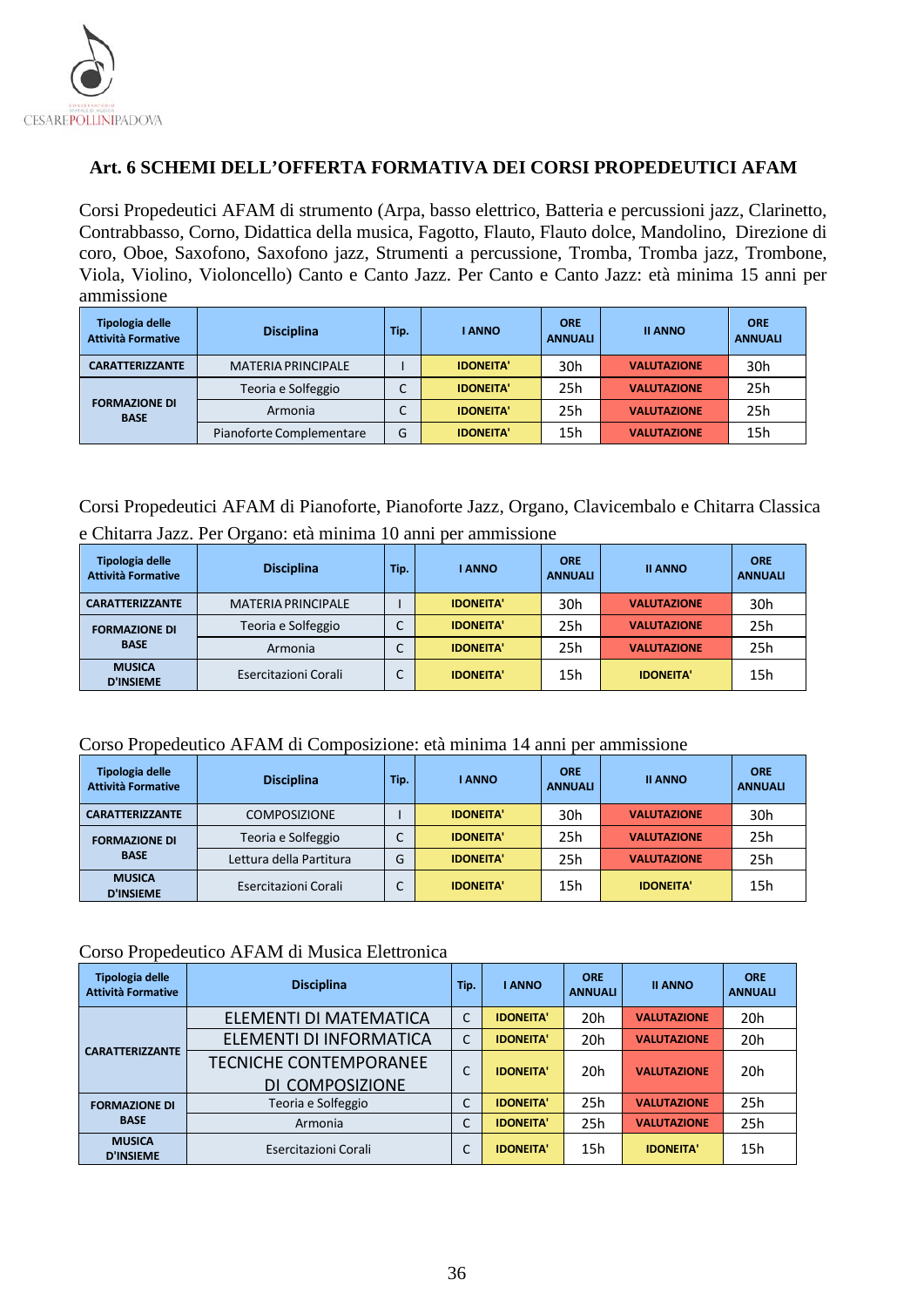

| Tipologia delle<br><b>Attività Formative</b> | <b>Disciplina</b>                                                                                                                              | Tip. | I ANNO*            | <b>ORE ANNUALI</b> | <b>II ANNO</b>     | <b>ORE ANNUALI</b> |
|----------------------------------------------|------------------------------------------------------------------------------------------------------------------------------------------------|------|--------------------|--------------------|--------------------|--------------------|
| <b>CARATTERIZZANTE</b>                       | Strumento d'elezione                                                                                                                           |      | <b>VALUTAZIONE</b> | 25h                | <b>VALUTAZIONE</b> | 25h                |
|                                              | Armonia                                                                                                                                        |      | <b>VALUTAZIONE</b> | 25h                | <b>VALUTAZIONE</b> | 25h                |
|                                              | Teoria e solfeggio                                                                                                                             | G    | <b>VALUTAZIONE</b> | 25h                | <b>VALUTAZIONE</b> | 25h                |
| <b>FORMAZIONE DI</b><br><b>BASE</b>          | Introduzione alla tecnica<br>vocale e lettura cantata est.<br><b>Oppure</b><br>Introduzione alla pratica<br>dell'accompagnamento<br>pianistico | C    | <b>IDONEITA'</b>   | 20 <sub>h</sub>    | <b>IDONEITA'</b>   | 20h                |

## Corso Propedeutico AFAM di Didattica della Musica

\* Lo studente dovrà frequentare il primo anno propedeutico di Didattica solo in caso di debito grave in Teoria e Solfeggio e/o in Armonia.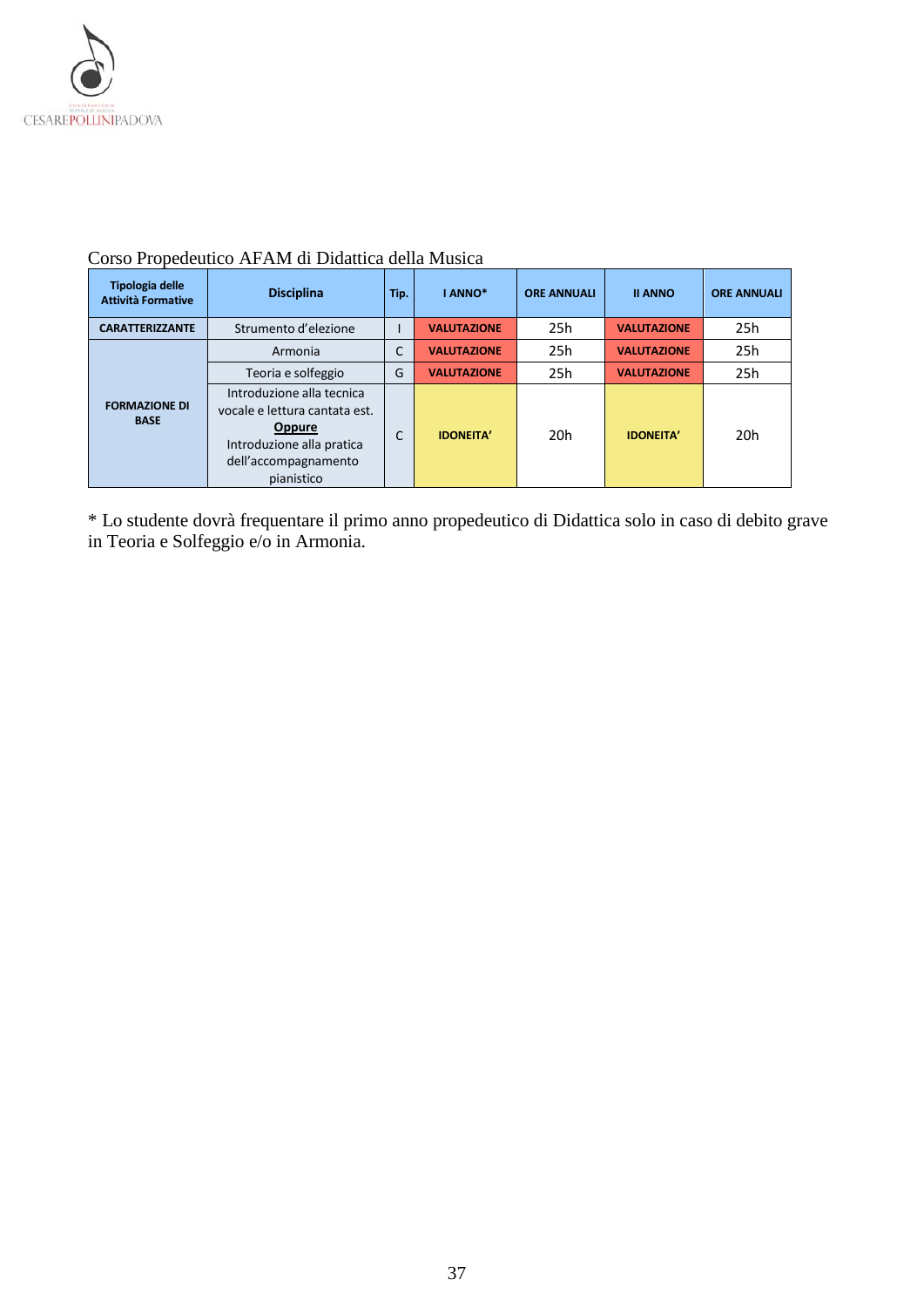

# <span id="page-37-0"></span>**TITOLO IV - REGOLAMENTO IN MATERIA DI CONTRIBUZIONE STUDENTESCA**

#### <span id="page-37-1"></span>**Art. 1 NORME GENERALI**

Il Presente regolamento determina gli importi dei contributi che gli studenti dei corsi accademici, tradizionali (Vecchio Ordinamento), di base, propedeutici, per amatori, Masterclass e Seminari, corsi liberi/singoli, sono tenuti a versare al Conservatorio di Musica "C. Pollini" (di seguito denominato "Conservatorio") per usufruire dei servizi erogati dallo stesso.

- In particolare gli studenti contribuiscono alla copertura dei costi dei servizi didattici, scientifici ed amministrativi mediante un Contributo di Segreteria annuale, differenziato tra i diversi corsi.
- Gli studenti, ai sensi della Legge 28 dicembre 1995, n. 549, art. 3, contribuiscono ai servizi per il Diritto allo Studio attraverso il pagamento della tassa regionale in favore dell'Azienda Regionale per il diritto degli studi superiori ESU di Padova. Tale importo è dovuto tranne nei casi indicati nel presente Regolamento.
- Gli studenti sono tenuti al pagamento delle tasse governative nelle modalità e nella misura esplicitata nella relativa tabella.
- Gli studenti sono tenuti al pagamento dell'imposta di bollo, nei casi previsti dalla normativa vigente, come riportato dettagliatamente nel presente Regolamento all'art. 10.
- Gli studenti sono altresì tenuti al pagamento della quota assicurativa annuale contro gli infortuni, responsabilità civile e tutela legale.

**Per essere ammessi ad un corso di Diploma Accademico di I livello** occorre essere in possesso di un diploma di scuola secondaria superiore o di altro titolo di studio conseguito all'estero, riconosciuto idoneo ai sensi delle leggi vigenti. In caso di spiccate capacità e attitudini, possono essere ammessi ai trienni di I livello gli studenti privi del diploma di istruzione secondaria superiore, da conseguire comunque prima del diploma accademico.

**Per essere ammessi ad un corso di Diploma Accademico di II Livello** è necessario essere in possesso di un titolo di Diploma Accademico di I Livello o di Laurea o di altro titolo di studio conseguito all'estero, riconosciuto equipollente. Per usufruire dei servizi erogati dal Conservatorio è necessario essere in regola con il pagamento dei contributi relativi a tutti gli anni di iscrizione. Nel caso di mancato versamento del contributo nei termini stabiliti dal presente Regolamento è prevista una maggiorazione come di seguito esplicitato.

Ai sensi del Regolamento di Amministrazione, Finanza e Contabilità del Conservatorio gli importi massimi annuali dei contributi accademici sono determinati dal Consiglio di Amministrazione.

L'importo del contributo è soggetto ad esoneri totali o parziali, applicati in base alla condizione economica e/o in base al merito o per particolari categorie di beneficiari specificamente indicate dalla normativa vigente.

Nel caso di mancata presentazione dell'attestazione ISEE per le prestazioni relative al Diritto allo Studio Universitario (ISEEU) entro il termine previsto, lo studente dovrà pagare l'intero ammontare del contributo stabilito dal Consiglio di Amministrazione (o in unica soluzione o in due rate).

L'importo dei contributi deve essere versato secondo quanto disposto dal presente Regolamento.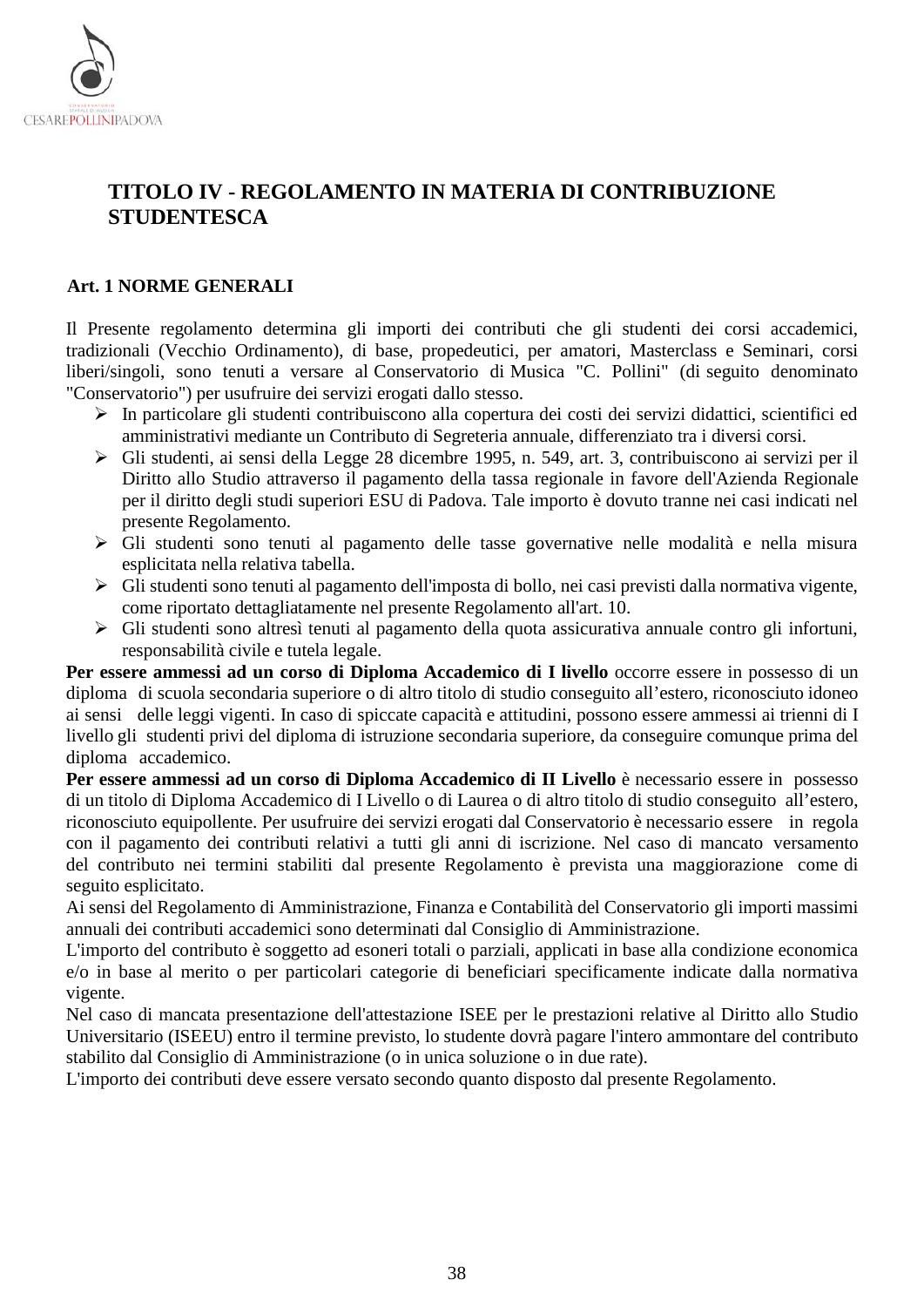

Il Contributo di Segreteria, la quota assicurativa, l'importo relativo all'imposta di bollo e ai diritti di segreteria sono versati dallo studente al **Conservatorio** tramite il portale MyPay/PagoPa.

L'importo relativo alla tassa per il diritto allo studio deve essere versato direttamente all'**Azienda ESU** mediante accesso al portale "MyPay" (se in possesso di Codice Fiscale): lo studente dovrà selezionare Pagamenti Anonimi > Spontaneo selezionare come Tipo Dovuto Tassa Regionale DSU e riportare i dati richiesti, quindi > Procedi.

Gli studenti stranieri, privi di Codice Fiscale, devono rivolgersi all'ESU, scrivendo all'indirizzo mail: [dirittoallostudio@esu.pd.it.](mailto:dirittoallostudio@esu.pd.it)

#### **Errato versamento**:

in caso di errato versamento del contributo di iscrizione è possibile fare richiesta di rimborso al Consiglio di Amministrazione.

#### **Ritardo versamenti**:

non verrano applicate penalità di mora per i versamenti tardivi conseguenti alle disfunzioni del portale PagoPA, laddove il richiedente dia dimostrazione di aver tempestivamente provveduto ad attivare il procedimento di pagamento.

## <span id="page-38-0"></span>**Art. 2 CRITERI DI ATTRIBUZIONE DELLE FASCE CONTRIBUTIVE**

L'importo dei contributi è determinato in base alla capacità contributiva dello studente, tramite la valutazione della condizione economica, tenuto conto dell'ammontare del reddito e del patrimonio, nonché dell'ampiezza del nucleo familiare, utilizzando l'indicatore della situazione economica equivalente ISEE per le prestazioni relative al Diritto allo Studio Universitario (ISEEU), calcolato secondo le modalità previste dall'art. 8 del Regolamento di cui al DPCM 5 dicembre 2013, n. 159, nonché dall'art. 2-sexies del Decreto Legge n. 42 del 29 marzo 2016 convertito, con modificazioni, in legge 26 maggio 2016 n. 89.

Per ottenere l'attestazione ISEE per le prestazioni relative al Diritto allo Studio Universitario (ISEEU), aggiornata sulla base dei redditi certificati nell'anno precedente, lo studente dovrà compilare la Dichiarazione Sostitutiva Unica (DSU), scaricabile dal sito: https:/[/www.inps.it/nuovoportaleinps/default.aspx?itemDir=50088](http://www.inps.it/nuovoportaleinps/default.aspx?itemDir=50088) .

La DSU contiene informazioni sul nucleo familiare, sui redditi e patrimoni di ogni componente il nucleo. Deve essere compilata e può essere presentata presso uno dei seguenti soggetti:

- $\triangleright$  Centri Assistenza Fiscale (CAF);
- Comuni;
- > INPS, anche per via telematica.

#### **Si ricorda che i tempi di rilascio dell'ISEE sono previsti in minimo 15 giorni lavorativi dal momento della presentazione della DSU.**

#### **La segreteria non ritira la Dichiarazione Sostitutiva Unica ma solamente l'attestazione ISEEU contestualmente alla domanda di iscrizione.**

#### **Studenti stranieri:**

Gli studenti comunitari sono equiparati a tutti gli effetti agli studenti italiani. Essi effettueranno la compilazione della domanda di iscrizione mediante autocertificazione dei dati reddituali e patrimoniali relativi all'esercizio fiscale precedente, rivolgendosi ai CAF muniti del codice fiscale e della documentazione patrimoniale necessaria, in maniera equivalente a quanto stabilito per gli studenti italiani. N el caso di studenti con cittadinanza di Stati non appartenenti all'Unione Europea e non residenti in Italia,è data la possibilità di presentare la dichiarazione ISEEU a Settembre.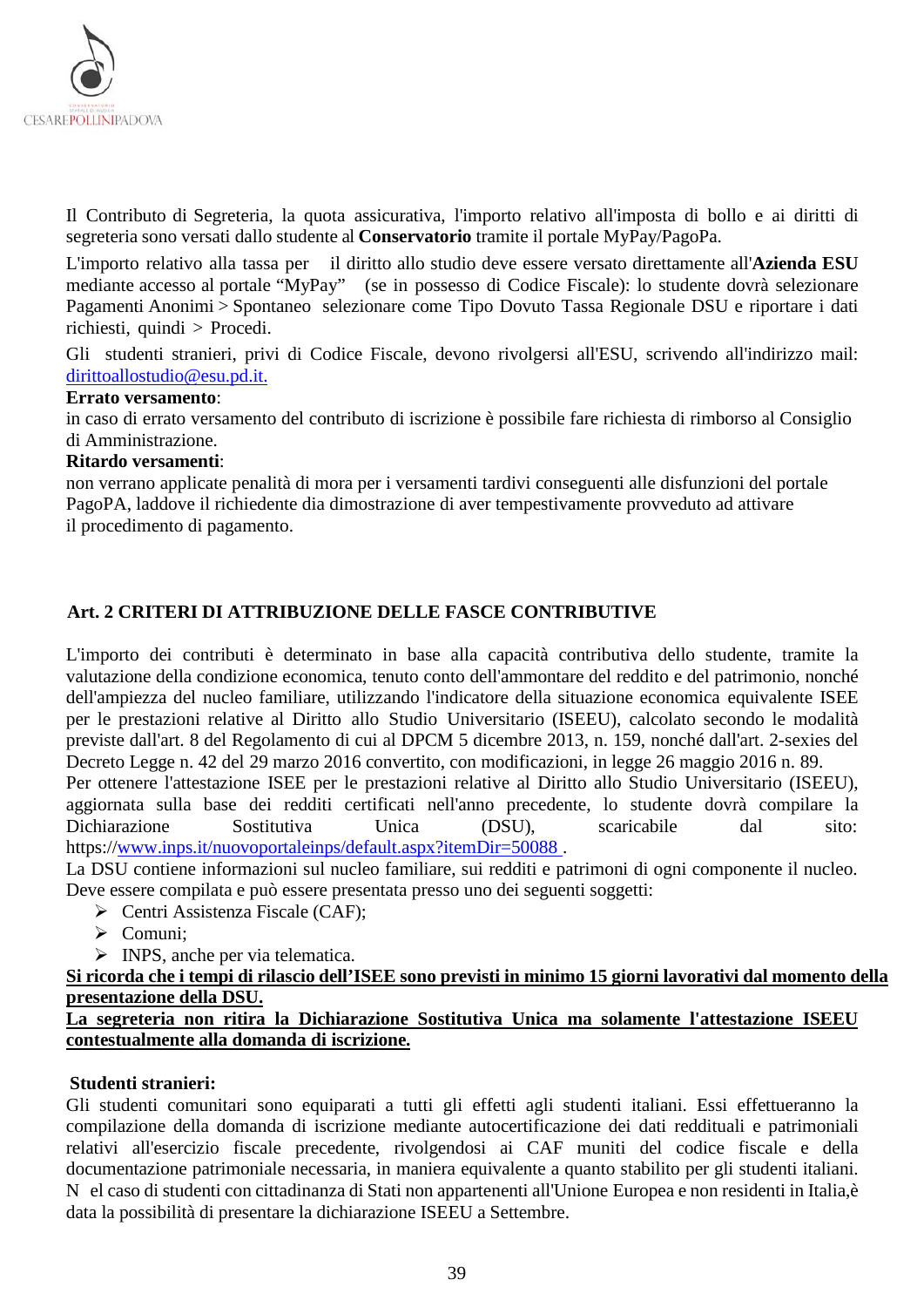

#### **Studenti diplomandi nella sessione straordinaria**

Gli studenti che, avendo presentato apposita istanza di iscrizione all'esame di diploma, prevedono di sostenere l'esame di tesi nella sessione straordinaria (febbraio/marzo/aprile) non sono tenuti a rinnovare l'iscrizione per l'anno accademico di riferimento purchè non debbano frequentare nessun corso.

Nel caso in cui i medesimi non conseguano il titolo finale nella predetta sessione (febbraio/marzo/aprile), essi devono perfezionare l'iscrizione all'a.a. in corso, **entro il termine perentorio del 15 maggio** (o il giorno successivo se festivo e non bancabile), consegnando in cartaceo i documenti previsti per l'iscrizione agli anni successivi e i pagamenti (prima rata, seconda rata, tassa regionale, Contributo di Segreteria ecc.) alla segreteria studenti, pena la non ammissione alla successiva sessione di esami. L'iscrizione oltre il termine previsto comporta il pagamento della maggiorazione, come da successive tabelle. Si procede d'ufficio all'attribuzione della fascia massima:

- agli studenti che non abbiano presentato l'attestazione ISEE per le prestazioni relative al Diritto allo Studio Universitario (ISEEU) contestualmente all'iscrizione;
- agli studenti a partire dal II anno fuori corso, fatto salvo quanto previsto dall'art. 258 della Legge 232/2016;
- agli studenti cui siano stati revocati i benefici a seguito di verifiche effettuate sulle autocertificazioni presentate in anni precedenti e risultate non veritiere. Tali studenti sono esclusi dalla concessione di benefici per tutto il corso di studi.

#### <span id="page-39-0"></span>**Art. 3 ESONERI**

Per gli iscritti ai corsi accademici e ai corsi tradizionali (Vecchio Ordinamento) sono previsti dall'art. 30 della Legge 118/1971 e dall'art. 9 del D.Lgs. 68/2012 i seguenti benefici:

 **esonero** dalle tasse e da ogni altra imposta per gli studenti mutilati ed invalidi civili che abbiano subìto una diminuzione superiore ai due terzi della capacità lavorativa e che appartengano a famiglie di disagiata condizione economica (dove, per disagiata condizione economica, si intende quella che presenti i requisiti di eleggibilità per il conseguimento della borsa di studio), e per gli studenti figli dei beneficiari della pensione di inabilità, analogamente agli esoneri previsti per gli orfani di guerra, ciechi civili, mutilati ed invalidi di guerra, di lavoro, di servizio e i loro figli;

 **esonero** totale dalla tassa di iscrizione e dai contributi accademici per gli studenti che presentino i requisiti di eleggibilità per il conseguimento della borsa di studio e per gli studenti con disabilità, con riconoscimento di handicap ai sensi dell'art. 3 comma 1 della legge 5 febbraio 1992, n. 104, o con un'invalidità pari o superiore al 66%;

 **studenti** risultati idonei al conseguimento delle borse di studio e di prestiti d'onore erogati dall'ESU e studenti risultati idonei al conseguimento delle borse di studio erogate dall'ESU che per scarsità di risorse non siano risultati beneficiari di tale provvidenza: gli studenti che si iscrivono per la prima volta, dovranno provvedere al pagamento della prima rata di tasse e contributi, compresa la tassa regionale per il diritto allo studio universitario ESU, e l'imposta di bollo. Il diritto all'esonero totale è subordinato alla conferma da parte dell'ESU, mediante pubblicazione delle graduatorie definitive dei beneficiari e degli idonei non beneficiari, del conferimento della borsa di studio o dello status di studente idoneo non beneficiario. Una volta ricevuta la conferma da parte dell'ESU, l'istituto provvederà d'ufficio al rimborso delle somme versate, ad eccezione della tassa ESU al cui rimborso provvede direttamente l'Azienda ESU mediante erogazione della borsa di studio. Gli studenti che si iscrivono ad anni successivi al primo, che posseggono i requisiti di eleggibilità per il conseguimento della borsa di studio ESU e che presenteranno domanda di partecipazione al bando per l'assegnazione della stessa, sino alla pubblicazione delle graduatoria definitive ESU sono esonerati dal pagamento. Qualora successivamente non risulti incluso nelle predette graduatorie, dovrà provvedere al pagamento del saldo della prima rata di contributi entro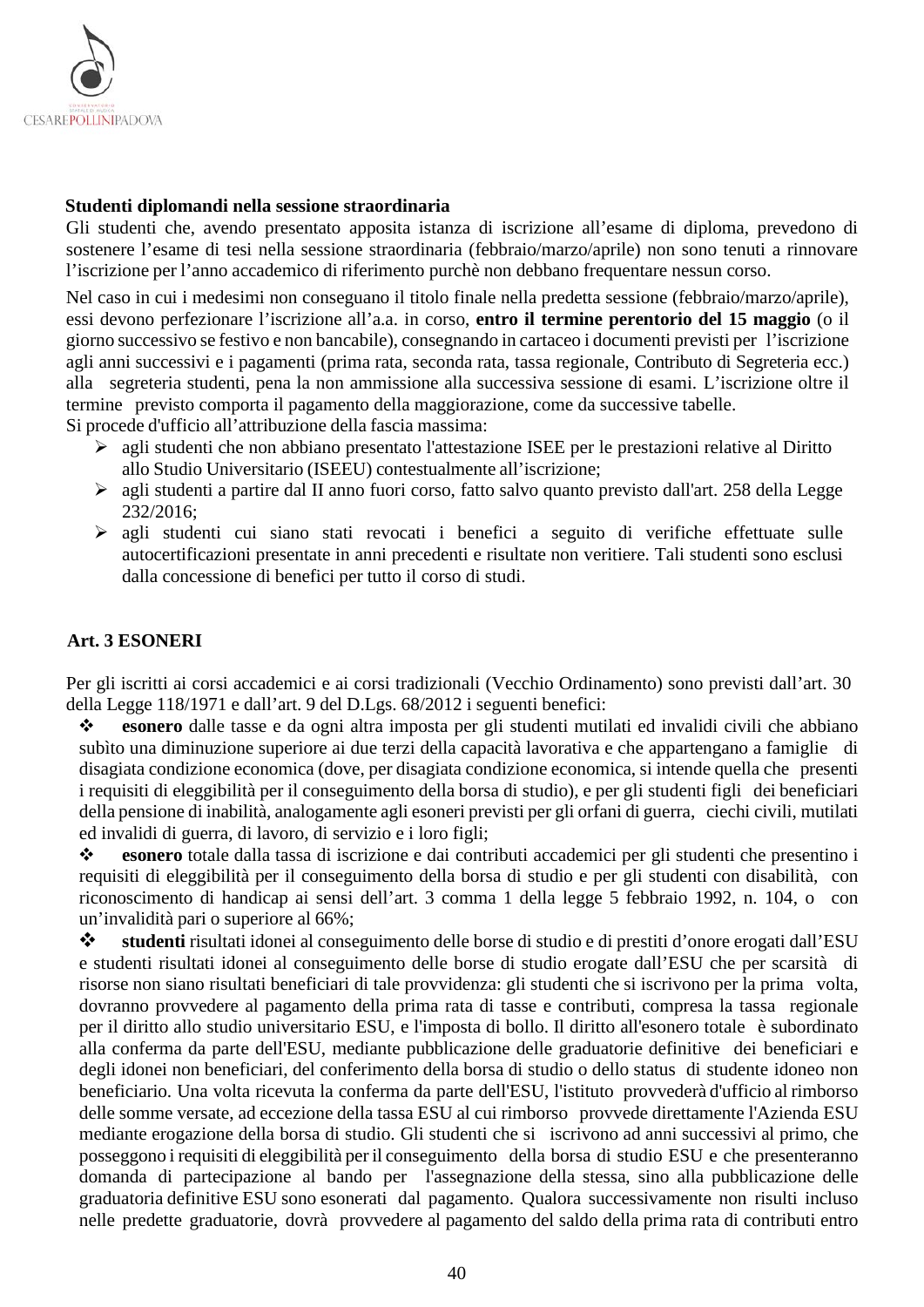

e non oltre 15 giorni dalla pubblicazione delle stesse, senza il pagamento della maggiorazione. Decorsi i 15 giorni lo studente sarà tenuto al pagamento del contributo con l'applicazione della maggiorazione ai sensi del presente regolamento. In ogni caso, qualora intervenga la revoca o la rinuncia della borsa di studio o della idoneità, lo studente dovrà perfezionale immediatamente l'iscrizione con il versamento delle rate entro 15 giorni, senza il pagamento della maggiorazione. Decorsi i 15 giorni lo studente sarà tenuto al pagamento del contributo con l'applicazione della maggiorazione ai sensi del presente regolamento.<br>  $\bullet$  esonero

 **esonero** totale dalla tassa di iscrizione e dai contributi accademici per gli studenti stranieri beneficiari di borsa di studio annuale del Governo italiano nell'ambito di programmi di cooperazione allo sviluppo degli accordi intergovernativi culturali e scientifici: per questi studenti è previsto l'esonero dal pagamento del Contributo di Segreteria annuale, previa allegazione dell'idonea documentazione attestante il beneficio riconosciuto dal Ministero degli Affari Esteri (di seguito "MAE"). Essi, per tutti gli anni di godimento della borsa MAE, sono tenuti al pagamento della tassa regionale ESU, dell'imposta di bollo, dell'assicurazione e dei diritti di segreteria secondo le scadenze stabilite per il pagamento della prima rata. Negli anni successivi al primo l'esonero totale da tasse e contributi è condizionato al rinnovo della borsa di studio MAE e ai requisiti di merito. Lo studente può presentare autocertificazione e l'Istituto provvederà ad effettuare le opportune verifiche presso il MAE;

 **esonero** totale da tasse e contributi accademici per il periodo nel quale gli studenti sono stati costretti ad interrompere gli studi a causa di infermità gravi e prolungate debitamente certificate. Gli studenti che beneficiano di questo esonero, non possono effettuare, negli anni accademici di interruzione degli studi, alcun atto di carriera;

 **esonero** totale dalla tassa di iscrizione e dai contributi accademici per gli studenti che intendano avvalersi della sospensione o interruzione degli studi. Gli studenti che beneficiano di questo esonero, non possono effettuare, negli anni accademici di sospensione o interruzione degli studi, alcun atto di carriera. Dopo un periodo di sospensione o interruzione degli studi, gli studenti possono chiedere la riattivazione o la ricongiunzione della carriera, previo pagamento di un diritto fisso per ciascun anno (cosiddetto "contributo di ricognizione"), determinato in 200,00 euro per ogni anno di ricognizione, oltre al pagamento delle tasse e del contributo del Conservatorio stabilito per l'anno accademico di nuova iscrizione.

#### <span id="page-40-0"></span>**Art. 4 RIDUZIONI E RATEIZZAZIONI**

Gli studenti dei corsi accademici e dei corsi tradizionali (Vecchio Ordinamento) possono, inoltre, fruire dei seguenti esoneri e riduzioni dai contributi annuali:

 esonero dai contributi per gli studenti stranieri provenienti dai paesi in via di sviluppo il cui elenco è annualmente aggiornato con decreto ministeriale, così come previsto dall'art. 13, comma 5 del DPCM 09/04/2001. Gli studenti devono presentare una certificazione, rilasciata dalla Rappresentanza italiana nel paese di provenienza, che attesti che lo studente non appartiene ad una famiglia notoriamente di alto reddito ed elevato livello sociale (per gli studenti iscritti al primo anno dei corsi di I e II livello, questa certificazione può essere rilasciata anche da enti italiani abilitati alla prestazione di garanzia di copertura economica);

 riduzione del 50% dei contributi per gli studenti con disabilità certificata compresa tra il 45% e il 66%;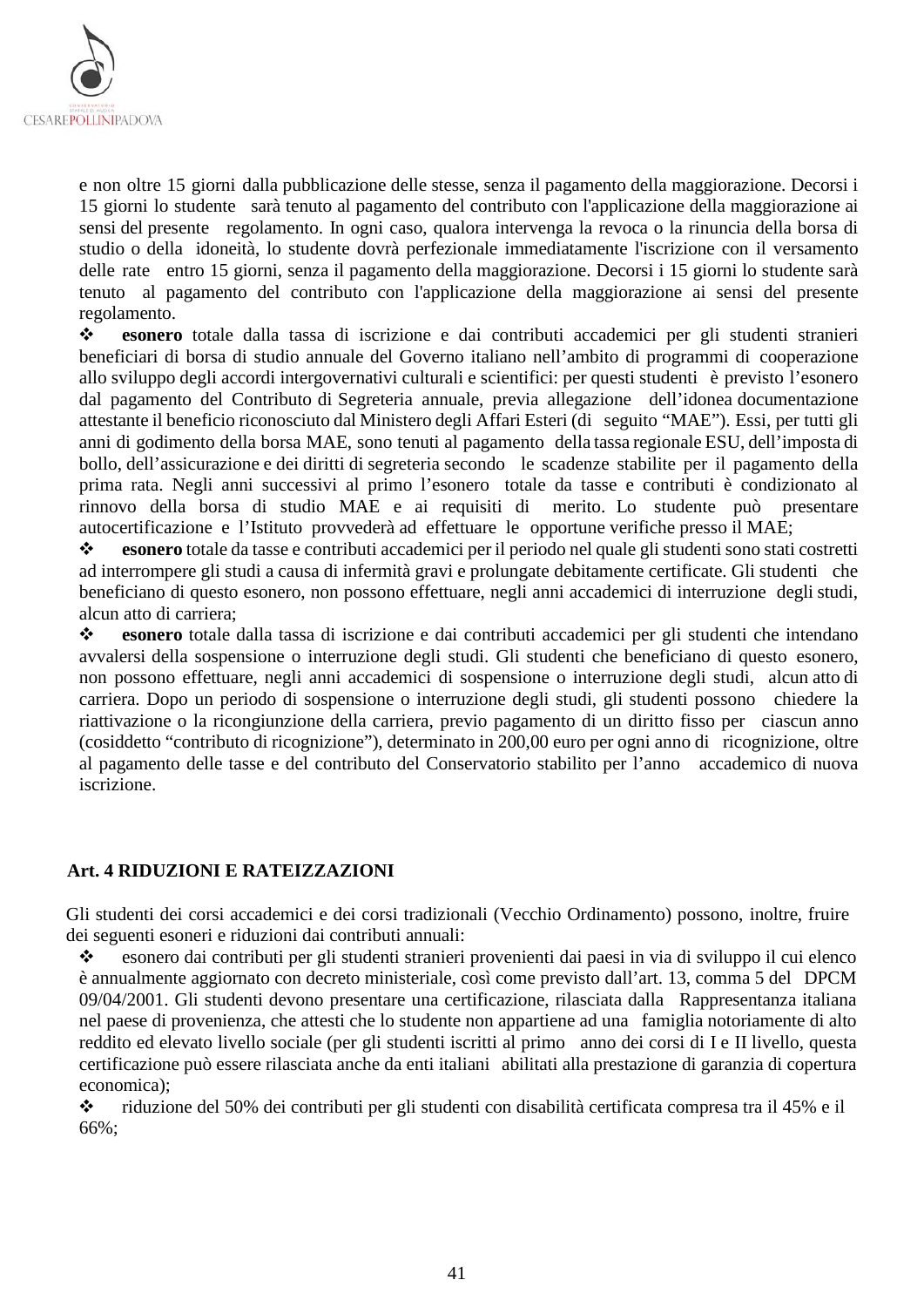

 riduzione del 50% dei contributi (calcolata sugli importi in vigore al momento del rinnovo dell'iscrizione o dell'immatricolazione) per gli studenti che ottengono l'iscrizione in qualità di "studente a tempo parziale";

 esonero parziale per studentesse madri (art. 8, comma 5, D.P.C.M. 09/04/2001): alle studentesse madri che non optino per la sospensione degli studi, è riconosciuta la riduzione del 25% del contributo (escluse eventuali tasse ESU, diritti di segreteria, assicurazione e bollo) per l'anno di nascita di ciascun figlio. Per il godimento dell'esonero parziale, le studentesse, in sede di presentazione della domanda di immatricolazione/iscrizione, dovranno allegare idonea documentazione attestante la maternità.

 riduzione per le iscrizioni relative ai corsi di diploma di primo e secondo livello, vecchio ordinamento, nonché ai corsi di base e propedeutici AFAM. In caso di frequenza contemporanea di più figli o componenti a carico dello stesso nucleo familiare convivente il pagamento dei costi di iscrizione può essere ripartito, a domanda dell'interessato, per ciascun iscritto in due tranches:

- la prima rata avrà importo corrispondente al 60% dell'importo complessivo stabilito per la frequenza annuale (comprensivo delle spese per bollo, iscrizione, diritti di segreteria e assicurazione, attualmente pari a €27,50) e dovrà essere versata entro il termine stabilito per l'iscrizione;

- la seconda rata avrà importo corrispondente al 40% dell'importo complessivo stabilito per la frequenza annuale e dovrà essere versata entro il giorno trenta del mese successivo a quello di scadenza del termine di iscrizione;

Il mancato rispetto delle scadenze stabilite per la rateizzazione costituirà mora sanzionata ai sensi del vigente Regolamento sulla Contribuzione studentesca.

Le riduzioni ricomprese nel presente articolo non sono cumulabili. Lo studente può avvalersi della riduzione più favorevole.

#### <span id="page-41-0"></span>**Art. 5 RIDUZIONE PER MERITO**

Il Conservatorio esonera totalmente dalle rate di contribuzione annuali di frequenza, in applicazione alla normativa vigente (L.232/2016) e DM n. 234 del 26/06/2020 anche gli studenti che appartengono a un nucleo familiare il cui ISEE (Indicatore della Situazione Economica Equivalente rilasciato per il diritto allo studio universitario) sia inferiore o eguale a 20.000,00 euro e che soddisfino congiuntamente i seguenti requisiti:

- a) siano iscritti da un numero di anni accademici inferiore o uguale alla durata normale del proprio corso di studio, aumentata di uno;
- b) nel caso di iscrizione al secondo anno accademico abbiano conseguito, entro la data del 10 agosto del primo anno, almeno 10 crediti formativi;
- c) nel caso di iscrizione ad anni accademici successivi al secondo, abbiano conseguito, nei dodici mesi antecedenti la data del 10 agosto dell'anno accademico a cui l'iscrizione si riferisce, almeno 25 crediti formativi. Non si considera il merito in caso di iscrizione al primo anno.

Inoltre riduzione del contributo onnicomprensivo annuale rispetto a importo massimo dovuto ai sensi(L.232/2016)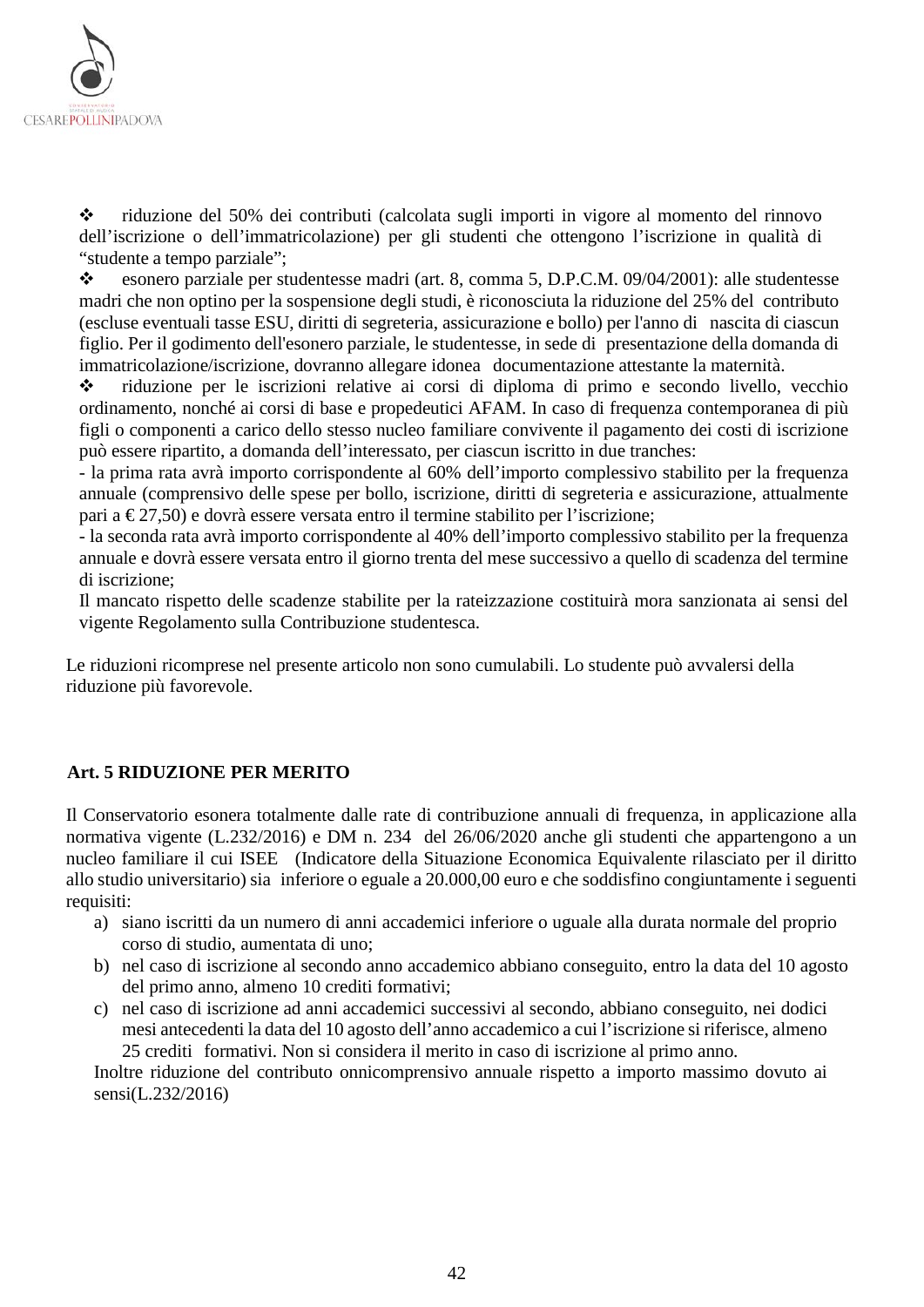

In caso di soddisfacimento del solo requisito di merito (lettera b) e non di regolarità di iscrizione (lettera a), il Contributo di Segreteria avrà un valore di 200,00 euro.

Il Conservatorio applica la graduazione del Contributo di Segreteria annuale in base alle condizioni economiche e di merito, secondo quanto previsto dalle norme vigenti. In particolare per gli studenti che appartengono a un nucleo familiare il cui ISEE sia compreso tra 20.000,01 euro e 30.000,00 euro e che soddisfino entrambi i requisiti sopracitati (lettera a e b), il Contributo di Segreteria annuale non può superare il 7% della quota di ISEE eccedente 20.000,00 euro. In caso di soddisfacimento del solo requisito di merito (lettera b) e non di regolarità di iscrizione (lettera a) del comma 1, il contributo omnicomprensivo non può superare il 10,5% della quota di ISEE eccedente 20.000,00 euro.

Il Conservatorio annualmente definisce l'importo del Contributo di Segreteria, secondo regole di progressività e tenuto conto del principio di equilibrio di bilancio. La contribuzione progressiva in base all'ISEE si applica se non vi sono i requisiti di esonero previsti dalla Legge 232/2016 o qualora l'applicazione degli importi massimi previsti dalla legge risulti economicamente meno vantaggiosa per lo studente.

#### <span id="page-42-0"></span>**Art. 6 MAGGIORAZIONI IN CASO DI RITARDO NEI VERSAMENTI, CARICAMENTI RICEVUTE E INVIO MODULO IMMATRICOLAZIONE/RINNOVI NEI GESTIONALI SIA E SIP**

In caso di ritardo rispetto ai termini previsti dallo scadenziario nel versamento di quote iscrizioni, tasse e contributi **e/o** ritardo nel contestuale previsto caricamento delle ricevute o documenti di versamento e/o moduli di iscrizione ammissioni, immatricolazioni, rinnovi nel gestionale SIA o SIP, sarà applicata una maggiorazione come riportato nelle tabelle seguenti.

| INDENNITÀ DI MORA PER TUTTE LE TIPOLOGIE DI CORSI<br>(per ogni versamento effettuato oltre i termini stabiliti) |                                                                  |
|-----------------------------------------------------------------------------------------------------------------|------------------------------------------------------------------|
| Indennità per ogni versamento effettuato entro il 15 <sup>°</sup> giorno dalla scadenza                         | $\epsilon$ 60,00                                                 |
| Indennità per ogni versamento effettuato dal 16 <sup>°</sup> al 30 <sup>°</sup> giorno dopo la<br>scadenza      | €120,00                                                          |
| Indennità per ogni versamento effettuato oltre il 30 <sup>°</sup> giorno dopo la scadenza                       | €220,00                                                          |
| Ritardi oltre il $60^{\circ}$ giorno                                                                            | <b>DECADENZA</b><br><b>DALLO</b><br>STATUS DI<br><b>STUDENTE</b> |

#### MODALITÀ DI PAGAMENTO

<span id="page-42-1"></span>Il versamento è da effettuarsi esclusivamente mediante accesso al portale MyPay-PagoPa (se in possesso di Codice Fiscale) – dopo l'accesso al portale selezionare Altro/Varie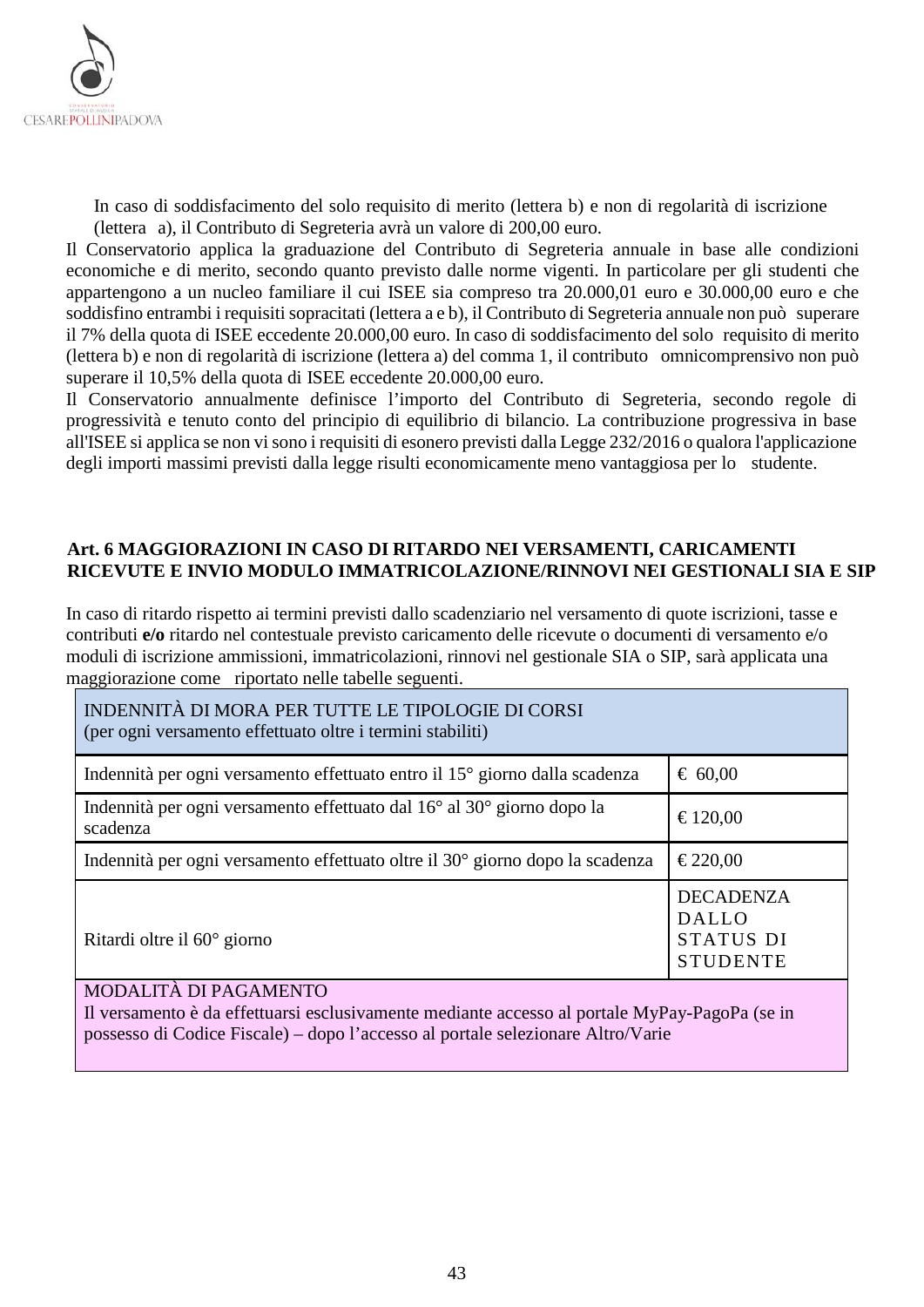

## **Art. 7 IRREGOLARITÀ CONTRIBUTIVA E CASI PARTICOLARI**

Agli studenti che non risultino in regola con il pagamento dei contributi e delle tasse, decorsi 60 giorni dal termine previsto per il pagamento della rata non sarà consentito:

- $\triangleright$  l'iscrizione al successivo anno di corso;
- $\triangleright$  il rilascio di alcun tipo di certificazione;
- $\triangleright$  il sostenimento di alcun esame di profitto né di diploma;
- il rilascio del certificato di Nulla Osta per il trasferimento ad altre Accademie o all'Università;il sostenimento degli esami di profitto ed il compimento di alcun atto di carriera accademica.
- Decorsi i 60 giorni dal termine previsto per il pagamento della tassa, lo studente sarà considerato decaduto dal suo status.In relazione agli studenti risultati idonei, non ammissibili all'immatricolazione, in caso di posti resosi successivamente disponibili, il pagamento del contributo omnicomprensivo, dovrà avvenire entro 15 giorni dalla comunicazione da parte della segreteria didattica.

#### <span id="page-43-0"></span>**Art. 8 RINUNCIA AGLI STUDI E TRASFERIMENTI IN ENTRATA ED IN USCITA**

Glistudenti provenienti da altre sedisono assoggettati al regime di tasse e contributi previsto per gli studenti di questo Conservatorio, indipendentemente da eventuali quote di tasse e contributi già versati nella Istituzione di provenienza.

Limitatamente alla prima anno di corso, in caso di rinuncia alla frequenza entro il 31 ottobre, è prevista la restituzione del contributo versato, ad eccezione di 150,00 euro trattenute a titolo onnicomprensivo di spese di segreteria. Nel caso di rinuncia alla frequenza presentata tra il 1 novembre ed il 31 dicembre l'Amministrazione tratterrà l'importo relativo alla I rata. Nel caso lo studente iscritto ad un anno successivo al primo voglia ottenere il trasferimento presso altra Istituzione dovrà presentare apposita richiesta di Nulla Osta e/o Comunicazione da parte dell'Amministrazione di appartenenza. Se la richiesta è presentata entro e non oltre il 31 dicembre, lo studente è esonerato dal pagamento della II rata. Successivamente lo studente che chieda il trasferimento presso altro Istituto è tenuto al pagamento dell'intero contributo annuale.

#### <span id="page-43-1"></span>**Art. 9 DISPOSIZIONI VARIE**

A decorrere dall'anno accademico 2020/2021, i limiti di importo ISEE sono aggiornati ogni tre anni, con decreto del Ministro dell'Istruzione, dell'Università e della ricerca, a seguito del monitoraggio dell'attuazione e dell'efficacia delle norme dei commi da 252 a 267 della citata Legge 232/2016.

**Mancati pagamenti:** si evidenzia che fino all'avvenuto pagamento dei contributi e delle tasse dovute, l'immatricolazione/iscrizione non è considerata perfetta.

<span id="page-43-2"></span>**Detraibilità oneri:** si conferma che i Titoli rilasciati dal Conservatorio sono equipollenti ai Titoli rilasciati dalle Università (per esempio, vedi articolo 1 commi 102 e 103 della L. 228/2012 – legge di stabilità 2013) e, pertanto, gli oneri per l'iscrizione sono detraibili ai sensi dell'art. 15, comma 1, lettera E) del TUIR e s.m.i..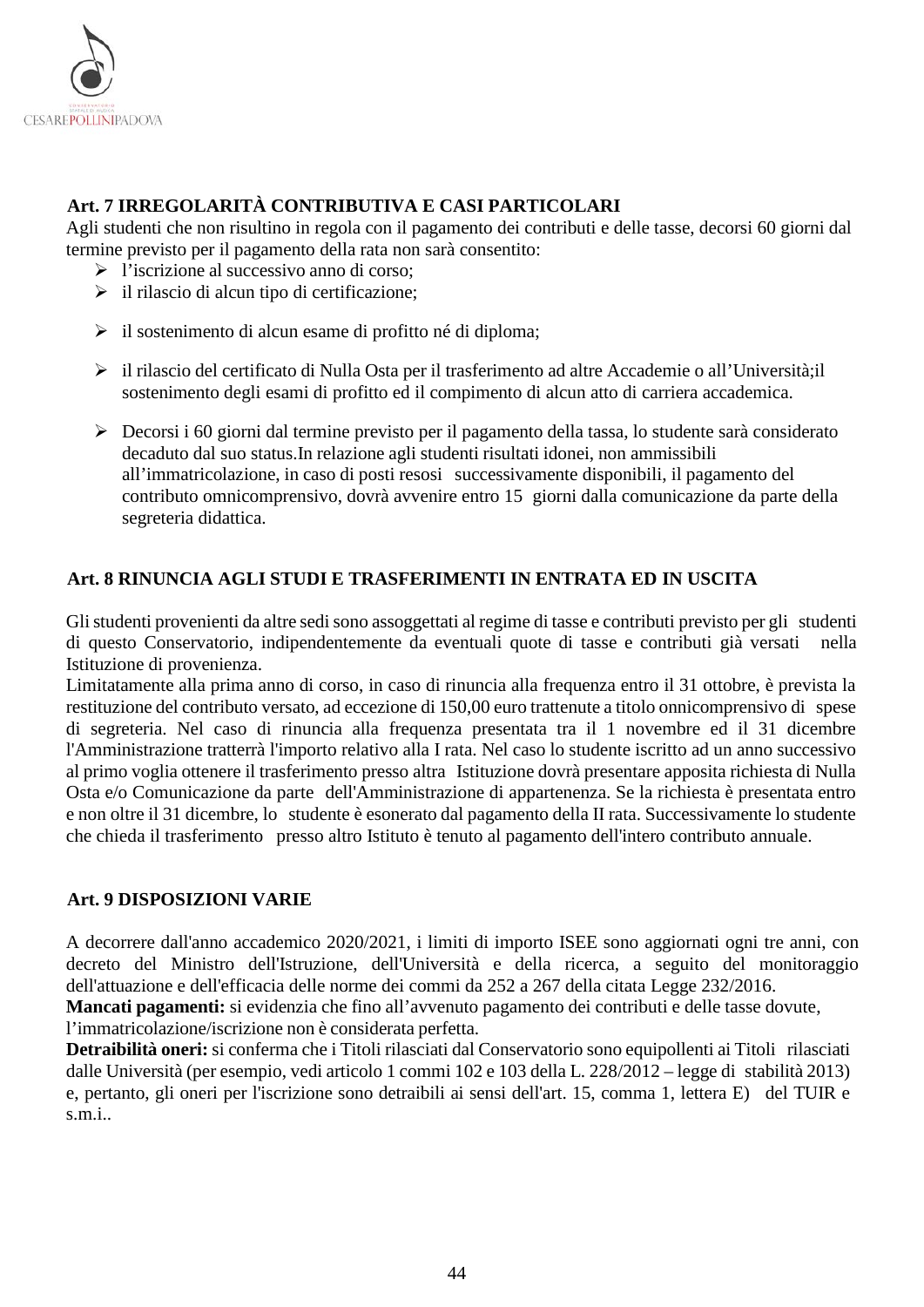

#### **Art. 10 IMPOSTA DI BOLLO**

Con riferimento alla Circolare n. 29 del 01/06/2005 dell'Agenzia delle Entrate e successiva nota Ministeriale prot. n. 4134 del 22/06/2005, sono soggetti al pagamento dell'imposta di bollo, mediante marca da bollo nella misura vigente, le domande ed i documenti sottoelencati:

- domanda di immatricolazione per gli iscritti alla prima annualità
- domanda di iscrizione agli anni successivi al primo
- domanda di esame finale
- pergamena Diploma
- domanda di iscrizione al corso singolo
- domanda di sospensione /interruzione degli studi (marca da bollo da apporre al documento)
- domanda di ricognizione della qualità di studente a seguito di interruzione (marca da bollo da apporre al documento)
- domanda di rinuncia agli studi (marca da bollo da apporre al documento)
- domanda di trasferimento presso altra Istituzione (marca da bollo da apporre al documento)
- domanda di duplicato del libretto dello studente (marca da bollo da apporre al documento)
- certificato sostitutivo del diploma (marca da bollo da apporre al documento)
- certificato di teoria e solfeggio (marca da bollo da apporre al documento)
- certificato di iscrizione e frequenza (marca da bollo da apporre al documento)
- certificato carriera accademica (marca da bollo da apporre al documento).

La domanda per la partecipazione alle prove di ammissione finalizzata all'accesso ai corsi di studio non è soggetta all'imposta di bollo in quanto prove obbligatorie che non comportano l'automatica iscrizione e, pertanto, la domanda non è diretta ad ottenere l'emanazione di un provvedimento amministrativo né il rilascio di certificati o copie (art. 3 Tariffa D.P.R.26 ottobre 1972, n.642).

La riproduzione parziale o totale di atti, documenti e registri con dichiarazione di conformità all'originale è soggetta all'imposta di bollo. Nel caso di rilascio di copie semplici, invece, essa non è dovuta.

Si precisa che, a partire dal 1 gennaio 2012, agli uffici pubblici è vietato rilasciare ai privati certificati contenenti fatti, stati e qualità personali da esibire ad altre P.A. o a privati gestori di pubblico servizio, in quanto i certificati rilasciati dalla P.A. devono essere utilizzati esclusivamente nei rapporti tra privati; pertanto il Conservatorio non rilascia attestati e certificati per uso pubblico, ma solo per uso privato, in bollo e previa istanza, da presentare anch'essa in bollo, riportanti, pena la nullità, la frase indicata dall'art.15 della Legge 183/2011: "il presente certificato non può essere prodotto agli organi della Pubblica Amministrazione o ai privati gestori di pubblici esercizi".

#### <span id="page-44-0"></span>**Art. 11 ACCERTAMENTI**

Il Conservatorio potrà provvedere ad accertare, d'intesa con l'Agenzia delle Entrate, la correttezza delle dichiarazioni rese con il modello ISEE. I dati dichiarati relativi all'ISEE potranno inoltre essere sottoposti alla verifica automatica presso la banca dati INPS.

Nel caso in cui le dichiarazioni prodotte risultassero in tutto o in parte non veritiere, i fatti potranno essere segnalati alle autorità competenti per l'accertamento di eventuali responsabilità civili e penali.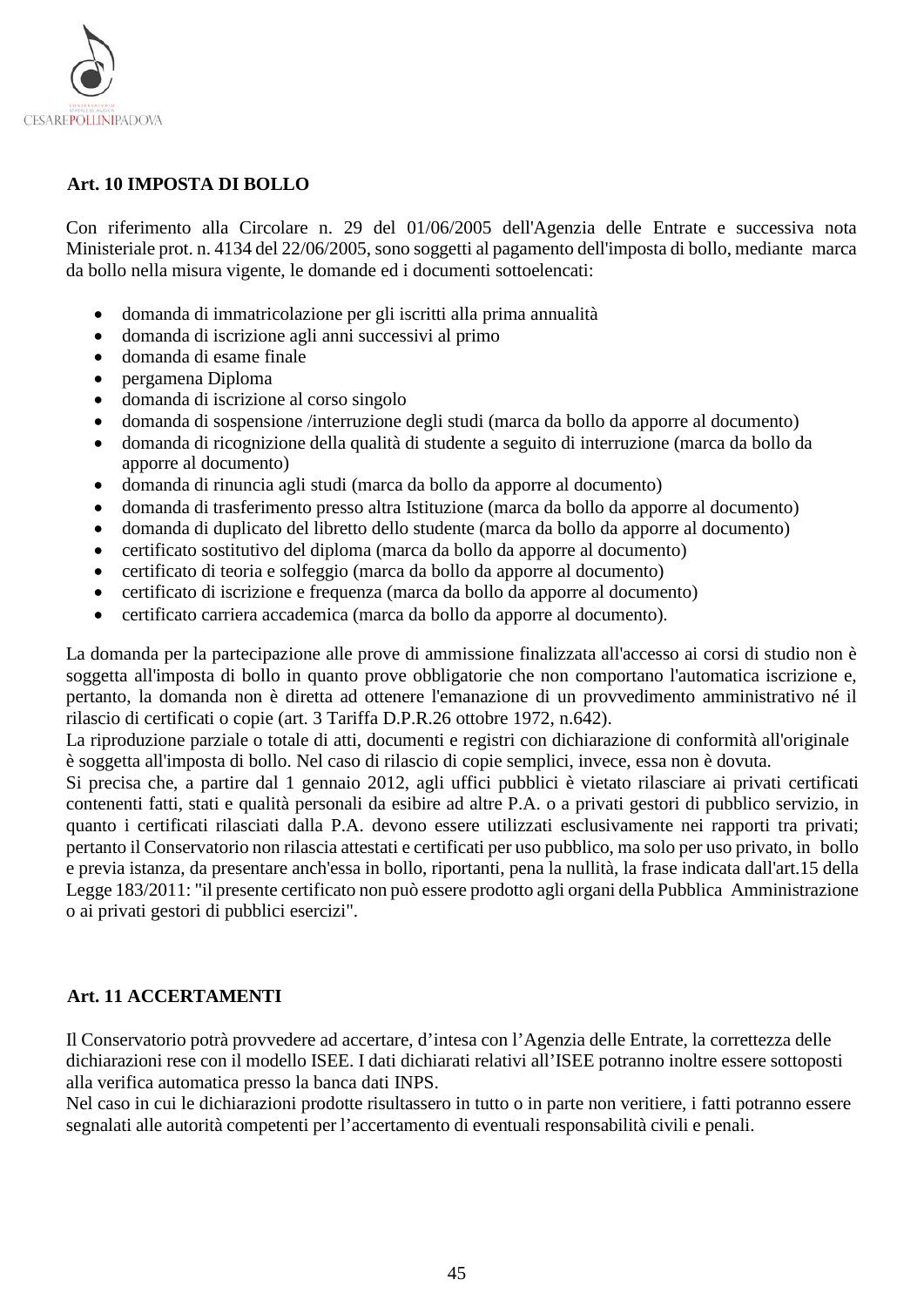

## <span id="page-45-0"></span>**Art 12 TABELLE TASSE GOVERNATIVE E REGIONALI, BOLLI E ASSICURAZIONE**

TASSE GOVERNATIVE (art. 4 del D.P.C.M. del 18.05.90 - G.U. serie generale n. 118 del 23.05.90) Obbligatorie per tutte le tipologie di corsi

| Tassa di immatricolazione (solo gli studenti di nuova immatricolazione) | $\epsilon$ 27.47 |
|-------------------------------------------------------------------------|------------------|
| Tassa di frequenza (per tutti gli altri studenti)                       | $\epsilon$ 21,43 |
| Tassa per rilascio pergamena da pagare all'Agenzia dell'Entrate         | $\epsilon$ 15,13 |

#### AGEVOLAZIONI ECONOMICHE

È previsto l'ESONERO TOTALE dal pagamento delle tasse governative:

- 1. per gli studenti il cui reddito imponibile dell'anno precedente del nucleo familiare non supera i limiti previsti dalla nota MIUR prot. 1987 del 23/02/2017 (vedi tabella sottostante);
- 2. per gli studenti stranieri;
- 3. per gli studenti dei corsi tradizionali (Vecchio Ordinamento) promossi con almeno 8/10 in tutte le materie obbligatorie.

## **MODALITÀ DI PAGAMENTO**

#### **Tramite PAGOPA http://conservatoriopollini.it/chi-siamo/segreterie**

Per la tassa di frequenza 21.43 euro versamento su c/c postale n. 1016 intestato a "Agenzia delle Entrate - Centro operativo di Pescara" causale "tassa di immatricolazione / tassa di frequenza a.a. di riferimento"

## LIMITI DI REDDITO ai fini dell'esonero della **tassa annuale di frequenza** Agenzia delle Entrate di  $\text{\textsterling}21.43$

| Per i nuclei familiari<br>formati dal seguente numero di persone | Limite massimo di reddito per l'a.a. in corso riferito<br>all'anno d'imposta dell'anno precedente |
|------------------------------------------------------------------|---------------------------------------------------------------------------------------------------|
|                                                                  |                                                                                                   |
|                                                                  | €5.384,00                                                                                         |
|                                                                  | €8.928,00                                                                                         |
| 3                                                                | €11.474,00                                                                                        |
| 4                                                                | €13.703,00                                                                                        |
| 5                                                                | €15.927,50                                                                                        |
| 6                                                                | €18.056,00                                                                                        |
| 7 e oltre                                                        | €20.176,00                                                                                        |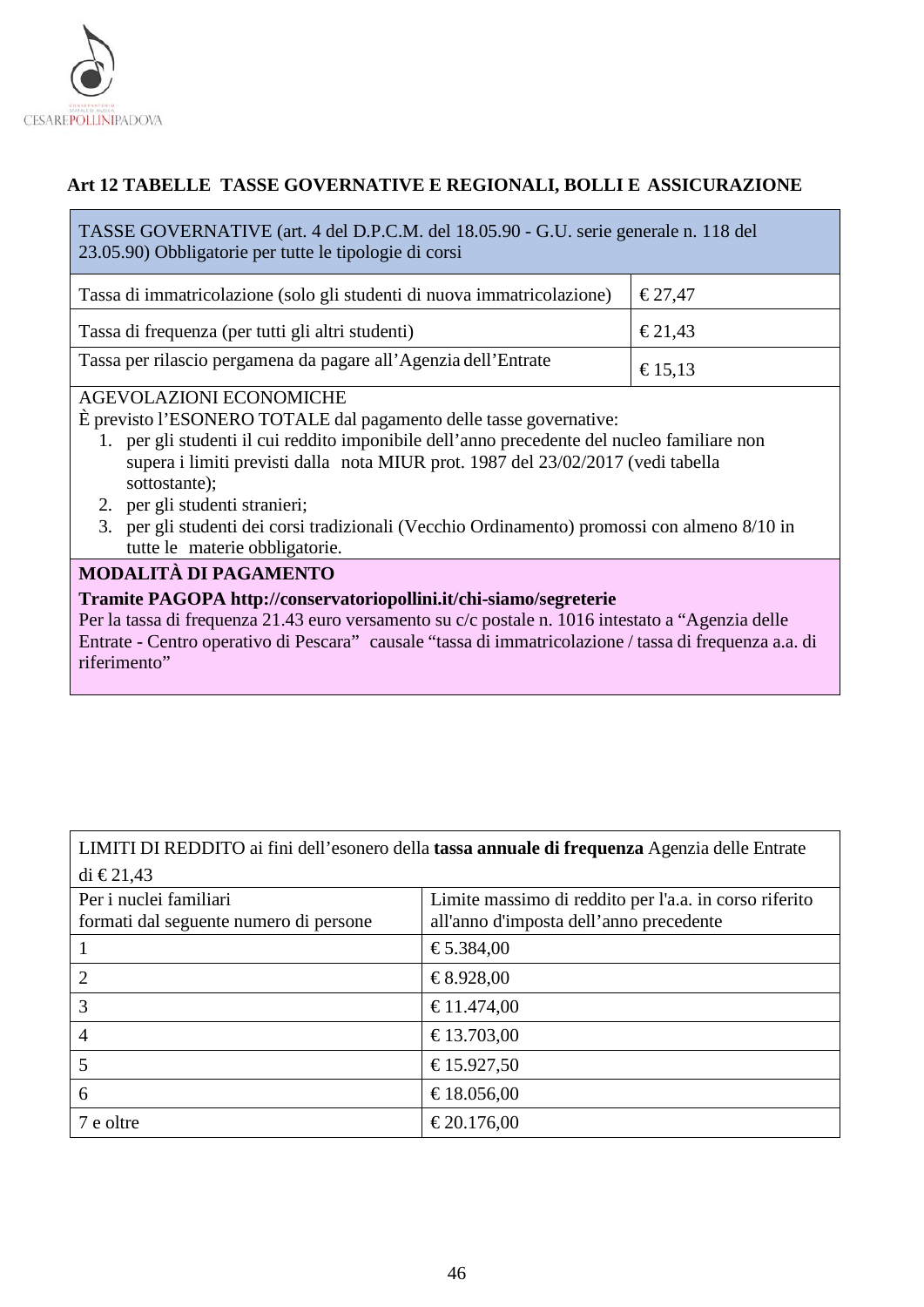

#### **TASSA REGIONALE DSU (Diritto allo Studio Universitario)**

- Dovuta solo dagli studenti iscritti ai corsi accademici e al periodo superiore dei corsi tradizionali (Vecchio Ordinamento)
- L'iscrizione ai Corsi Singoli e ai Master non prevedono il pagamento della tassa ESU.

Tassa regionale DSU  $\text{\textsterling}173,00$ L'importo è annualmente determinato dall'ESU e sarà comunicato prima dell'immatricolazione o del rinnovo iscrizione.

#### AGEVOLAZIONI ECONOMICHE

È previsto l'esonero totale per chi è contemporaneamente iscritto ad una Università del Veneto. È possibile usufruire di una riduzione dell'importo, presentando richiesta di rimborso all'ESU di Padova (Ufficio Benefici ed Interventi). Per informazioni consultare il sito [www.esu.pd.it](http://www.esu.pd.it/)

## **MODALITÀ DI PAGAMENTO**

Il versamento è da effettuarsi esclusivamente mediante accesso al portale MyPay-PagoPa (se in possesso di Codice Fiscale): lo studente dovrà selezionare Pagamenti Anonimi > Spontaneo selezionare come Tipo Dovuto Tassa Regionale DSU e riportare i dati richiesti, quindi > Procedi. Gli studenti stranieri, privi di Codice Fiscale, devono rivolgersi all'ESU, scrivendo all'indirizzo mail [dirittoallostudio@esu.pd.it.](mailto:dirittoallostudio@esu.pd.it)

## BOLLO VIRTUALE, ASSICURAZIONE E DIRITTI DI SEGRETERIA - Obbligatori per tutte le tipologie di corsi

Contributo di Segreteria  $\epsilon$  27,50

## **MODALITÀ DI PAGAMENTO**

Il versamento è da effettuarsi esclusivamente mediante accesso al portale MyPay-PagoPa (se in possesso di Codice Fiscale)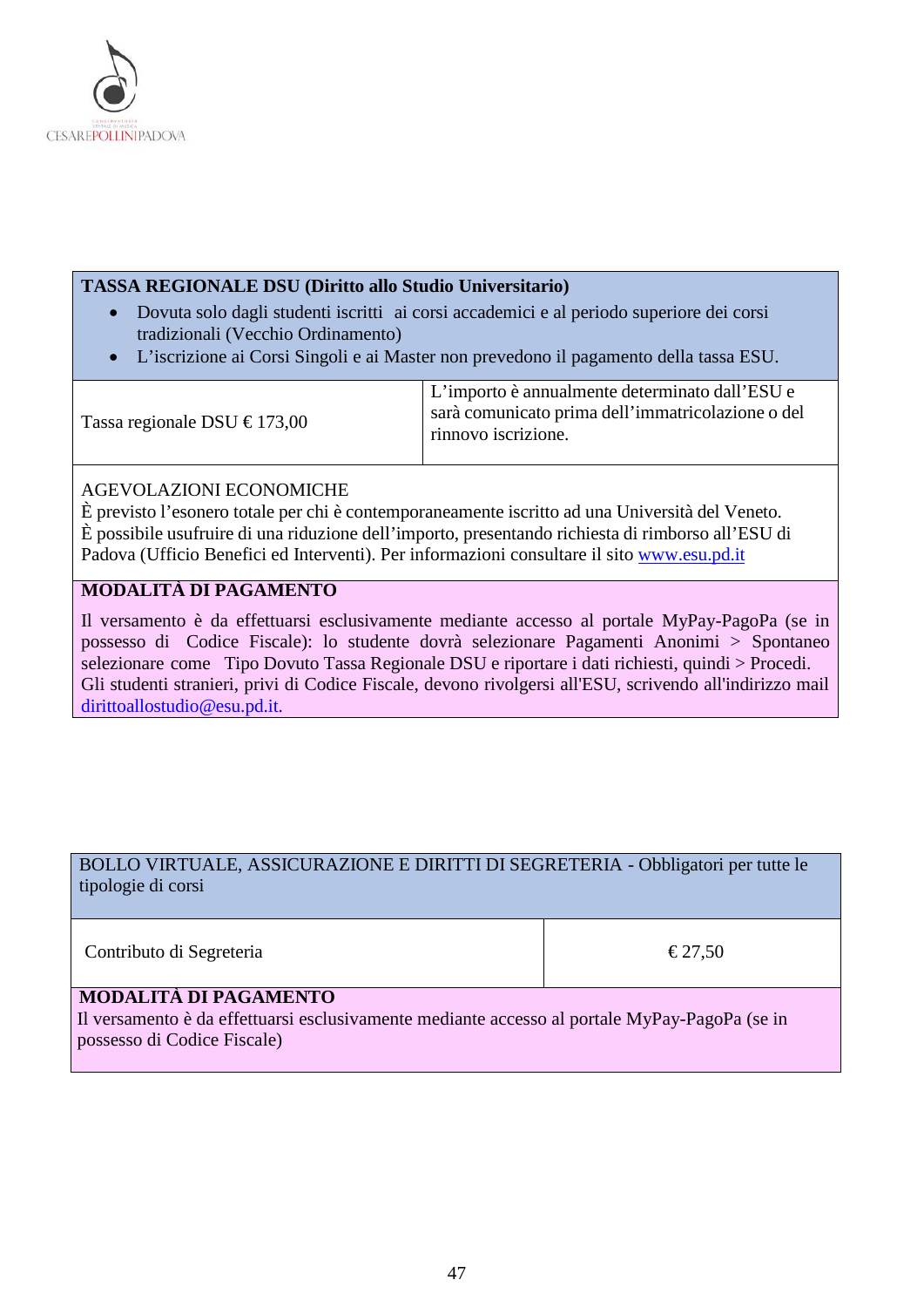

## <span id="page-47-0"></span>**Art. 13 CONTRIBUTI CORSI ACCADEMICI**

Le tabelle sottostanti riportano l'importo da versare sulla base dell'Indicatore della Situazione Economica Equivalente applicato per l'Università (ISEEU). Il modello ISEEU dovrà essere **prodotto contestualmente alla domanda di immatricolazione o di rinnovo iscrizione**. **Non sono ammesse deroghe poiché il modello è essenziale per la determinazione degli importi dovuti**. **I crediti a scelta si intendono CONSEGUITI se e solo se sono stati CONSEGNATI E RICONOSCIUTI DAL PROPRIO TUTOR.**  *NOTA BENE*: Lo studente avente nucleo familiare a sé stante può essere considerato indipendente solo qualora abbia una residenza esterna all'unità abitativa della famiglia d'origine da almeno due anni in alloggio non di proprietà di un suo membro e abbia redditi da lavoro dipendente o assimilati fiscalmente dichiarati, per gli ultimi 2 anni fiscali precedenti all'a.a. in corso, non inferiori a € 6.500,00 ai sensi dell'articolo 8, comma 2, del DPCM 5 dicembre 2013, n. 159 e dell'articolo 5, comma 3, lettera b), del DPCM 9 aprile 2001.

N.B. **LAUREANDI SESSIONE STRAORDINARIA INVERNALE (marzo – aprile 2022)**: per coloro che devono ancora frequentare alcuni corsi (max 30 cfa) per potersi laureare nella sessione di cui sopra, dovranno NECESSARIAMENTE iscriversi a tempo parziale.

N.B. **AGEVOLAZIONI PER ISCRIZIONI STRUMENTI BIANCHI** (Contrabbasso, Clavicembalo, Flauto Dolce, Trombone) – **Solo 1° anno triennio** importo massimo € 300,00 annui + tassa governativa + Esu + Diritti di Segreteria + Bollo.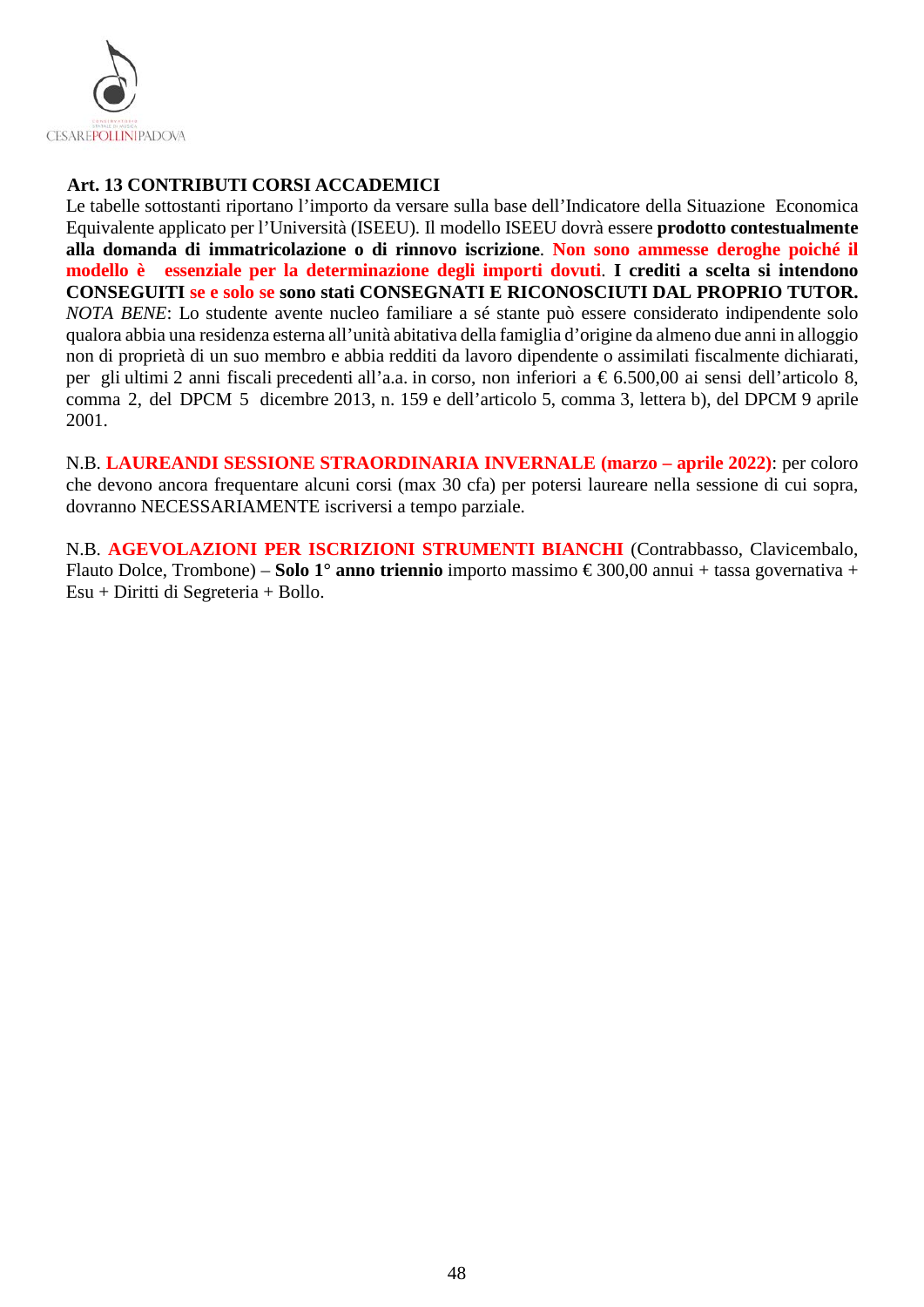

#### **CONTRIBUTO DI FREQUENZA PER TUTTI I CORSI ACCADEMICI DI I LIVELLO**

ad eccezione di Tecnico di Sala, Didattica della Musica e Jazz calcolato in relazione al valore ISEEU (Indicatore della Situazione Economica Equivalente applicato per l'Università)

- **Per i Corsi con curvatura le quote devono essere aumentate del 17% arrotondato per eccesso**
- **Gli studenti con iscrizione/immatricolazione "A TEMPO PARZIALE" sono tenuti al versamento del 50% del contributo totale (vedi ultima colonna**) **contestualmente all' iscrizione/immatricolazione**

La tabella sottostante si applica agli studenti che possiedono **uno** dei seguenti requisiti:

- a) immatricolato al 1° anno accademico
- b) iscritti al 2° anno accademico abbiano conseguito (riconosciuti dal Tutor) almeno 10 cfa tra l'11/08/2020 e il 10/08/2021
- c) iscritto al 3° anno accademico o al 1° fuori corso abbiano conseguito almeno 25 cfa tra l'11/08/2020 e il 10/08/2021

| <b>Indicatore ISEEU</b>                      | Bollo,<br>Assicurazione<br>Diritti di<br>Segreteria | $1^{\wedge}$ rata<br>(contestualme<br>nte<br>all'iscrizione) | $2^{\wedge}$ rata<br>(scadenza<br>entro 31<br>marzo) | Contributo totale                                                             |
|----------------------------------------------|-----------------------------------------------------|--------------------------------------------------------------|------------------------------------------------------|-------------------------------------------------------------------------------|
| $€0,1 - €22.000$                             | €27,50                                              | € $0,00$                                                     | € $0,00$                                             | €27,50 (non dimezzabile in<br>caso di iscrizione a tempo<br><i>parziale</i> ) |
| $€22.001 - €24.000$                          | €27,50                                              | €98,00                                                       | € $0,00$                                             | €98,00 + €27,50                                                               |
| $€24.001 - €26.000$                          | €27,50                                              | €245,00                                                      | €50,00                                               | €295,00 + €27,50                                                              |
| $€26.001 - €28.000$                          | €27,50                                              | €367,50                                                      | €75,00                                               | $€442,50 + €27,50$                                                            |
| $€28.001 - €30.000$                          | €27,50                                              | €441,00                                                      | €90,00                                               | €531,00 + €27,50                                                              |
| $€30.001 - €35.000$                          | €27,50                                              | €490,00                                                      | €210,00                                              | $€700,00 + €27,50$                                                            |
| $€35.001 - €42.000$                          | €27,50                                              | €490,00                                                      | €320,00                                              | €810,00 + €27,50                                                              |
| $€42.001 - €50.000$                          | €27,50                                              | €490,00                                                      | €430,00                                              | €920,00 + €27,50                                                              |
| $\geq$ €50.000 oppure<br>ISEE non presentato | €27,50                                              | €490,00                                                      | €510,00                                              | €1.000,00 + €27,50                                                            |
| MODALITÀ DI RACAMENTO                        |                                                     |                                                              |                                                      |                                                                               |

#### MODALITÀ DI PAGAMENTO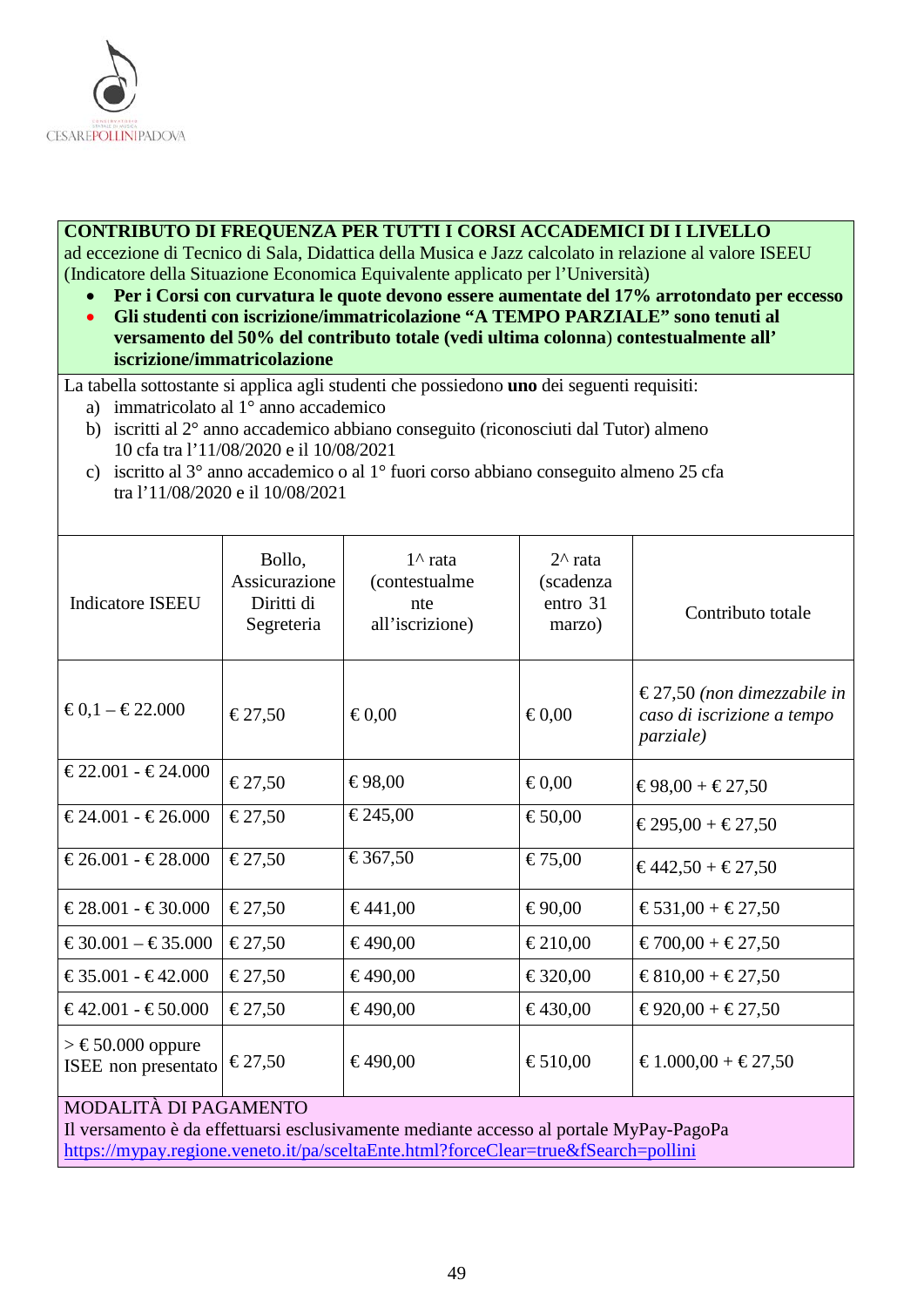

#### **CONTRIBUTO DI FREQUENZA PER TUTTI I CORSI ACCADEMICI DI I LIVELLO**

ad eccezione di Tecnico di Sala, Didattica della Musica e Jazz calcolato in relazione al valore ISEEU (Indicatore della Situazione Economica Equivalente applicato per l'Università)

- **Per I Corsi con curvatura le quote sottostanti devono essere aumentate del 17% arrotondato per eccesso**
- **Gli studenti con iscrizione/immatricolazione "A TEMPO PARZIALE" sono tenuti al versamento del 50% del contributo totale (vedi ultima colonna) contestualmente all' iscrizione/immatricolazione**

La tabella sottostante si applica agli studenti che **NON** possiedono i requisiti indicati nella precedente tabella.

| <b>Indicatore ISEEU</b>                                                  | Bollo,<br>Assicurazione,<br>Diritti di<br>Segreteria | $1^{\wedge}$ rata<br><i>(contestualment</i> )<br>e all'iscrizione) | $2^{\wedge}$ rata (scadenza<br>entro 31 marzo) | Contributo totale  |
|--------------------------------------------------------------------------|------------------------------------------------------|--------------------------------------------------------------------|------------------------------------------------|--------------------|
| $€0,1 - €22.000$                                                         | €27,50                                               | €100,00                                                            | € $0,00$                                       | $€100,00 + €27,50$ |
| $€22.001 - €24.000$                                                      | €27,50                                               | €100,00                                                            | € $60,00$                                      | €160,00 + €27,50   |
| $€24.001 - €26.000$                                                      | €27,50                                               | €250,00                                                            | €150,00                                        | €400,00 + €27,50   |
| $€26.001 - €28.000$                                                      | €27,50                                               | €375,00                                                            | €225,00                                        | € $600,00 + 27,50$ |
| $€28.001 - €30.000$                                                      | €27,50                                               | €450,00                                                            | €270,00                                        | $€720,00 + €27,50$ |
| $€30.001 - €35.000$                                                      | €27,50                                               | €500,00                                                            | €400,00                                        | $€900,00 + €27,50$ |
| $€35.001 - €42.000$                                                      | €27,50                                               | €500,00                                                            | €500,00                                        | €1.000,00 + €27,50 |
| $€42.001 - €50.000$                                                      | €27,50                                               | €500,00                                                            | €700,00                                        | €1.200,00 + €27,50 |
| > €50.000<br>oppure ISEEU<br>non presentato<br>MOD ALITRÀ DI DA CAMENITO | €27,50                                               | €500,00                                                            | €900,00                                        | €1.400,00 + €27,50 |

MODALITÀ DI PAGAMENTO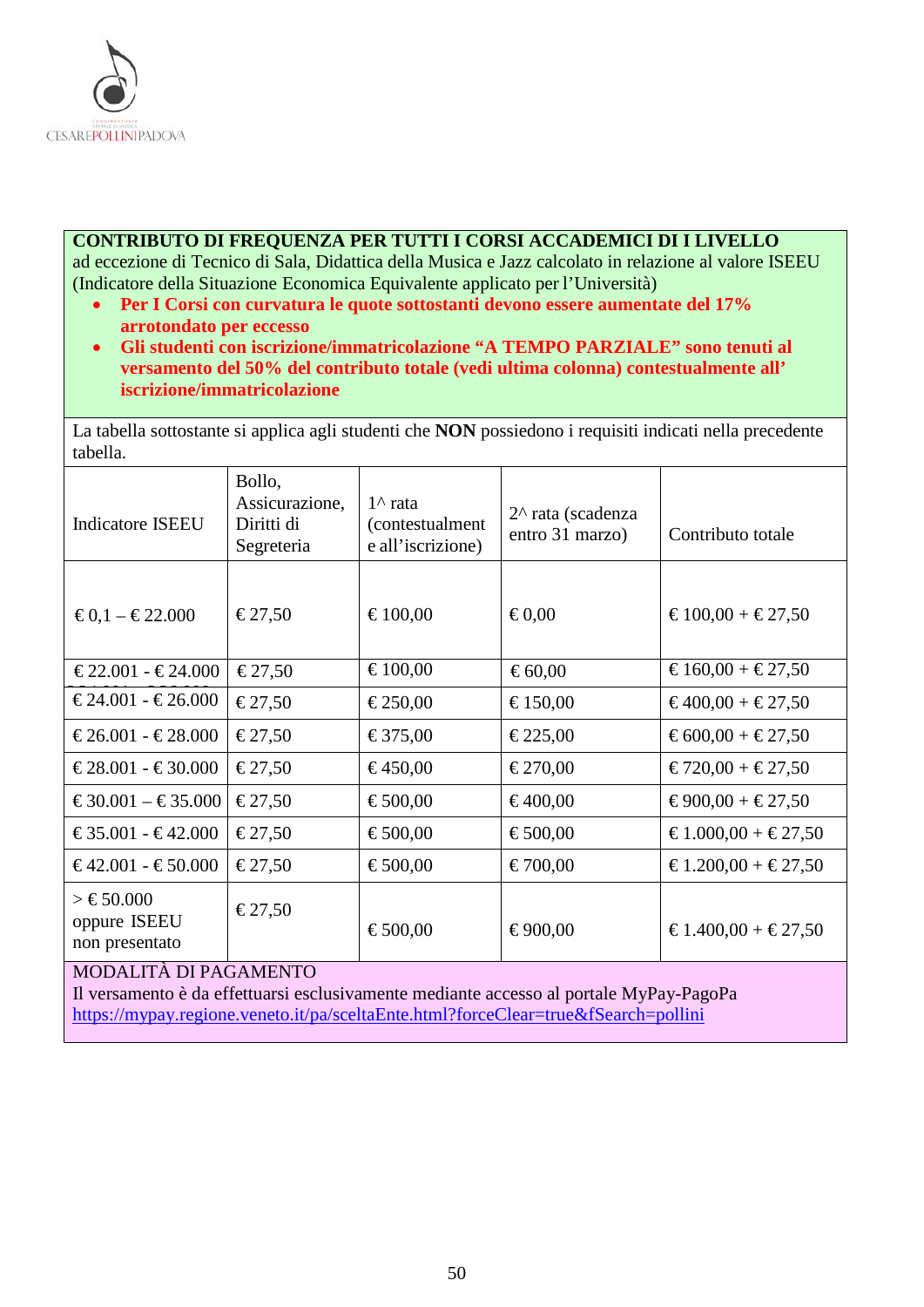

#### **CONTRIBUTO DI FREQUENZA PER I CORSI ACCADEMICI DI I LIVELLO**

di Tecnico di Sala, Didattica della Musica e Jazz calcolato in relazione al valore ISEEU (Indicatore della Situazione Economica Equivalente applicato per l'Università)

- **Per i Corsi con curvatura le quote sottostanti devono essere aumentate del 17% arrotondato per eccesso**
- **Gli studenti con iscrizione/immatricolazione "A TEMPO PARZIALE" sono tenuti al versamento del 50% del contributo totale (vedi ultima colonna) contestualmente all' iscrizione/immatricolazione**

La tabella sottostante si applica agli studenti che possiedono uno dei seguenti requisiti:

- a) immatricolato al 1° anno accademico
- b) iscritti al 2° anno accademico abbiano conseguito almeno 10 cfa dall' 11/08/2020 al 10/08/2021
- c) iscritto al 3° anno accademico o al 1° fuori corso abbiano conseguito almeno 25 cfa dall' 11/08/2020 al 10/08/2021

| <b>Indicatore ISEEU</b>                                                                                                        | Bollo,<br>Assicurazi<br>one, Diritti<br>di<br>Segreteria | 1^ rata (contestualmente<br>all'iscrizione) | $2^{\wedge}$ rata<br>(scadenza entro<br>31 marzo) | Contributo totale                                                     |
|--------------------------------------------------------------------------------------------------------------------------------|----------------------------------------------------------|---------------------------------------------|---------------------------------------------------|-----------------------------------------------------------------------|
| $€0,1 - €22.000$                                                                                                               | €27,50                                                   | € $0,00$                                    | € $0,00$                                          | €27,50 (non dimezzabile<br>in caso di iscrizione a<br>tempo parziale) |
| $€22.001 - €24.000$                                                                                                            | €27,50                                                   | €98,00                                      | € $0,00$                                          | $€98,00 + €27,50$                                                     |
| $€24.001 - €26.000$                                                                                                            | €27,50                                                   | €245,00                                     | €100,00                                           | €345,00 + €27,50                                                      |
| $€26.001 - €28.000$                                                                                                            | €27,50                                                   | €367,50                                     | €150,00                                           | €517,50 + €27,50                                                      |
| $€28.001 - €30.000$                                                                                                            | €27,50                                                   | €441,00                                     | €180,00                                           | €621,00 + €27,50                                                      |
| $€30.001 - €35.000$                                                                                                            | €27,50                                                   | €490,00                                     | €400,00                                           | €890,00 + €27,50                                                      |
| $€35.001 - €42.000$                                                                                                            | €27,50                                                   | €490,00                                     | € $610,00$                                        | €1.100,00 + €27,50                                                    |
| $€42.001 - €50.000$                                                                                                            | €27,50                                                   | €490,00                                     | €710,00                                           | €1.200,00 + €27,50                                                    |
| $\geq \text{\textsterling}50.000$<br>oppure ISEEU<br>non presentato                                                            | €27,50                                                   | €490,00                                     | €810,00                                           | €1.300,00 + €27,50                                                    |
| <b>MODALITÀ DI PAGAMENTO</b><br>Il versamento è da effettuarsi esclusivamente mediante accesso al portale $MvPav-Pa\sigma_0Pa$ |                                                          |                                             |                                                   |                                                                       |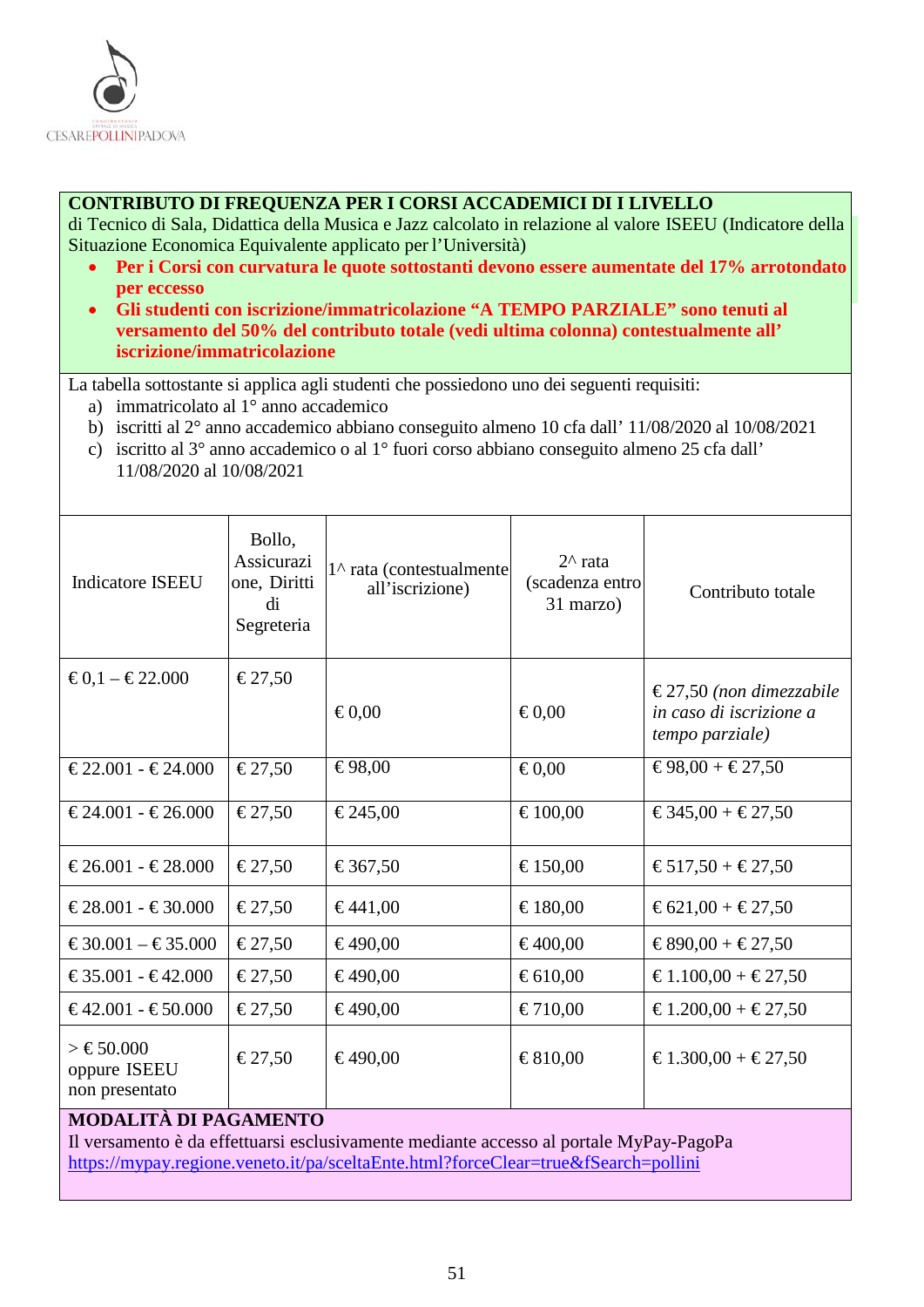

#### **CONTRIBUTO DI FREQUENZA PER I CORSI ACCADEMICI DI I LIVELLO**

di Tecnico di Sala, Didattica della Musica e Jazz calcolato in relazione al valore ISEEU (Indicatore della Situazione Economica Equivalente applicato per l'Università)

- **Per I Corsi con curvatura le quote sottostanti devono essere aumentate del 17% arrotondato per eccesso**
- **Gli studenti con iscrizione/immatricolazione "A TEMPO PARZIALE" sono tenuti al versamento del 50% del contributo totale (vedi ultima colonna) contestualmente all' iscrizione/immatricolazione**

La tabella sottostante si applica agli studenti che **NON** possiedono i requisiti indicati nella precedente tabella.

| <b>Indicatore ISEEU</b>                                                                                                     | Bollo,<br>Assicuraz.<br>e Diritti di<br>Segreteria | $1^{\wedge}$ rata<br>(contestualmen<br>te<br>all'iscrizione) | $2^{\wedge}$ rata<br>(scadenza<br>entro 31<br>marzo) | Contributo totale  |
|-----------------------------------------------------------------------------------------------------------------------------|----------------------------------------------------|--------------------------------------------------------------|------------------------------------------------------|--------------------|
| $€0,1 - €22.000$                                                                                                            | €27,50                                             | €100,00                                                      | € $0,00$                                             | €100,00 + €27,50   |
| $€22.001 - €24.000$                                                                                                         | €27,50                                             | €100,00                                                      | €46,00                                               | €146,00 + €27,50   |
| $€24.001 - €26.000$                                                                                                         | €27,50                                             | €250,00                                                      | €225,00                                              | €475,00 + €27,50   |
| $€26.001 - €28.000$                                                                                                         | €27,50                                             | €375,00                                                      | €337,50                                              | €712,50 + €27,50   |
| $€28.001 - €30.000$                                                                                                         | €27,50                                             | €450,00                                                      | €405,00                                              | €855,00 + €27,50   |
| $€30.001 - €35.000$                                                                                                         | €27,50                                             | €500,00                                                      | €700,00                                              | €1.200,00 + €27,50 |
| €35.001 - €42.000                                                                                                           | €27,50                                             | €500,00                                                      | €800,00                                              | €1.300,00 + €27,50 |
| $€42.001 - €50.000$                                                                                                         | €27,50                                             | €500,00                                                      | €1.000,00                                            | €1.500,00 + €27,50 |
| > €50.000<br>oppure ISEEU<br>non presentato                                                                                 | €27,50                                             | €500,00                                                      | €1.200,00                                            | €1.700,00 + €27,50 |
| <b>MODALITÀ DI PAGAMENTO</b><br>regiones ante 5 de effettuendo esclusivamente mediente escesso el nomble MuDer DeceDe<br>T1 |                                                    |                                                              |                                                      |                    |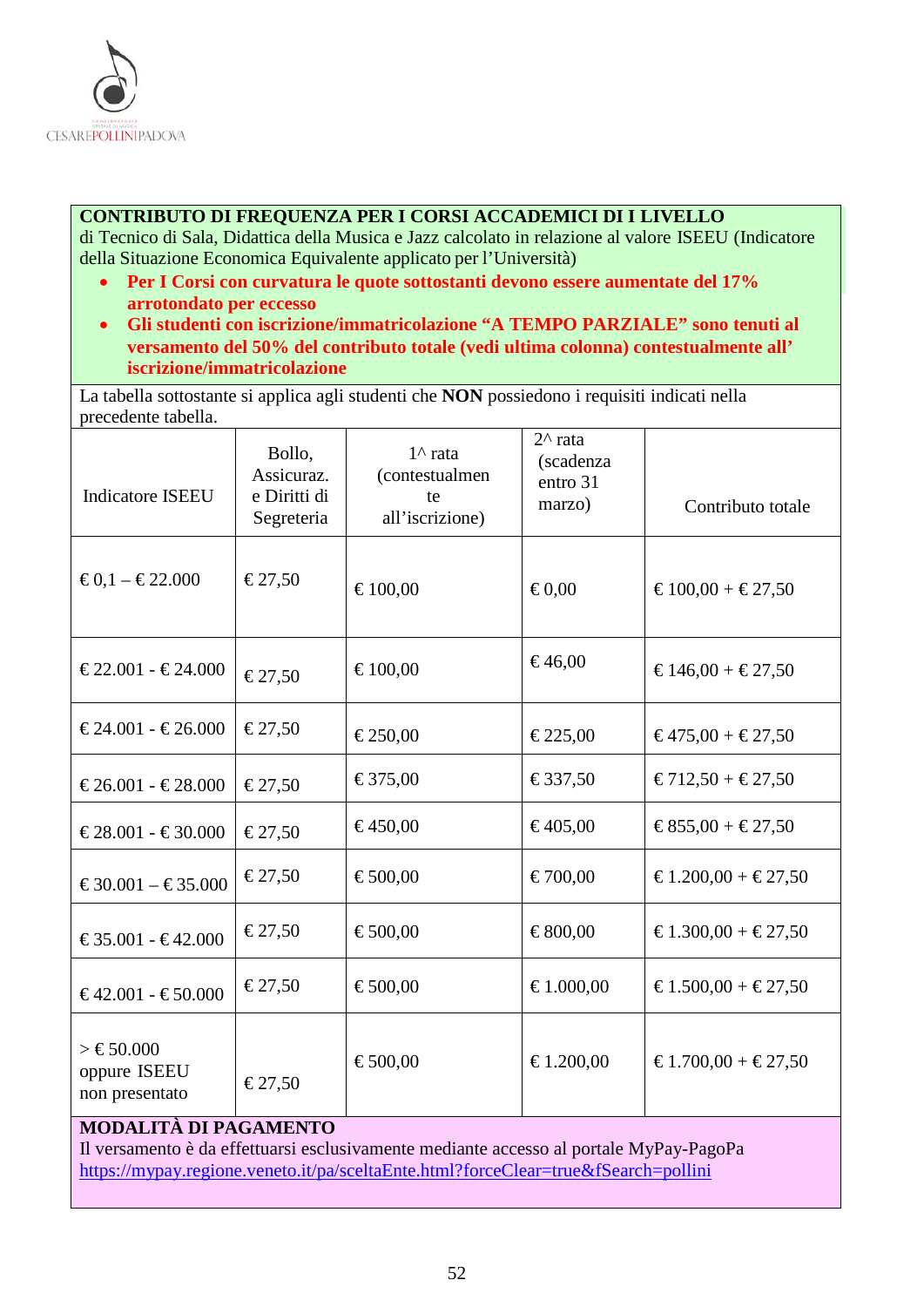

### **CONTRIBUTO DI FREQUENZA PER I CORSI ACCADEMICI DI II LIVELLO**

calcolato in relazione al valore ISEEU (Indicatore della Situazione Economica Equivalente applicato per l'Università)

- **Per I Corsi con curvatura le quote sottostanti devono essere aumentate del 17% arrotondato per eccesso**
- **Gli studenti con iscrizione/immatricolazione "A TEMPO PARZIALE" sono tenuti al versamento del 50% del contributo totale (vedi ultima colonna) contestualmente all' iscrizione/immatricolazione**

La tabella sottostante si applica agli studenti che possiedono uno dei seguenti requisiti:

- a) immatricolato al 1° anno accademico
- b) iscritti al 2° anno accademico abbiano conseguito almeno 10 cfa dal 10/08/2020 al 10/08/2021
- c) iscritti al 1° fuori corso abbiano conseguito almeno 25 cfa dal 10/08/2020 al 10/08/2021

| Indicatore ISEEU                                        | Bollo,<br>Assicurazione,<br>Diritti di<br>Segreteria | $1^{\wedge}$ rata<br>(contestualmen)<br>te<br>all'iscrizione) | $2^{\wedge}$ rata<br>(scadenza<br>entro 31<br>marzo) | Contributo totale                                                                               |
|---------------------------------------------------------|------------------------------------------------------|---------------------------------------------------------------|------------------------------------------------------|-------------------------------------------------------------------------------------------------|
| $€0,1 - €22.000$                                        | €27,50                                               | € $0,00$                                                      | $\epsilon 0,00$                                      | €27,50 ( <i>non</i><br>dimezzabile in caso di<br><i>iscrizione a tempo</i><br><i>parziale</i> ) |
| $€22.001 - €24.000$                                     | €27,50                                               | €98,00                                                        | $\epsilon 0.00$                                      | €98,00 + €27,50                                                                                 |
| $€24.001 - €26.000$                                     | €27,50                                               | €245,00                                                       | €130,00                                              | $€375,00 + €27,50$                                                                              |
| $€26.001 - €28.000$                                     | €27,50                                               | €367,50                                                       | €195,00                                              | €562,50 + €27,50                                                                                |
| $€28.001 - €30.000$                                     | €27,50                                               | €441,00                                                       | €234,00                                              | €675,00 + €27,50                                                                                |
| $€30.001 - €35.000$                                     | €27,50                                               | €490,00                                                       | €400,00                                              | $€890,00 + €27,50$                                                                              |
| $€35.001 - €42.000$                                     | €27,50                                               | €490,00                                                       | €610,00                                              | $€1.100,00 + €27,50$                                                                            |
| $€42.001 - €50.000$                                     | €27,50                                               | €490,00                                                       | €710,00                                              | €1.200,00 + €27,50                                                                              |
| $\geq$ €50.000 oppure<br><b>ISEEU</b><br>non presentato | €27,50                                               | €490,00                                                       | €810,00                                              | €1.300,00 + €27,50                                                                              |

## MODALITÀ DI PAGAMENTO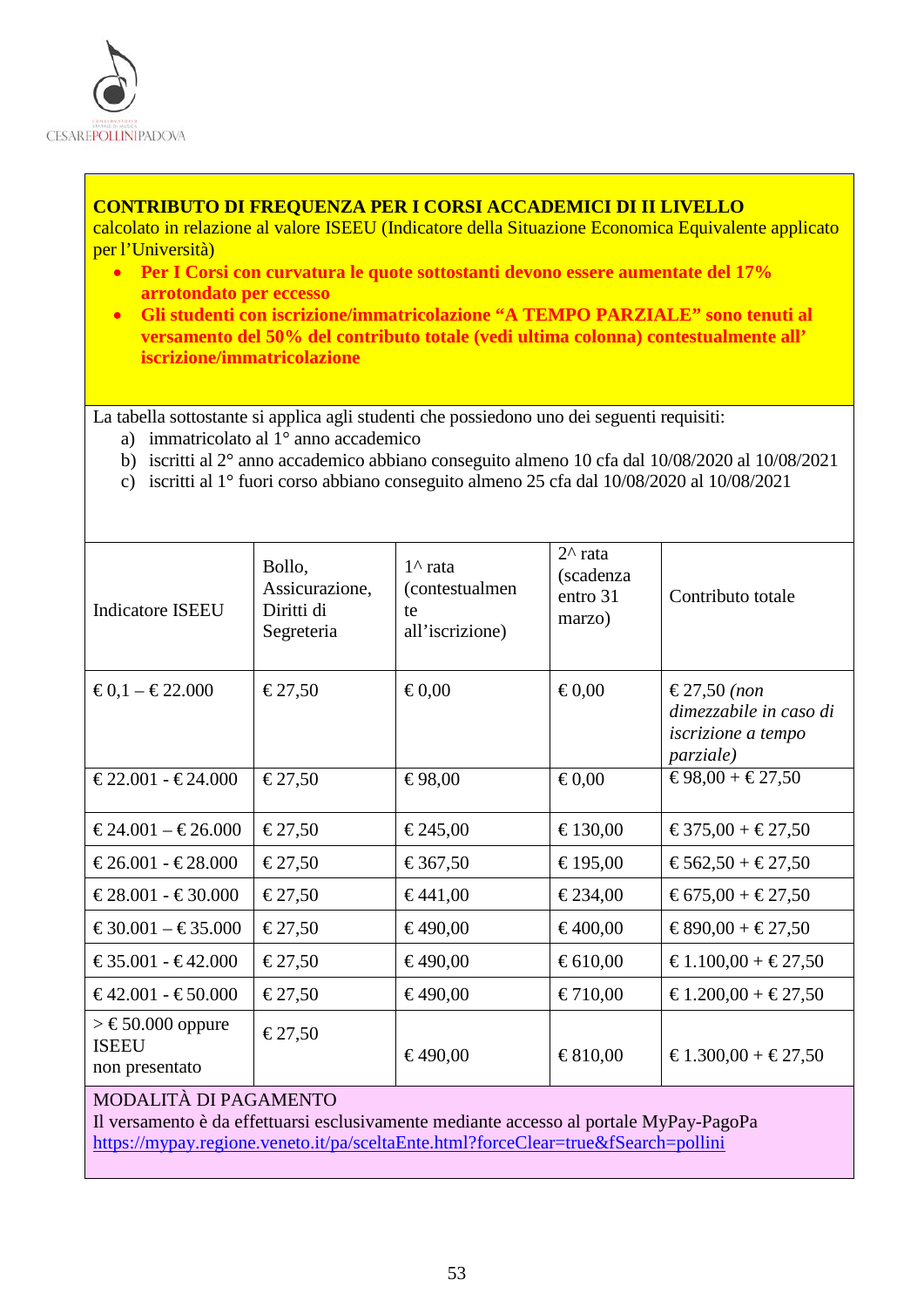

#### **CONTRIBUTO DI FREQUENZA PER I CORSI ACCADEMICI DI II LIVELLO**

ad eccezione di "Tecniche informatiche di analisi e valorizzazione del materiale musicale calcolato in relazione al valore ISEEU (Indicatore della Situazione Economica Equivalente applicato per l'Università)

- **Per I Corsi con curvatura le quote sottostanti devono essere aumentate del 17% arrotondato per eccesso**
- **Gli studenti con iscrizione/immatricolazione "A TEMPO PARZIALE" sono tenuti al versamento del 50% del contributo totale (vedi ultima colonna) contestualmente all' iscrizione/immatricolazione**

La tabella sottostante si applica agli studenti che **NON** possiedono i requisiti indicati nella precedente tabella.

| <b>Indicatore ISEEU</b>                     | Bollo,<br>Assicurazione,<br>Diritti di<br>Segreteria | $1^{\wedge}$ rata<br><i>(contestualment</i> )<br>e all'iscrizione) | $2^{\wedge}$ rata<br>(scadenza<br>entro 31<br>marzo) | Contributo totale  |
|---------------------------------------------|------------------------------------------------------|--------------------------------------------------------------------|------------------------------------------------------|--------------------|
| $€0,1 - €22.000$                            | $\epsilon$ 27,50                                     | €100,00                                                            | € $0,00$                                             | $€100,00 + €27,50$ |
| $€22.001 - €24.000$                         | $\epsilon$ 27,50                                     | €100,00                                                            | €46,00                                               | $€146,00 + €27,50$ |
| $€24.001 - €26.000$                         | $\epsilon$ 27.50                                     | €250,00                                                            | €225,00                                              | $€475,00 + €27,50$ |
| $€26.001 - €28.000$                         | $\epsilon$ 27,50                                     | €375,00                                                            | €337,50                                              | $€712,50 + €27,50$ |
| $€28.001 - €30.000$                         | $\epsilon$ 27,50                                     | €450,00                                                            | €405,00                                              | $€855,00 + €27,50$ |
| $€30.001 - €35.000$                         | $\epsilon$ 27,50                                     | €500,00                                                            | €700,00                                              | €1.200,00 + €27,50 |
| $€35.001 - €42.000$                         | $\epsilon$ 27,50                                     | €500,00                                                            | €800,00                                              | €1.300,00 + €27,50 |
| $€42.001 - €50.000$                         | $\epsilon$ 27,50                                     | €500,00                                                            | €1.000,00                                            | €1.500,00 + €27,50 |
| > €50.000<br>oppure ISEEU<br>non presentato | $\epsilon$ 27,50                                     | €500,00                                                            | €1.200,00                                            | €1.700,00 + €27,50 |
| MODALITÀ DI PAGAMENTO                       |                                                      |                                                                    |                                                      |                    |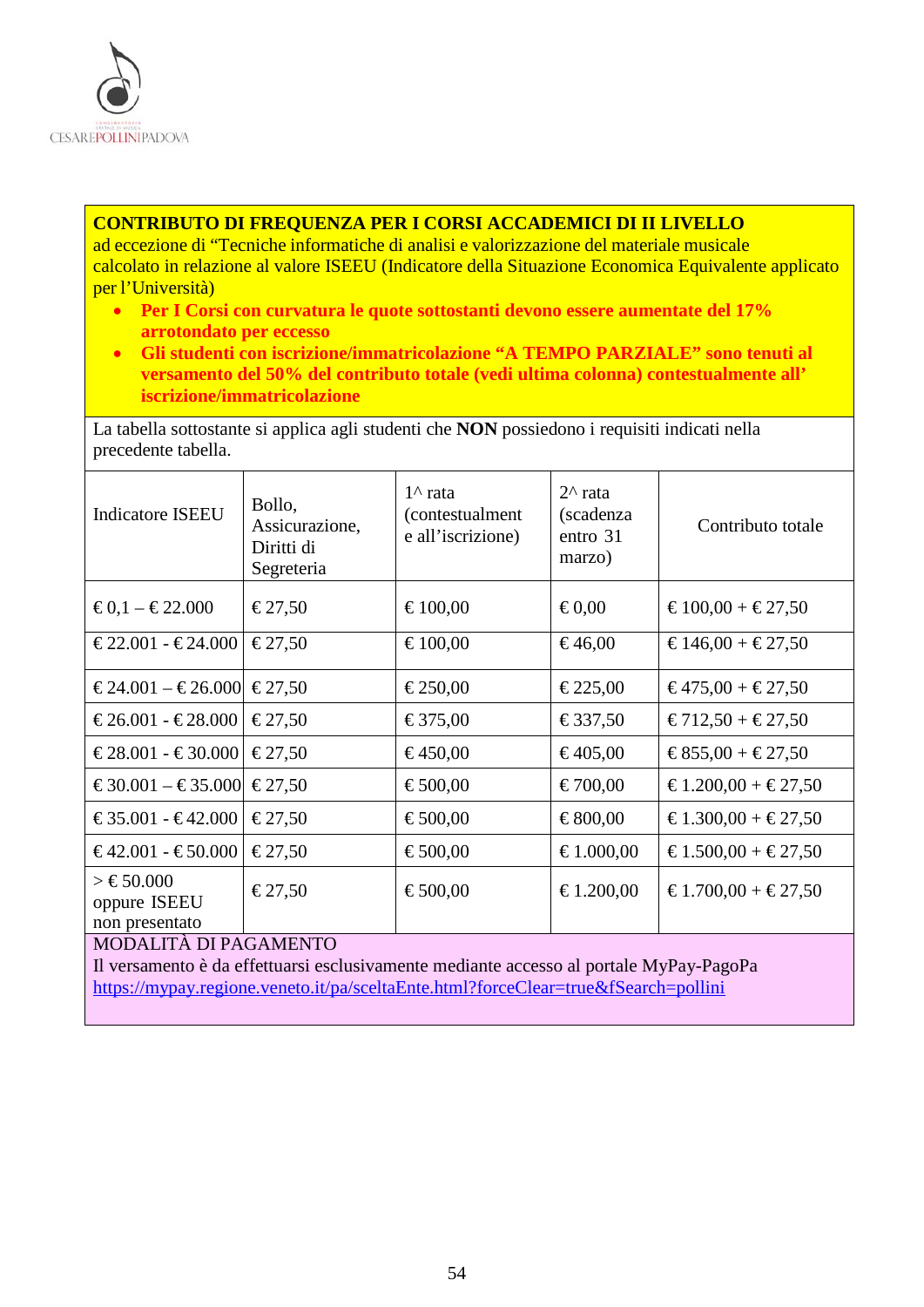

## <span id="page-54-0"></span>**Art.14 a. CONTRIBUTI CORSI TRADIZIONALI (VECCHIO ORDINAMENTO)**

CONTRIBUTO DI FREQUENZA PER I CORSI TRADIZIONALI (VECCHIO ORDINAMENTO) calcolato in relazione al valore ISEEU (Indicatore della Situazione Economica Equivalente applicato per l'Università)

| <b>Indicatore ISEEU</b>                              | Periodo Inferiore  | Periodo Medio      | Periodo Superiore  |
|------------------------------------------------------|--------------------|--------------------|--------------------|
| € $0,1 - 13,000$                                     | $€200,00 + €27,50$ | $€200,00 + €27,50$ | $€250,00 + €27,50$ |
| €13.001 - 20.000                                     | $€240,00 + €27,50$ | $€240,00 + €27,50$ | $€300,00 + €27,50$ |
| $€20.001 - 25.000$                                   | $€280,00+€27,50$   | $€280,00 + €27,50$ | €350,00 + €27,50   |
| $\text{\textsterling}25.001 - 30.000$                | $€320,00 + €27,50$ | $€320,00 + €27,50$ | €400,00 + €27,50   |
| $€30.001 - 35.000$                                   | €360,00 + €27,50   | €360,00 + €27,50   | $€450,00 + €27,50$ |
| $\text{\textsterling}35.001 - 42.000$                | $€480,00 + €27,50$ | $€480,00 + €27,50$ | €550,00 + €27,50   |
| $€42.001 - 50.000$                                   | €560,00 + €27,50   | €560,00 + €27,50   | €650,00 + €27,50   |
| $> 50.000$ oppure ISEEU<br>non presentato o uguale a | $€720,00 + €27,50$ | $€720,00 + €27,50$ | $€850,00 + €27,50$ |
| $\epsilon_0$<br>MODALITÀ DI BACAMENTO                |                    |                    |                    |

#### MODALITÀ DI PAGAMENTO

Il versamento è da effettuarsi esclusivamente mediante accesso al portale MyPay-PagoPa (se in possesso di Codice Fiscale)

NB. Lo studente che sostenga l'esame di compimento nella sessione di febbraio, in caso di reiscrizione a successivo periodo per il medesimo anno accademico, dovrà corrispondere la differenza tra il contributo versato in sede di iscrizione e quello previsto per il nuovo periodo.

| ISCRIZIONE ESAMI DA PRIVATISTI CORSI TRADIZIONALI (VECCHIO ORDINAMENTO) |         |  |
|-------------------------------------------------------------------------|---------|--|
| Esame di Licenza                                                        | €400,00 |  |
| Esame di Compimento                                                     | €550,00 |  |
| Esame di Diploma                                                        | €650,00 |  |

#### MODALITÀ DI PAGAMENTO

Il versamento è da effettuarsi esclusivamente mediante accesso al portale MyPay-PagoPa (se in possesso di Codice Fiscale)

## <span id="page-54-1"></span>**Art.14 b. CONTRIBUTI CORSI PREACCADEMICI (CORSI MUSICALI DI BASE + CORSI**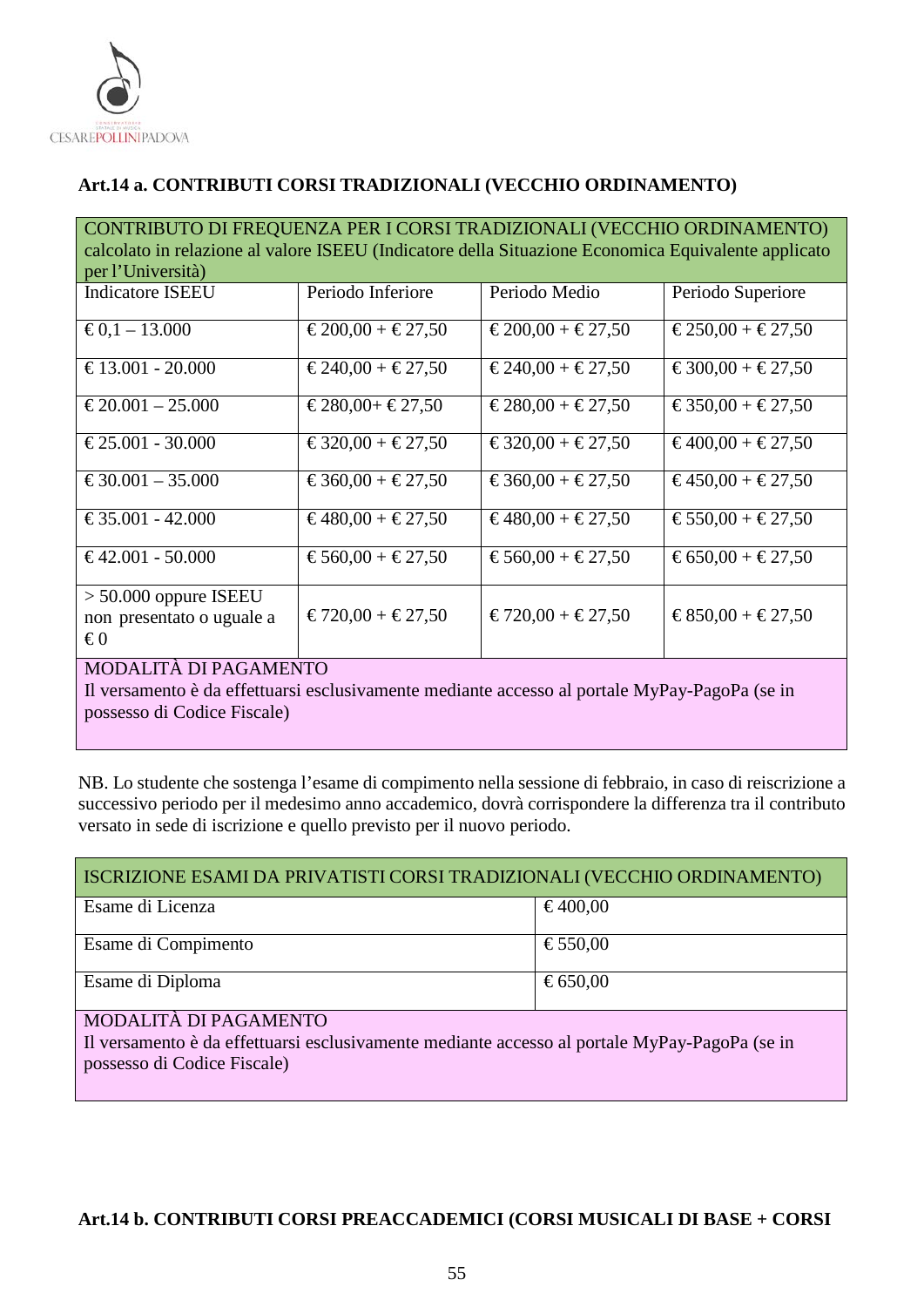

# **PROPEDEUTICI)**

| <b>CONTRIBUTO CORSI DI FORMAZIONE MUSICALE DI BASE e</b><br><b>CORSI PROPEDEUTICI AFAM</b> |                                  |  |
|--------------------------------------------------------------------------------------------|----------------------------------|--|
| <b>VALORE ISEE</b>                                                                         | <b>CONTRIBUTO</b>                |  |
| INFERIORE A $\in$ 13.000,00                                                                | €400,00                          |  |
| DA €13.000,01 A €25.000,00                                                                 | €550,00                          |  |
| DA €25.000,01 A €42.000,00                                                                 | €680,00                          |  |
| SUPERIORE A $\in$ 42.000,01<br>oppure ISEE NON PRESENTATO                                  | €800,00                          |  |
| <b>MORE PER RITARDI NEI PAGAMENTI</b>                                                      |                                  |  |
| <b>ENTRO 15 gg DALLA SCADENZA</b>                                                          | € $60,00$                        |  |
| TRA 16 e 30 gg DALLA SCADENZA                                                              | €120,00                          |  |
| TRA 31 e 60 gg DALLA SCADENZA                                                              | €220,00                          |  |
| <b>OLTRE 60 gg DALLA SCADENZA</b>                                                          | <b>DECADENZA STATUS STUDENTE</b> |  |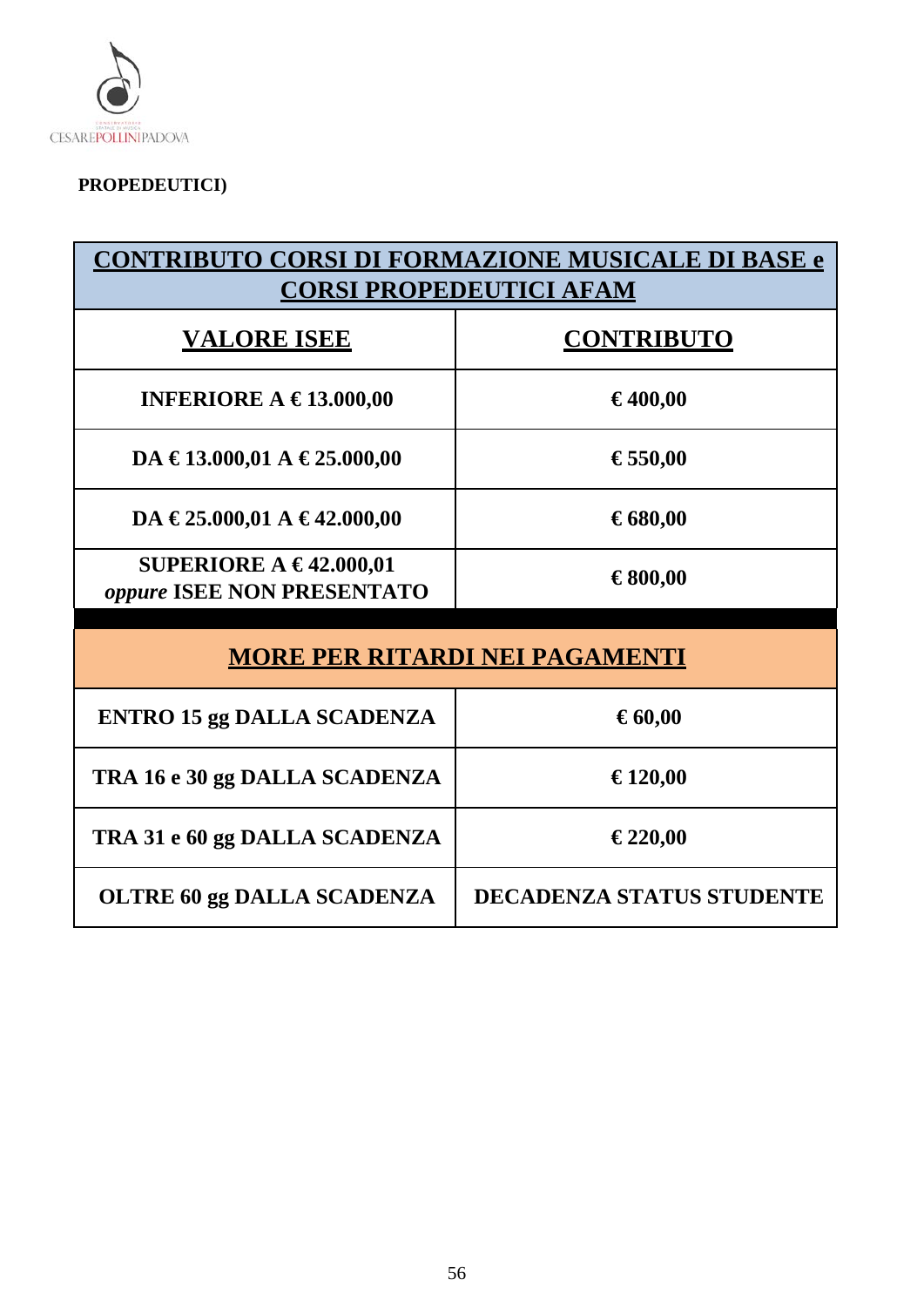

## <span id="page-56-0"></span>**Art.15 CONTRIBUTI VARI NON SOGGETTI A RIDUZIONE ISEE (LEGGE 232/2016)**

| DA VERSARE IN UN'UNICA SOLUZIONE                                                                                             |                                                                                                                                                         |  |  |
|------------------------------------------------------------------------------------------------------------------------------|---------------------------------------------------------------------------------------------------------------------------------------------------------|--|--|
| Esame di ammissione (non rimborsabile)                                                                                       | €40,00                                                                                                                                                  |  |  |
| Contributo per uditori (intero a.a.)                                                                                         | €210,00 (un insegnamento) + €27,50<br>€53,00 (altro insegnamento, fino a 4 totali) +<br>€27,50                                                          |  |  |
| Tirocinio ai corsi tradizionali (Vecchio Ordinamento)                                                                        | €320,00 + €27,50                                                                                                                                        |  |  |
| Master di II livello                                                                                                         | VEDERE INFO E MODULO ISCRIZIONE<br>nella sezione "Arricchimento<br><b>SITO WEB</b><br>dell'Offerta Formativa"                                           |  |  |
| Domanda di laurea/diploma                                                                                                    | $€20,00 + €15.13 + €16$                                                                                                                                 |  |  |
| Corsi amatoriali                                                                                                             | €800,00 (insegnamento strumento/canto) + €<br>27,50<br>€120,00 (n. 1 disciplina teorica) + €27,50<br>€280,00 (n. 2 o 3 discipline teoriche) +<br>€27,50 |  |  |
| Insegnamenti corsi singoli (scadenza iscrizione 31<br>ottobre)                                                               | VEDERE MODULO ISCRIZIONE ONLINE SITO<br><b>WEB</b><br>nella sezione "Modulistica Didattica"                                                             |  |  |
| Insegnamenti corsi singoli per GIOVANI TALENTI:<br>frequenza di una parte o di tutti gli insegnamenti previsti<br>al Biennio | Somma dei singoli insegnamenti fino ad un<br>importo massimo di €1.700,00                                                                               |  |  |
| Riconoscimento crediti a seguito di trasferimento da<br>altro Conservatorio o altre Istituzioni AFAM                         | $\epsilon$ 55,00 (fino a 60 CFU)<br>€110,00 (fino a 120 CFU)<br>€160,00 (fino a 180 CFU)                                                                |  |  |
| Contributo di ricognizione                                                                                                   | €200,00 (per ogni anno di ricognizione, oltre<br>il versamento delle tasse e dei contributi)                                                            |  |  |
| Progetto Turandot/Internazionale                                                                                             | €3.500,00                                                                                                                                               |  |  |
| MODALITÀ DI PAGAMENTO<br>remains ante à de effettivens exclusivements medients essesses el nomble MrDery DeceDe (es in       |                                                                                                                                                         |  |  |

Il versamento è da effettuarsi esclusivamente mediante accesso al portale MyPay-PagoPa (se in possesso di Codice Fiscale)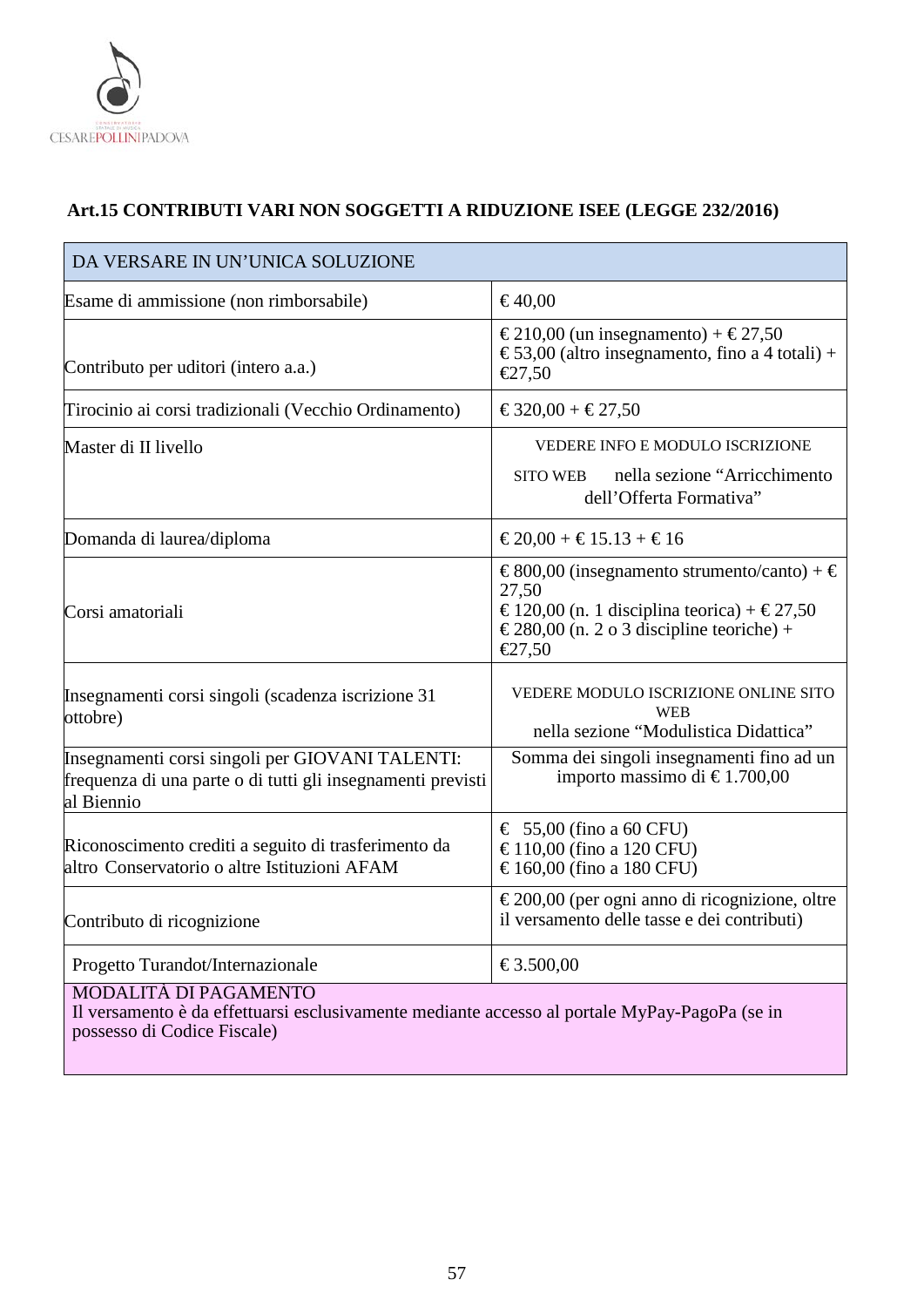

| CONTRIBUTO DI FREQUENZA SEMINARI                                                                                                                      |                           |                           |  |  |
|-------------------------------------------------------------------------------------------------------------------------------------------------------|---------------------------|---------------------------|--|--|
| <b>MODULO</b>                                                                                                                                         | <b>ISCRIZIONE ESTERNI</b> | <b>ISCRIZIONE INTERNI</b> |  |  |
| 1 giorno                                                                                                                                              | €70,00                    | €18,00                    |  |  |
| 2 giorni                                                                                                                                              | €130,00                   | €33,00                    |  |  |
| 3 giorni                                                                                                                                              | €200,00                   | €50,00                    |  |  |
| 4 giorni                                                                                                                                              | €250,00                   | € $63,00$                 |  |  |
| MODALITÀ DI PAGAMENTO<br>Il versamento è da effettuarsi esclusivamente mediante accesso al portale MyPay-PagoPa (se in<br>possesso di Codice Fiscale) |                           |                           |  |  |

| CONTRIBUTO DI FREQUENZA MASTERCLASS |                           |                           |  |  |
|-------------------------------------|---------------------------|---------------------------|--|--|
| <b>MODULO</b>                       | <b>ISCRIZIONE ESTERNI</b> | <b>ISCRIZIONE INTERNI</b> |  |  |
| 1 giorno                            | €70,00                    | €30,00                    |  |  |
| 2 giorni                            | €130,00                   | €60,00                    |  |  |
| 3 giorni                            | €200,00                   | €90,00                    |  |  |
| 4 giorni                            | €250,00                   | €120,00                   |  |  |

## MODALITÀ DI PAGAMENTO

Il versamento è da effettuarsi esclusivamente mediante accesso al portale MyPay-PagoPa (se in possesso di Codice Fiscale)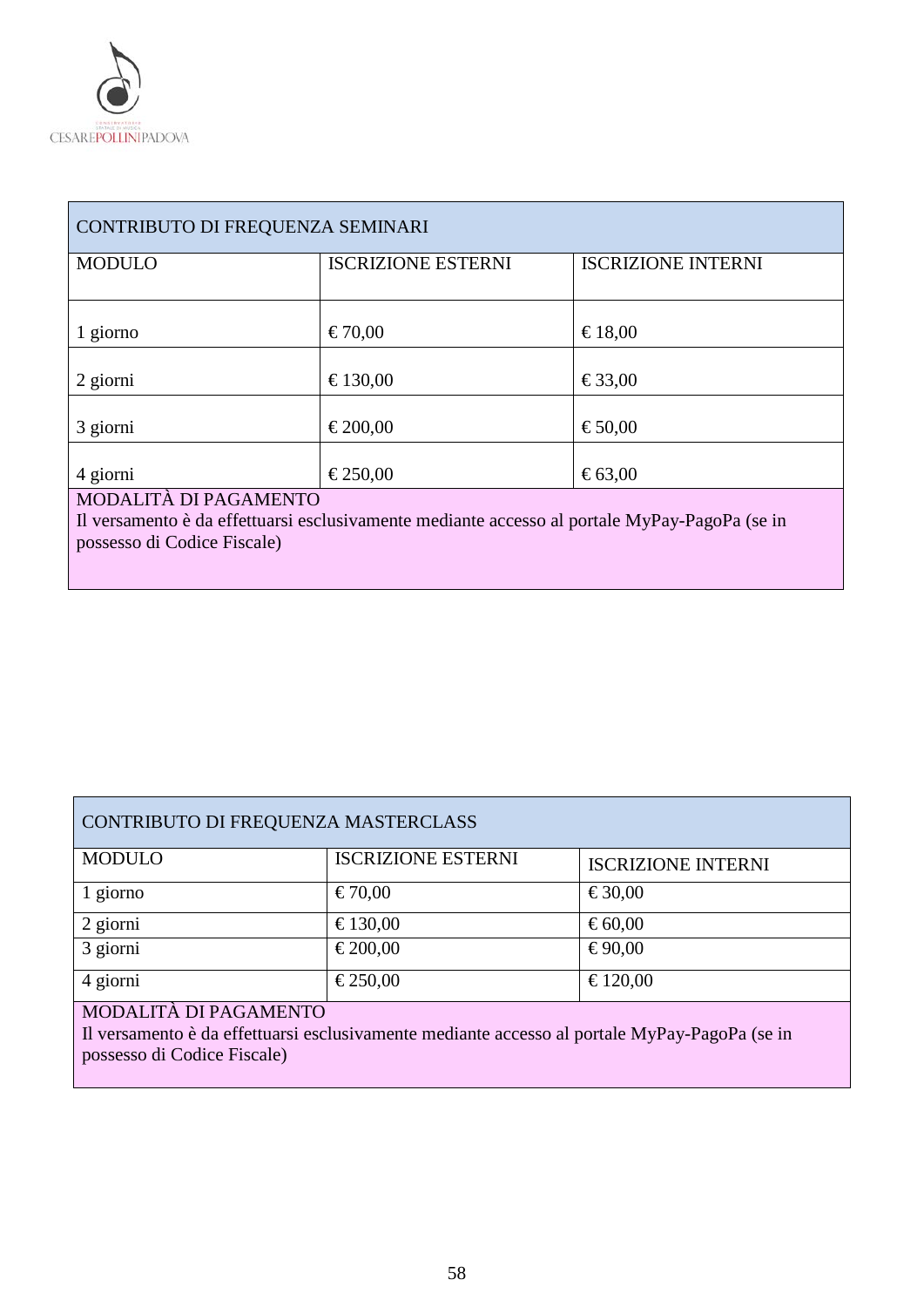

| CONTRIBUTO PER ESAMI DI CERTIFICAZIONE (CORSI DI BASE)                                                                                                |                                                 |                                             |  |
|-------------------------------------------------------------------------------------------------------------------------------------------------------|-------------------------------------------------|---------------------------------------------|--|
| Tipologia d'esame                                                                                                                                     | Studenti non iscritti a<br>scuole convenzionate | Studenti iscritti a<br>scuole convenzionate |  |
| Esami di certificazione di I ciclo: strumento<br>caratterizzante                                                                                      | €162,00                                         | $\epsilon$ 81,00                            |  |
| Esami di certificazione di II ciclo: strumento<br>caratterizzante                                                                                     | €270,00                                         | €135,00                                     |  |
| Esami di certificazione di livello per tutte le altre<br>discipline                                                                                   | €120,00                                         | € 60,00                                     |  |
| MODALITÀ DI PAGAMENTO<br>Il versamento è da effettuarsi esclusivamente mediante accesso al portale MyPay-PagoPa (se in<br>possesso di Codice Fiscale) |                                                 |                                             |  |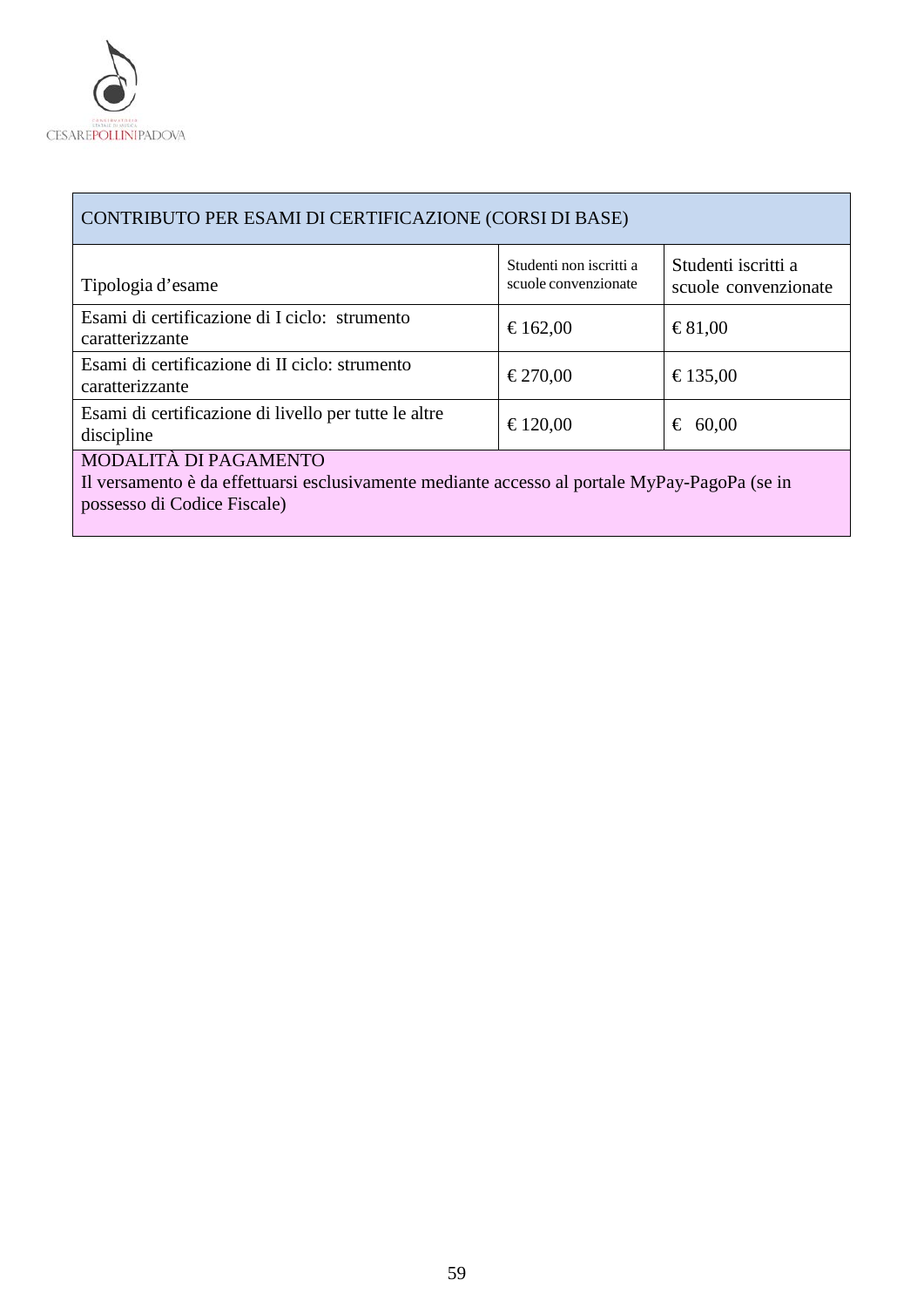

## <span id="page-59-0"></span>**Art.16 STUDENTI A TEMPO PARZIALE**

La figura dello studente "part-time", di cui all'Art.1.6.8 del presente Manifesto, è una formula per agevolare lo studente iscritto ai corsi accademici che prevede di non riuscire a sostenere esami per 60 crediti all'anno. I crediti previsti dal piano di studio di un anno potranno essere distribuiti su due anni pagando annualmente contributi inferiori e senza essere collocati nella categoria "fuori corso".

L'opzione per l'iscrizione part-time va esercitata al momento dell'iscrizione.

Lo studente iscritto a tempo parziale potrà acquisire un massimo di 36 CFA nell'anno accademico (delibera del CA del 20.06.2011).

Per tali studenti è previsto il pagamento dell'iscrizione e **rata unica di frequenza** del corso scelto. *CALCOLARE LA RATA UNICA DI FREQUENZA COME SEGUE***:**

1) Verificare requisiti su Tabelle Contributive e scegliere tabella contributiva di riferimento

2) scegliere riga fascia Isee di riferimento

3) escludendo dal computo i 31 euro, prendere il contributo complessivo annuo e dividerlo per 2. *NOTA BENE*

La richiesta dei crediti come requisito per il calcolo della rata unica avviene solamente al rinnovo dell'iscrizione di passaggio tra 1° e 2° anno di diploma, tra il 2° e il 3° e non tra la prima annualità parziale e la seconda annualità parziale del medesimo anno di corso di diploma.

Es. Se mi sono immatricolato risulta che la mia iscrizione è: "1° anno di corso - 1° annualità" dell'aa 2019/2020 e la tabella contributiva di riferimento è per chi possiede i requisiti che in questo caso è semplicemente essere iscritti al 1° anno di corso.

**Al rinnovo dell'iscrizione** del nuovo anno accademico risulterà sul modulo di iscrizione quanto segue: ancora "1° anno di corso - 2° annualità parziale". Il passaggio alla 2° annualità non comporta alcuna richiesta di nuovi requisiti rispetto ai requisiti in possesso nella 1° annualità.

**Il passaggio dal "1° anno di corso - 2° annualità" al "2° anno di corso - 1° annualità"** comporta la richiesta di **10 cfa** per poter fare riferimento alla tabella contributiva con requisiti.

Per il rinnovo iscrizione al successivo anno accademico che comporta sempre essere iscritti al 2° anno ma alla 2° annualità non richiederà la necessità di avere alcun credito e quindi si potrà fare riferimento alla tabella contributiva di chi possiede i requisiti. E così così via per i successivi anni di corso e annualità.

La riduzione dei contributi ottenuta con il part-time non è cumulabile con altri tipi di esoneri o agevolazioni (per es. esonero parziale per disabilità inferiore al 66%).

Lo studente part-time non può partecipare alla selezione per collaborazione studenti 150 ore.

## <span id="page-59-1"></span>**Art.17 STUDENTI CON DOPPIA ISCRIZIONE**

Per gli studenti, di cui all'art. 1.6.3 del presente Manifesto degli studi, che abbiano una contemporanea iscrizione a un Corso accademico del Conservatorio e ad un Corso dell'Università (ai sensi della Legge 240/2010, art. 29, comma 21, regolamentata dal D.M. 28.09.2011: "Modalità organizzative per consentire agli studenti la contemporanea iscrizione a corsi di studio presso le Università e presso gli Istituti Superiori di Studi Musicali e Coreutici") è previsto un contributo di iscrizione e frequenza proporzionale alla quota di CFU da acquisire nel corso dell'anno accademico, in base al Piano di studi presentato e approvato, secondo le seguenti modalità:

- Contributo iscrizione/frequenza con acquisizione fino a 36 CFU: pagamento dell'iscrizione e della I rata di frequenza del corso scelto.
- Contributo iscrizione/frequenza con acquisizione fino a 60 CFU: pagamento dell'iscrizione e dell'intera quota di frequenza del corso scelto, divisa in due rate, secondo le previste.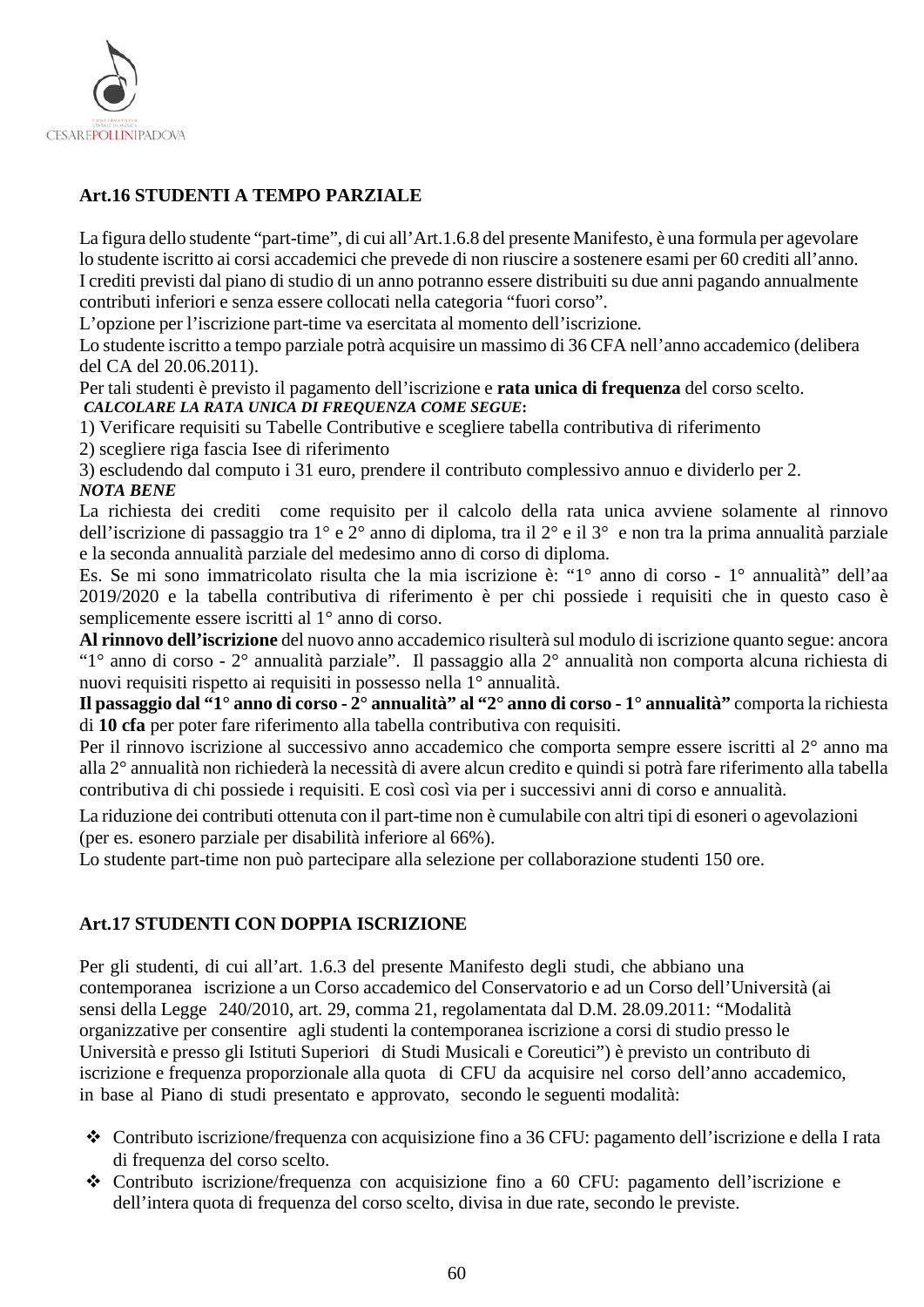

## <span id="page-60-0"></span>**Art.18 TASSA REGIONALE ESU**

L'ammontare della Tassa ESU è suscettibile di variazione. Il suo import aggiornato è indicato nelle domande editabili di Immatricolazione disponibili sul sito web [www.conservatoriopollini.it](http://www.conservatoriopollini.it/) o presso la Segreteria Didattica. Non è dovuta per chi è contemporaneamente iscritto ad una Università del Veneto.

L'ESU garantisce il diritto allo studio sancito dalla costituzione e dalla legge attraverso due livelli di intervento:

- $\triangleright$  i benefici, assegnati per concorso sulla base di requisiti di reddito e merito;
- $\triangleright$  i servizi, rivolti all'intera comunità studentesca.

I benefici e i servizi più importanti che l'ESU conferisce allo studente sono: Borse di Studio, Alloggio, Assistenza e Aiuto Psicologico, Prestito Fiduciario, Servizio Abitativo, Sussidi Straordinari, Agevolazione nei Trasporti, Aula Informatica, Prestito Bicicletta, Servizio Ristorazione/Mensa Universitaria, Scambi Internazionali (ERASMUS+), Centro Stampa, Provvidenza per studenti diversamente abili, Sport e Palestre.

Si fa presente che, in base all'art. 18, comma 8, del Decreto Legislativo 29.03.2012 n. 68 (G.U. n. 126 del 31.05.2012), si affida a deliberazione delle regioni e delle province autonome l'importo della tassa per il diritto allo studio: tale importo potrebbe pertanto essere ridefinito e in tale caso si dovrà provvedere ad un conguaglio a favore del'ESU. Tale informazione sarà inserita nel sito web del Conservatorio.

#### <span id="page-60-1"></span>**Art.19 IMPOSTA DI BOLLO**

Con riferimento alla Circolare n. 29 D.D. 01/06/2005 dell'Agenzia delle Entrate e successiva nota Ministeriale prot.4134 del 22.06.2005, sono soggetti al pagamento dell'imposta di bollo, nella misura pari a € 16,00, le domande e i documenti sotto elencati:

- $\triangleright$  domanda di diploma;
- $\triangleright$  rilascio diploma accademico originale;
- $\blacktriangleright$  duplicato del diploma;
- $\triangleright$  certificato di iscrizione a corsi accademici:
- $\triangleright$  certificato di carriera scolastica;
- $\triangleright$  certificato di diploma;
- domanda di ricognizione della qualità di studente;
- domanda di duplicato del libretto dello studente.

La riproduzione, parziale o totale, di atti, documenti e registri dichiarata conforme all'originale da colui che l'ha rilasciata, è soggetta all'imposta di bollo. Nel caso invece di rilascio di copie senza dichiarazione di conformità non è dovuta l'imposta di bollo.

Valgono i criteri di esenzione stabiliti dalla vigente normativa.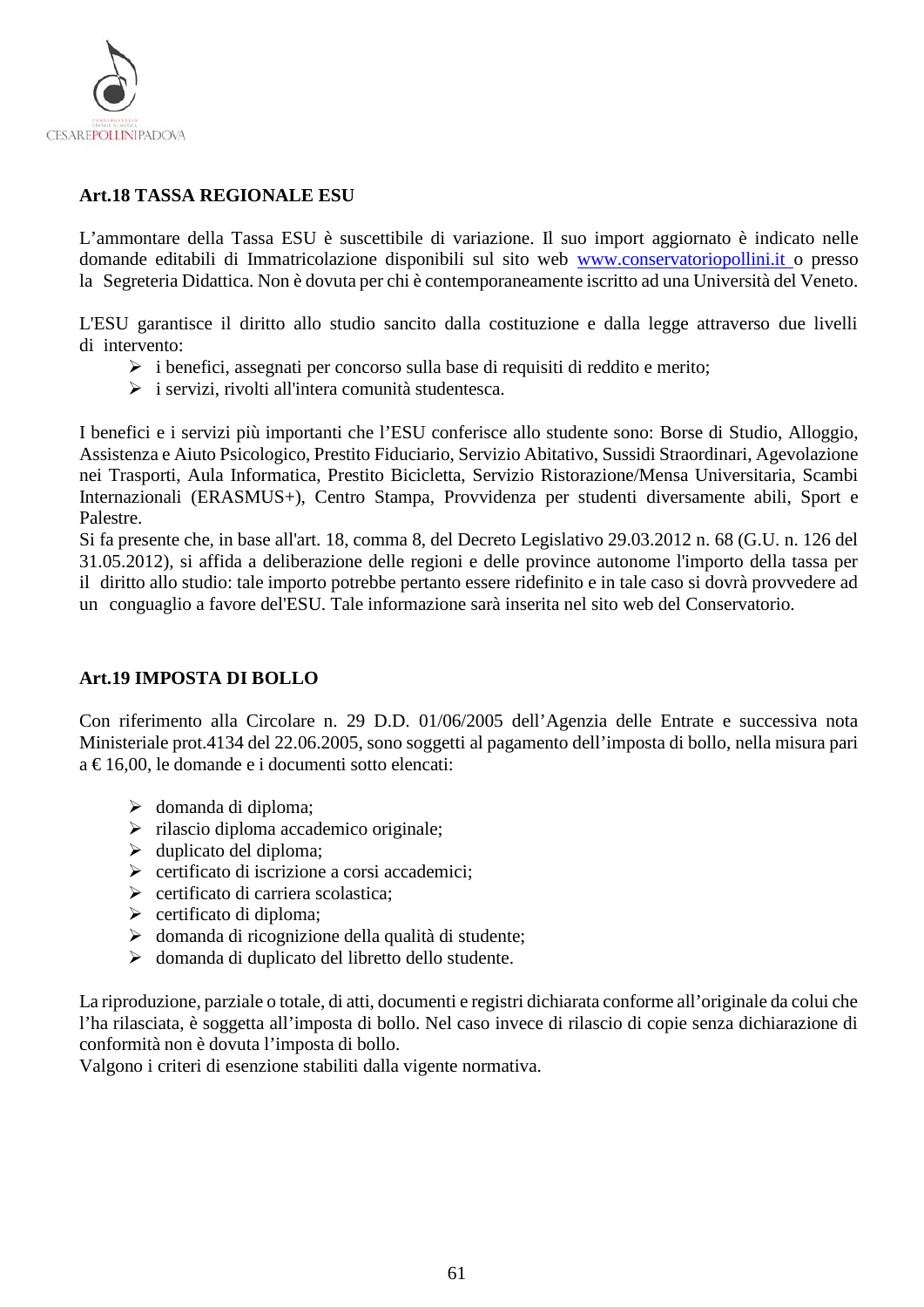

## <span id="page-61-0"></span>**Art.20 VERIFICHE ED ACCERTAMENTI**

Il Conservatorio si riserva di esercitare un controllo sulla veridicità delle autocertificazioni prodotte dagli studenti anche con controlli a campione. A tal fine, oltre a poter richiedere allo studente la documentazione che sarà ritenuta necessaria, potranno essere svolte tutte le indagini opportune assumendo informazioni presso gli organi e le amministrazioni competenti.

Se dall'indagine risulteranno dichiarazioni o documenti falsi o contenenti dati falsi, sarà revocato ogni beneficio, effettuato il recupero delle somme e si procederà alla segnalazione all'Autorità giudiziaria.

## <span id="page-61-1"></span>**Art. 21 TRATTAMENTO DEI DATI**

Il trattamento dei dati è svolto nel rispetto delle vigenti norme in materia di tutela dei dati personali ed in particolare delle disposizioni di cui al D.lgs 196/2003 e successive modifiche e integrazioni. Tutti i dati richiesti sono destinai al complesso delle operazioni, svolto, di norma, con mezzi elettronici ed automatizzati. I dati possono essere comunicati alle competenti amministrazioni per i controlli previsti.

Titolare del trattamento dei dati è il Conservatorio di Musica.

## <span id="page-61-2"></span>**Art. 22 DISPOSIZIONI FINALI E DI RINVIO**

Il presente Regolamento, dopo l'approvazione del Consiglio di Amministrazione sarà emanato con Decreto del Presidente e sarà in vigore dall'a.a. in corso.

Per quanto non disciplinato nel presente Regolamento, trovano diretta ed immediata applicazione le disposizioni vigenti in materia.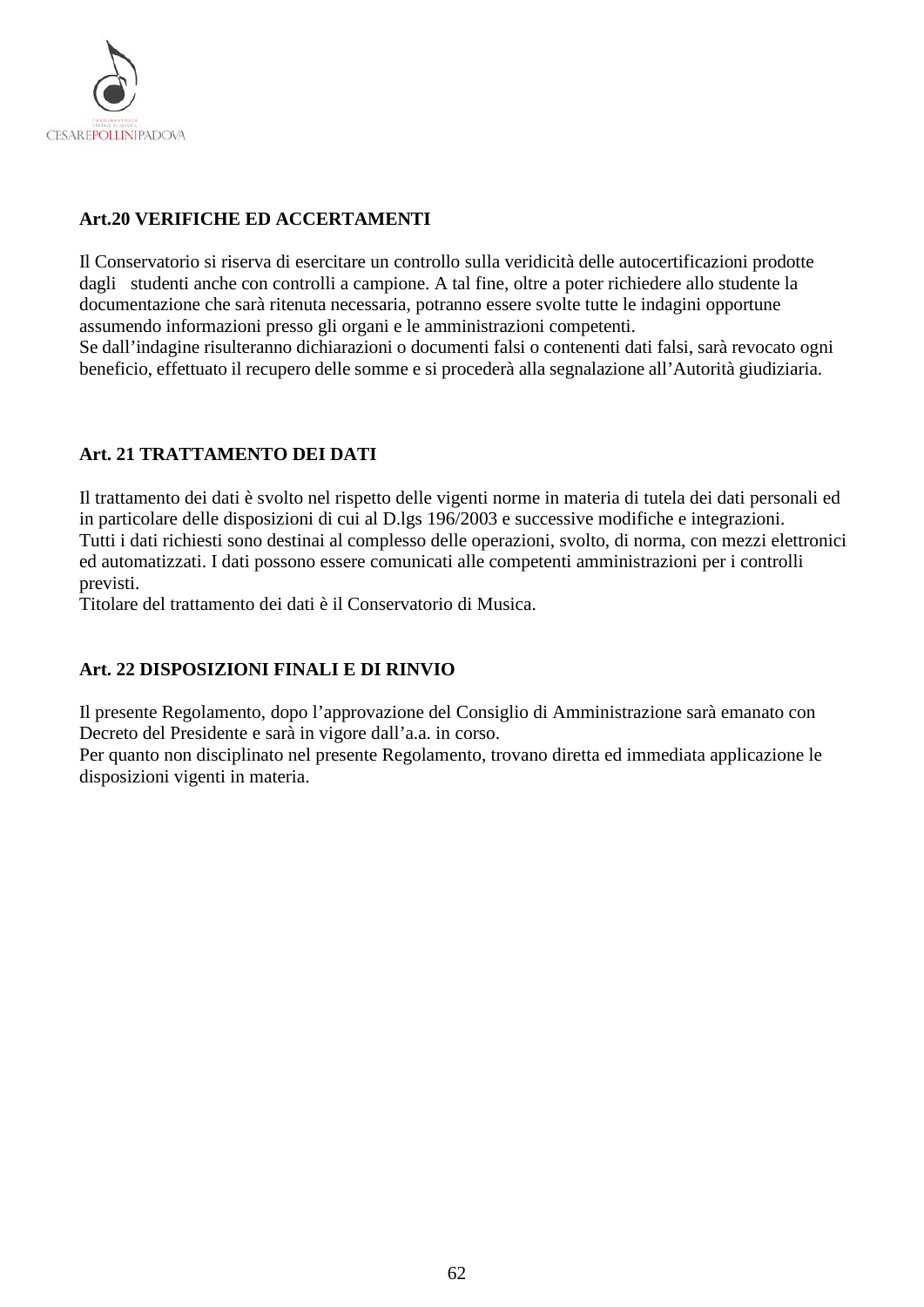

# <span id="page-62-0"></span>**CALENDARIO DELL'ANNO ACCADEMICO**

## PARTE COMUNE A TUTTI GLI ORDINAMENTI

## CALENDARIO E FESTIVITÀ

| <b>CALENDARIO</b>                               |                                       |  |  |
|-------------------------------------------------|---------------------------------------|--|--|
| Inizio Anno Accademico                          | 1 novembre                            |  |  |
| Fine Anno Accademico                            | 31 ottobre del successivo anno solare |  |  |
| Inizio delle lezioni                            | 20 novembre (di norma)                |  |  |
| FESTIVITA'                                      |                                       |  |  |
| Festività dell'Immacolata                       | 8 dicembre                            |  |  |
| Festività di Natale                             | Dal 24 dicembre al 6 gennaio (estremi |  |  |
|                                                 | inclusi)                              |  |  |
| Festività di Pasqua                             | Dal Sabato prima di Pasqua, a Lunedì  |  |  |
|                                                 | dopo                                  |  |  |
| Festività dell'"Anniversario della Liberazione" | 25 aprile                             |  |  |
| Festa del Lavoro e dei Lavoratori               | 1 maggio                              |  |  |
| Festa della Repubblica Italiana                 | 2 giugno                              |  |  |
| Festa del Santo Patrono                         | 13 giugno                             |  |  |
| Ferie estive                                    | Settimana di Ferragosto               |  |  |

# **PRINCIPALI SCADENZE**

## [CALENDARIO SCADENZE](https://www.conservatoriopollini.it/site/it/didattica-scadenziario/)

<span id="page-62-1"></span>(nel caso i giorni indicati come scadenze coincidessero con una giornata festiva, si intendono come validi i giorni lavorativi immediatamente successivi)

**Approvato dal Consiglio Accademico nella seduta del mese Ottobre della a.a. in corso**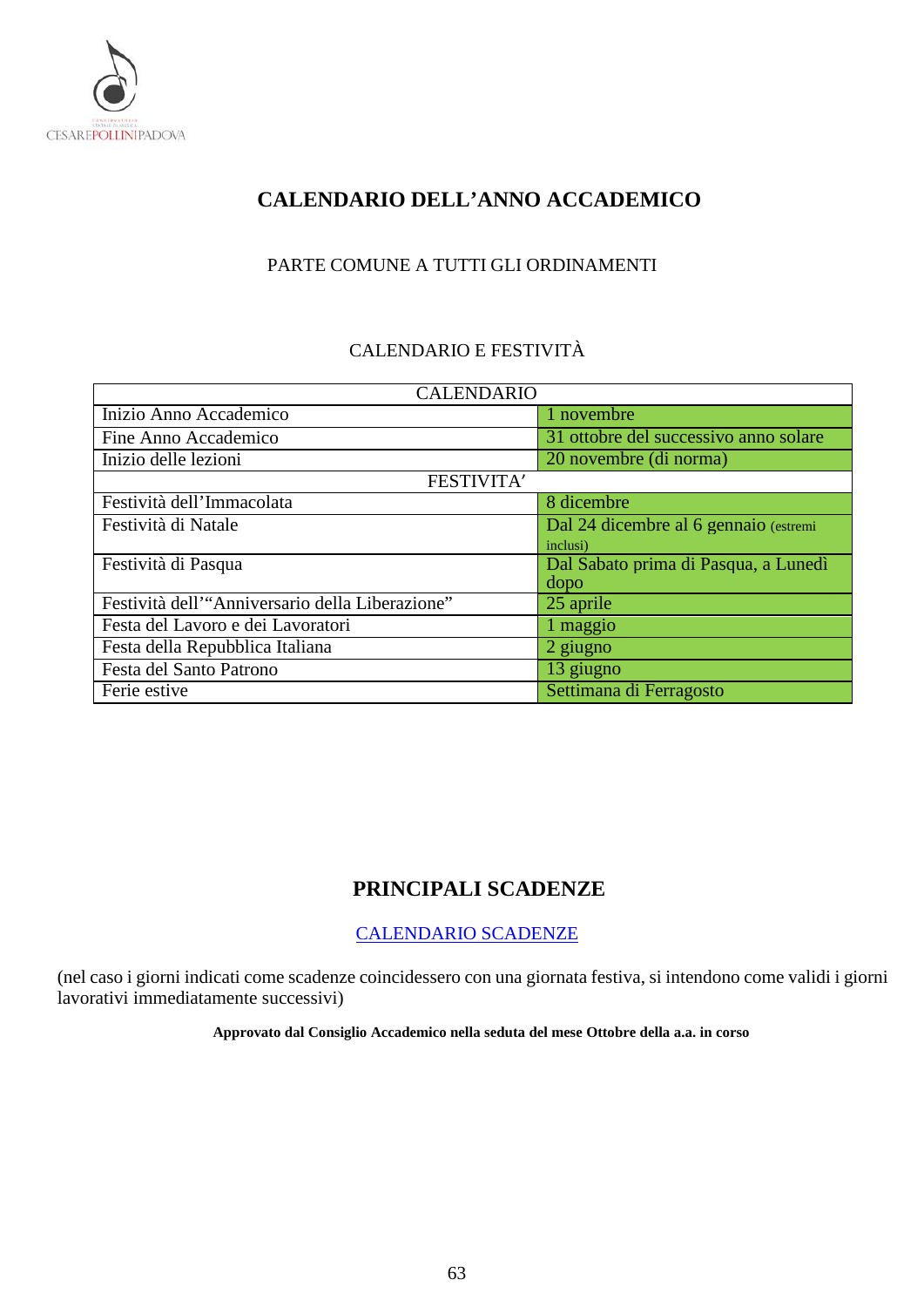

## <span id="page-63-0"></span>**INFORMATIVA EX ART. 13 G.D.P.R. N.2016/679 PER IL TRATTAMENTO DEI DATI PERSONALI DEGLI ALUNNI, DEI CANDIDATI E DELLE LORO FAMIGLIE**

a) Identità e dati di contatto del Titolare del trattamento.

Titolare del trattamento è il Conservatorio Statale di Musica Cesare Pollini di Padova, con sede legale in Via Eremitani n. 18, 35121- Padova (PD). Sarà possibile contattare il Titolare del trattamento utilizzando i seguenti recapiti: Tel: 0498750648 Mail: cmpadova@conservatoriopollini.it

b) Dati di contatto del Responsabile della protezione dei dati.

Il Responsabile della protezione dei dati è la società Reggiani Consulting S.r.l., con sede in via Pacinotti 13, 39100 – Bolzano (BZ). Sarà possibile contattare il Responsabile della protezione dei dati utilizzando i seguenti recapiti: Tel: 0471 920 141 - E-mail PEC: dpo@pec.brennercom.net

c) Finalità del trattamento.

I Suoi dati saranno trattati per dare esecuzione alle sue richieste e relativa gestione. Nello specifico i suoi dati verranno trattati per le seguenti attività:

- Iscrizione all'esame di ammissione al Conservatorio Statale di Musica Cesare Pollini di Padova;
- Iscrizione al primo anno accademico e anni successivi per i percorsi di studi offerti dal Conservatorio Statale di Musica Cesare Pollini di Padova;
- Pubblicazioni sul portale web quali esiti di esami e gestione delle tesi di laurea, nonché l'invio di comunicazioni ufficiali;
- Partecipazione agli eventi organizzati dal Conservatorio Statale di Musica Cesare Pollini di Padova, quali concerti, saggi e conferenze;
- $\triangleright$  Gestione dei rapporti con l'Esu e dei relativi servizi da questi forniti;
- Gestione delle attività di Stage;
- Verifiche delle dichiarazioni di valore dei titoli di studio per gli studenti provenienti da paesi extra UE.
- d) Dati personali appartenenti a categorie particolari

Il trattamento di categorie particolari di dati personali, quali dati relativi al grado di invalidità, potrebbe essere necessario per dare esecuzione agli adempimenti previsti dalla L. 295/1990 in materia di revisione delle categorie delle minorazioni e malattie invalidanti.

e) Soggetti a cui possono essere comunicati i dati.

I Suoi dati potranno essere comunicati, per poter adempiere alla prestazione concordata, a titolo esemplificativo e non esaustivo, a ESU Padova, al Ministero dell'Istruzione, dell'Università e della Ricerca, nonché società fornitrici di servizi funzionali all'esecuzione delle attività predette. I dati comunicati saranno unicamente quelli strettamente indispensabili all'esecuzione della prestazione richiesta e verranno preferite, ove possibile, modalità di trattamento in forma anonima.

La comunicazione di tali dati è obbligatoria per poter portare ad esecuzione le finalità sopra indicate e un suo eventuale rifiuto alla comunicazione comporterà per la scrivente l'impossibilità di adempiere alle prestazioni concordate.

I Suoi dati non saranno in alcun modo diffusi a terzi senza il Suo preventivo e specifico consenso.

- f) Trasferimento dati ad un paese terzo o organizzazioni internazionali.
	- I dati personali per coloro residenti nel territorio dell'Unione europea non saranno in alcun modo oggetto di trasferimento verso Paesi terzi extra UE.
	- I dati personali per coloro provenienti da paesi extra UE potranno essere oggetto di trasferimento verso i rispettivi Paesi extra UE per gli adempimenti necessari e propedeutici all'iscrizione all'esame di ammissione, iscrizione al primo anno accademico e anni successivi.

Copia dei Suoi dati è disponibile presso la sede del titolare, contattabile utilizzando i recapiti presenti nei punti a) e b) della presente informativa.